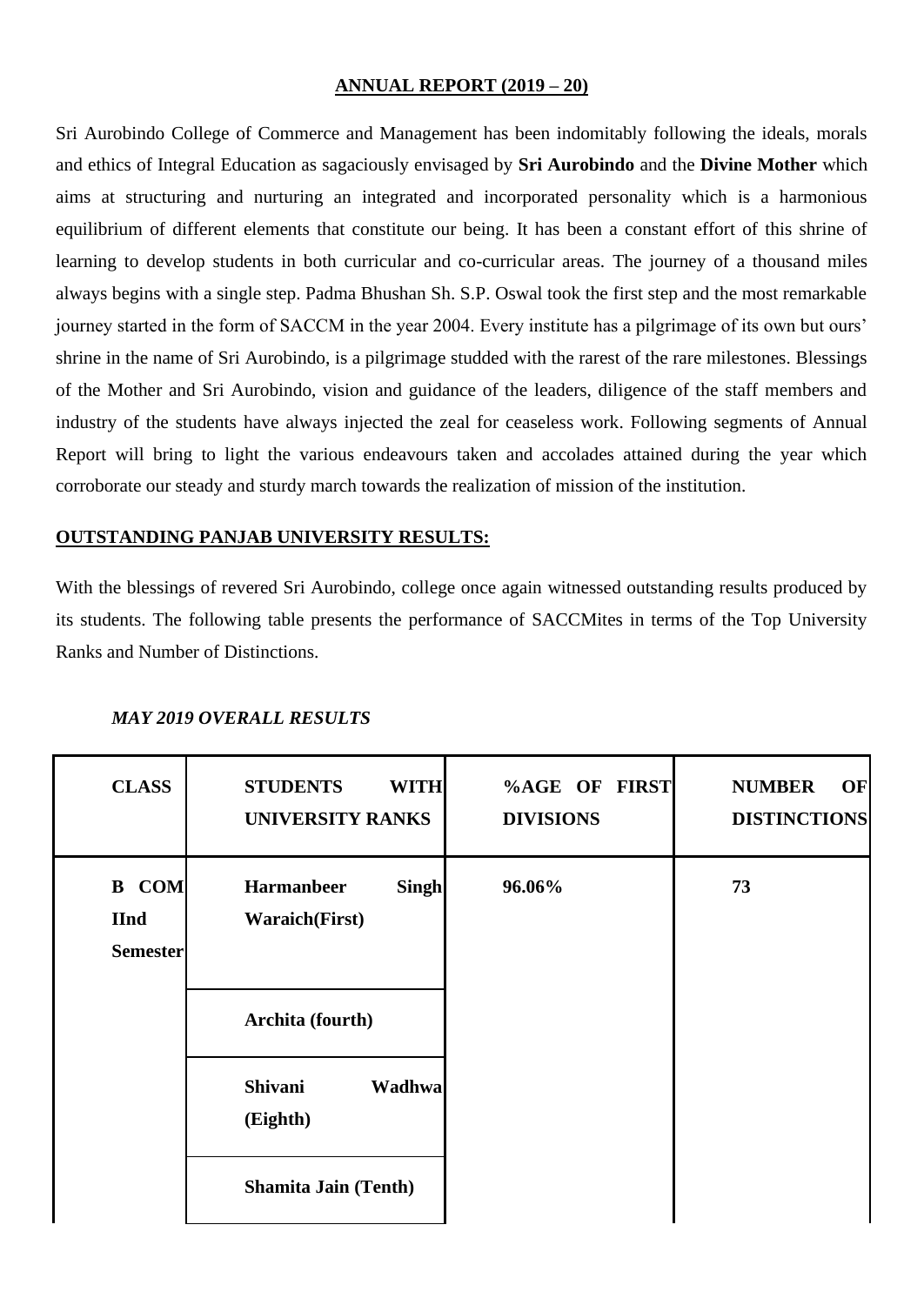|                                                | <b>Shaina Puri (Twelfth)</b>                  |        |     |
|------------------------------------------------|-----------------------------------------------|--------|-----|
|                                                | <b>Sejal Singla (Fifteenth)</b>               |        |     |
| <b>B</b> COM<br><b>IVth</b><br><b>Semester</b> | <b>Palak Dewan (Third)</b>                    | 96.58% | 111 |
|                                                | <b>Netra Kapoor (Eighth)</b>                  |        |     |
|                                                | <b>Kirat Chhabra (Tenth)</b>                  |        |     |
|                                                | <b>Prabhjeet Kaur (Tenth)</b>                 |        |     |
|                                                | <b>Nitish Bhasin(Tenth)</b>                   |        |     |
|                                                | <b>Sherril</b><br>Arora<br>(Fourteenth)       |        |     |
|                                                |                                               |        |     |
|                                                | <b>Pallavi Mittal (First)</b>                 | 97.90% | 68  |
|                                                | <b>Bableen Kaur (Fifth)</b>                   |        |     |
|                                                | <b>Chahat Passi (Seventh)</b>                 |        |     |
|                                                | Sonakshi<br>Kalra<br>(Eleventh)               |        |     |
| <b>B</b> COM<br><b>VIth</b><br><b>Semester</b> | <b>Ishpreet</b><br><b>Kaur</b><br>(Fifteenth) |        |     |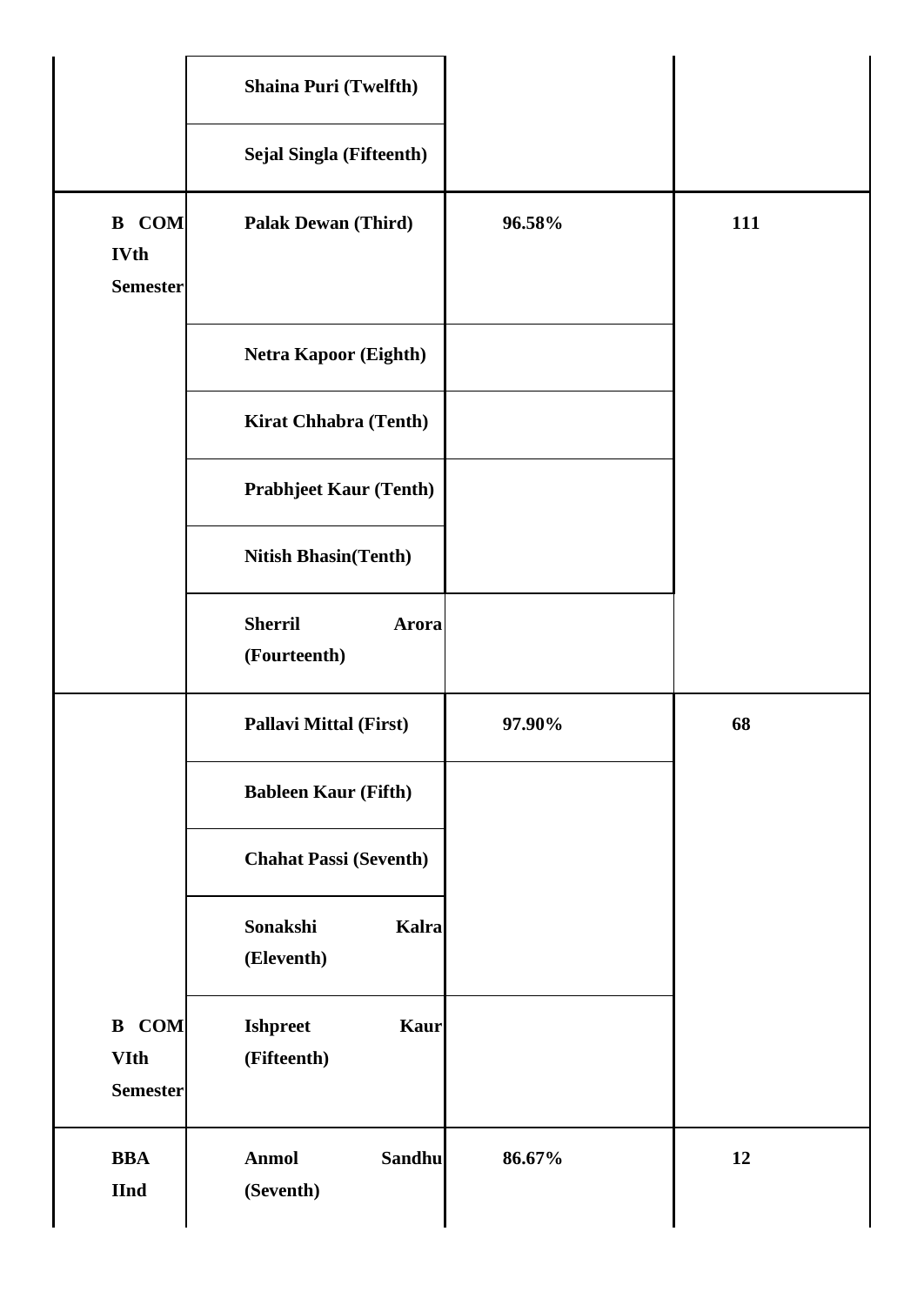| <b>Semester</b>                              |                                                |        |    |
|----------------------------------------------|------------------------------------------------|--------|----|
| <b>BBA</b><br><b>IVth</b><br><b>Semester</b> | Nitika Jain (Second)                           | 85.52% | 11 |
|                                              | <b>Muskaan</b><br><b>Singh</b><br>(Second)     |        |    |
|                                              | Sneha Gupta (Sixth)<br>Akshita<br><b>Dhand</b> |        |    |
|                                              | (Fifteenth)                                    |        |    |
| <b>BBA</b><br><b>VIth</b><br><b>Semester</b> | Garima Banga (Fifth)                           | 93.75% | 6  |

# *DECEMBER 2019 OVERALL RESULTS*

| <b>CLASS</b>                                  | <b>STUDENTS</b><br><b>WITH</b><br><b>UNIVERSITY RANKS</b> | %AGE OF FIRST<br><b>DIVISIONS</b> | <b>NUMBER</b><br>OF<br><b>DISTINCTIONS</b> |
|-----------------------------------------------|-----------------------------------------------------------|-----------------------------------|--------------------------------------------|
| <b>B</b> COM<br><b>Ist</b><br><b>Semester</b> | <b>Harneet Kaur (Fourth)</b>                              | 91.28%                            | 43                                         |
|                                               | <b>Pallavi Kapoor (Fifth)</b>                             |                                   |                                            |
|                                               | <b>Anjali Bansal (Seventh)</b>                            |                                   |                                            |
|                                               | Niti Singla (Eighth)                                      |                                   |                                            |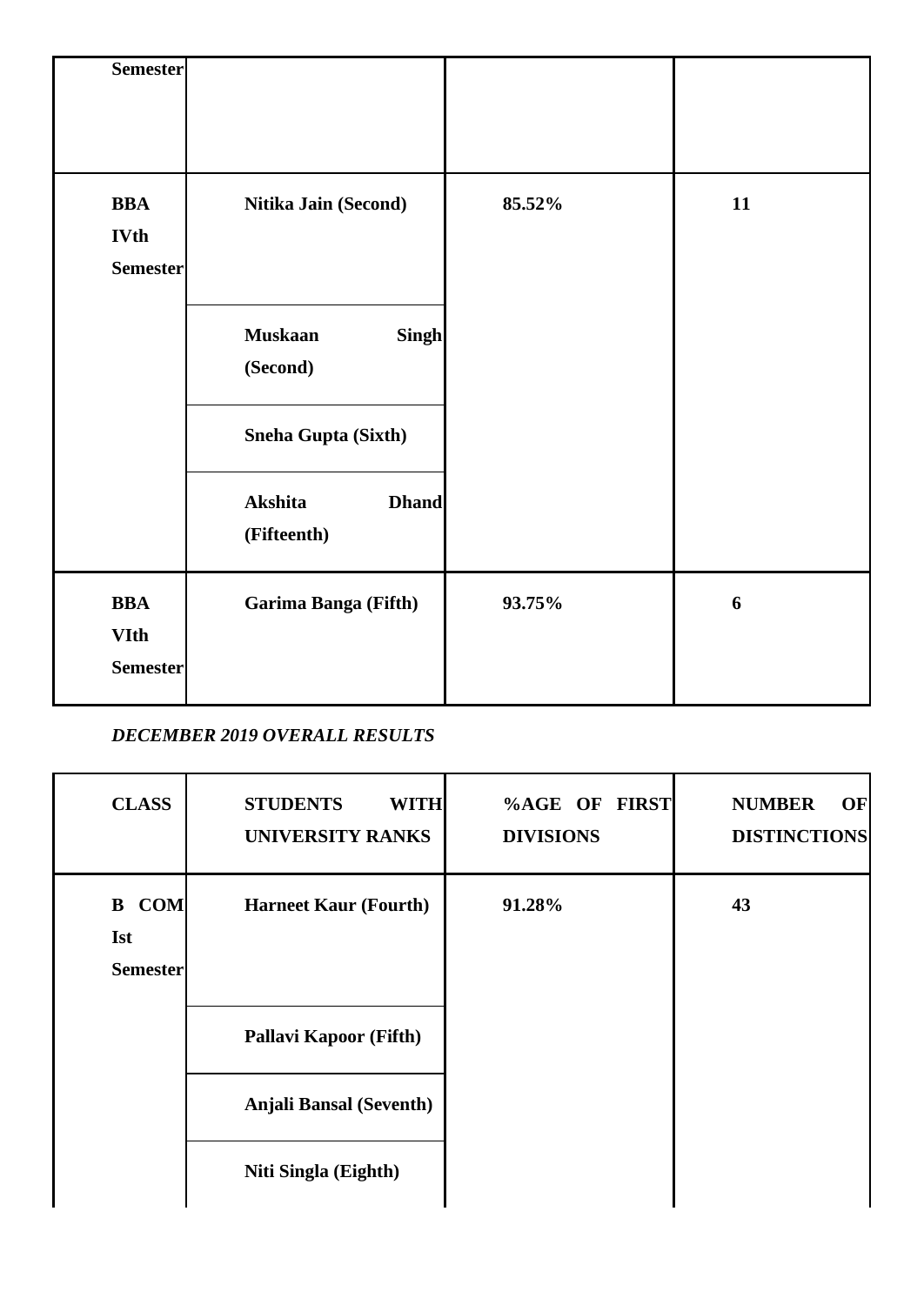| <b>B</b> COM<br><b>IIIrd</b><br><b>Semester</b> | Archita<br>(Second)<br>Laveena<br><b>Sharma</b><br>(Eighth)                                           | 80.48% | 36                      |
|-------------------------------------------------|-------------------------------------------------------------------------------------------------------|--------|-------------------------|
| <b>B</b> COM<br><b>Vth</b><br><b>Semester</b>   | Srishti Sood<br>(Fourth)<br><b>Sherril Arora (Tenth)</b>                                              | 95.65% | 82                      |
| <b>BBA</b> Ist<br><b>Semester</b>               | <b>Sehajpal Singh(Twelfth)</b><br>Mahika<br><b>Uppal(Fifteenth)</b><br><b>Shiva Kapoor(Fifteenth)</b> | 49.38% | $\overline{\mathbf{3}}$ |
| <b>BBA</b><br><b>IIIrd</b><br><b>Semester</b>   | Ridhi Goel (Second)                                                                                   | 78.37% | $\boldsymbol{9}$        |
| <b>BBA</b><br><b>Vth</b><br><b>Semester</b>     | <b>Muskan Singh (Fourth)</b>                                                                          | 89.18% | 10                      |
|                                                 | Sneha Gupa (Eleventh)                                                                                 |        |                         |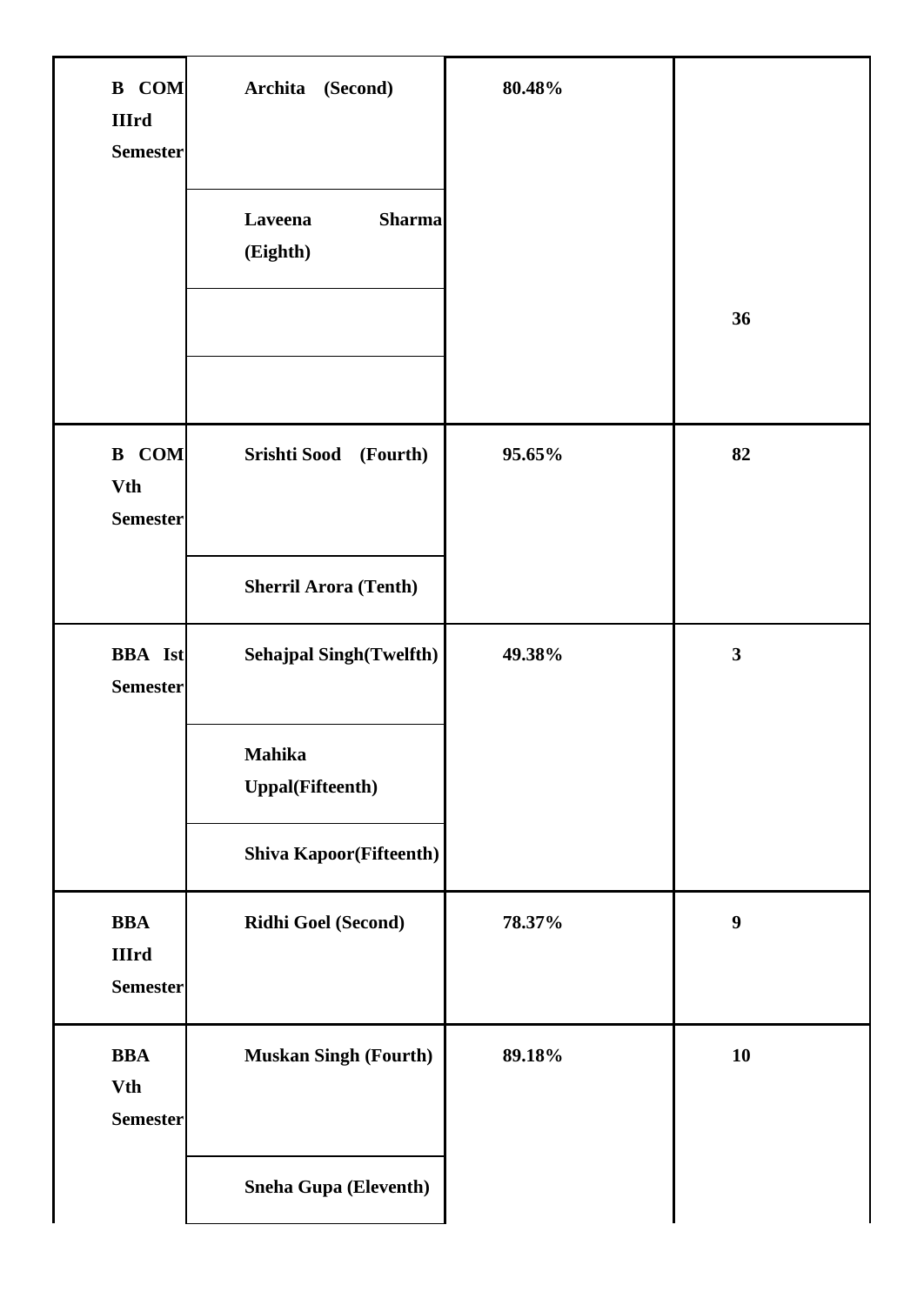#### **SACCM's JOURNEY OF IMPARTING INTEGRAL EDUCATION (SESSION 2019-20):**

SACCM Development Model confirms the ideology which is based on Integral Education that emphasizes on multidimensional development like physical, moral, spiritual etc. Various activities carried out and achievements gained during the year substantiate the college's effort in this pursuit.

#### **INDUCTION PROGRAM FOR FRESH ENTRANTS IN SACCM**

In order to apprise the newly admitted students of B.Com and BBA first semester for the session 2019-20, the college organized a formal 'Induction Programme' on July 17, 2019. The programme was scheduled in three sessions. The students were briefed about the college rules and regulations regarding examination, leaves, attendance, discipline, assessment & evaluation etc. Through a Power Point presentation, students were also toured through various inter and intra college activities conducted by the college. Previous years' University merit rank holders shared their own experiences about attaining meritorious positions and motivated the freshers to take the baton of success forward. The successful Alumni of SACCM were also invited to share their success stories and the contributions made by the college to induct self-confidence and moral values into them to prepare them well for their future endeavours.

#### **DR. AJAY SHARMA ASSUMES THE RESPONSIBILITY OF SACCM'S PRINCIPAL**

Dr. Ajay Sharma, an individual with meta drive, having entrepreneurial approach towards education, the one who consciously believes that a good teacher is better than a thousand priests, and who has the conscientious faith that a good educational institution is better than a million shrines, joined as Principal of Sri Aurobindo College of Commerce and Management, Ludhiana, on February 11, 2020. His out of the box thinking and run off the mill orientation towards academics is that centers of learning must stress on pragmatic, holistic, integrated and systemic approach in building, shaping and architecting young minds. Dr. Sharma, a recipient of varied State and National awards of excellence, having a vast teaching experience of 20 years, has authored a number of books, and has great many research papers to his credit. His specialisation is on GST, Finance and Taxation. He is certainly an academician to be reckoned with. SACCM welcomes Dr. Ajay, the helmsman, who plans to take the college to still higher heights.

### **PRINCIPAL DR. R. L. BEHL CALLS IT QUITS**

Dr. R. L. Behl, a distinguished teacher of commerce in Arya college, Ludhiana, having rendered meticulous service to education for long many years, joined as Principal, Sri Aurobindo College of Commerce and Management, on October 10, 2010. Known for his versatility, administrative skills, genial and generous temperament, and because of his dedicated devotion to the cause of education, the college earned an enviable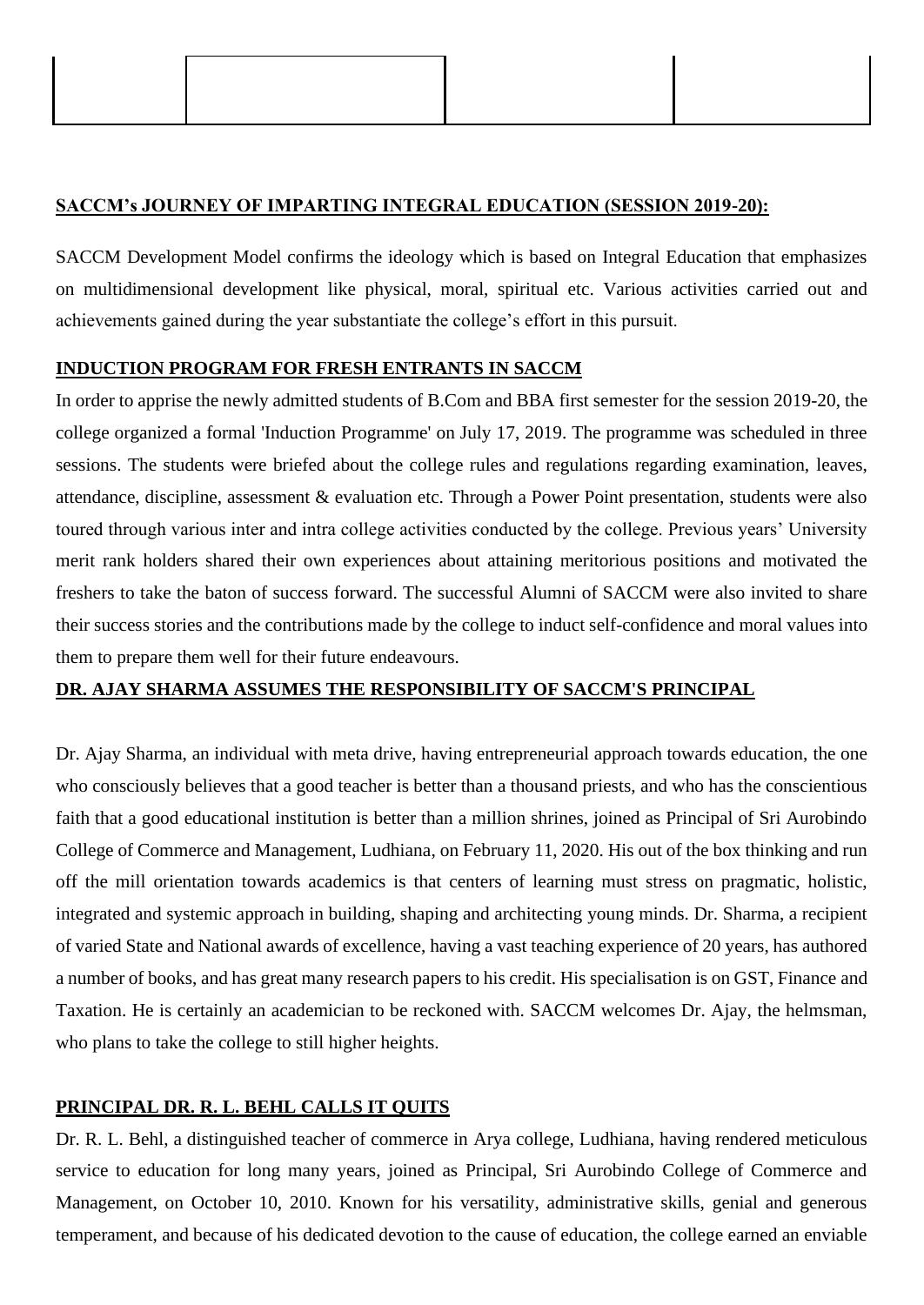reputation for itself. Bright and brilliant students from different parts of the state developed a longing to be a part of the reputed SACCM. Dr. Behl, during his tenure as Principal, injected in the college, variegated changes of paramount importance. Under his stewardship, the college earned 'A' grade from NAAC. His chemistry with the staff, the students and all the well wishers of the college was the most relishable fact. Because of his other family and social engagements, he decided to call quits to his active service as the Principal of the college. Thus, Dr. Behl, after having served the institution with religious determination and devotion, finally called it a day on November 06, 2019. SACCM will always remember Dr. Behl for his zeal and spiritedness for the college, and for his exemplary services to the cause of education and the educator. The college prays for his well-being in all walks of life.

#### **DR. SUSHIL KUMAR, DIRECTOR EDUCATION, CALLS IT A DAY**

Dr. Sushil Kumar, Wing Commander (retd.), joined Sri Aurobindo College of Commerce and Management, Ludhiana, as its Director Education, on February 15, 2018. Temperamentally suave, and inflexible in the maintenance of discipline, Dr. Kumar rendered invaluable service to the college in taking it to higher heights. His dedication to the college was Indubitable. He had a good rapport with the teaching fraternity and the other members of the staff. However, owing to some personal causes, he decided to call it a day. With the kind permission of the Chairman, Padma Bhushan Sh. S. P. Oswal, Dr. Shushil Kumar bade a good bye to the directorship of the college on June 09, 2020. The college wishes him good physical, mental and social health, and also prays for his well-being in all respects.

#### **MAINTAINING THE MOMENTUM**:

Other activities of the college which were carried out during the current session also held the momentum of Integral Education:

#### **FOR ACADEMIC EXCELLENCE:**

Sri Aurobindo College of Commerce and Management always strives to function in the best interest of students.

#### **Short Term Courses:**

### **Short-term certificate course on Data Analytics**

Living its tradition of being a 'College with a Difference', College took a leap by started offering courses on latest disrupting technologies and data Analysis. First batch of eleven students successfully completed a course on **'Data Analytics with R and Python'.** The course was organized in collaboration with Allsoft Solutions under the aegis of IBM. They were educated in two most popular tools used for Data Analytics, 'R and Python'. The 40 hours course was conducted from 3rd to 10th January, 2020 by an expert trainer of Allsoft Solutions from Delhi, Mr. Sumer Singh. In the Course, students learned data analysis techniques like Data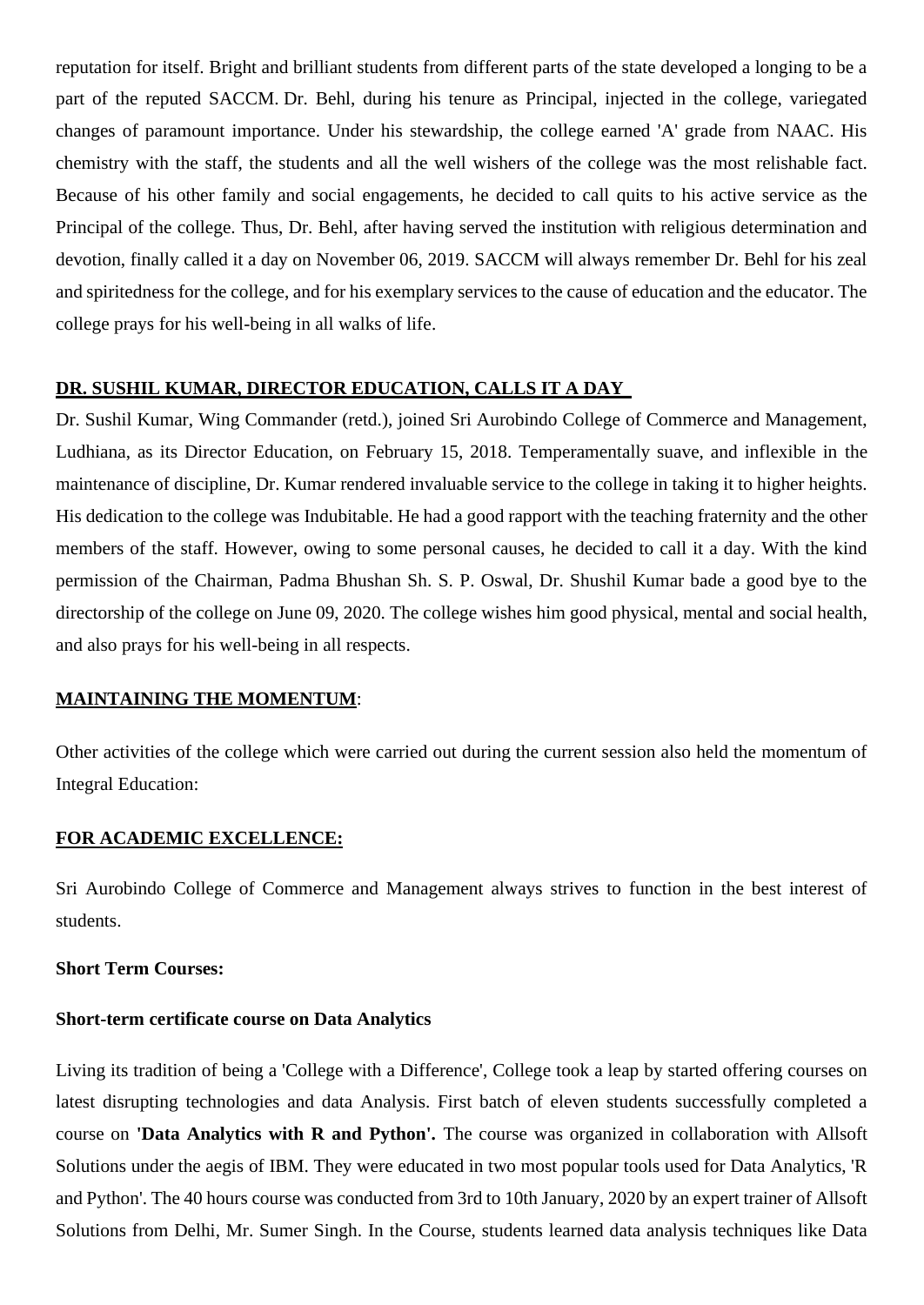Cleaning, Visualization, Regression, and Clustering with R and Python. Students were provided hands-on training on all the aforementioned techniques.

#### **Short-term certificate course on Digital Marketing**

In association with Allsoft Solutions, Business Partner IBM, skill development course on Digital Marketing was organized in in the college. This 50-hour course started on 20<sup>th</sup> September 2019 and conducted till 14 December 2019 with break in between for mid semester test. A certified trainer from Allsoft, Mr. Yatharth conducted the course. Forty-four students opted for the course. They learnt various tools for this new age of digitalization like search engine optimization, Google Ads, preparing advertisement for social networking sites, and affiliate marketing etc. Overall students found it immensely useful as it has become necessary, even for commerce/management graduates, to be acquainted with technologies of new digitalizing world.

#### **MOU with ALPHABETA INC**

To provide an opportunity to the students to learn portfolio management strategies which are adopted by fund managers, the College signed an MOU with ALPHABETA INC (which has its collaboration with 'National Stock Exchange Academy') to introduce **Certificate Course on Equity Portfolio Management** in the College. The classes for this course commenced from 25th January 2020 and were conducted using video conferencing mode via Zoom Application.

#### **MOU with IIT Ropar Technology Business Incubator Foundation (TBIF)**

SACCM has recently signed an MOU with IIT Ropar TBIF which is a leading technology business incubator of the region and aims at creating an effective start-up eco system in the region of its establishment by way to building a network of reputed and esteemed institutions, to create synergy among their activities and providing a platform to early stage start-ups to grow their ideas in proof of concept and help them for market positioning of their product. The objective of this MOU is to foster entrepreneurship in the state of Punjab by jointly working towards facilitating young students of both institutes / early stage start-ups, who have exhibited strong entrepreneurial interests and to provide them opportunity to further hone up their skills / ideas for mutual benefit and frequent interactions.

#### **MOU with ICT Academy**

SACCM signed an MOU with ICT Academy which is an initiative of the Government of India in collaboration with the state Governments and Industries. ICT Academy is a not-for-profit society, the first of its kind pioneer venture under the Public-Private-Partnership (PPP) model that endeavours to train the higher education teachers and students thereby exercises on developing the next generation teachers and industry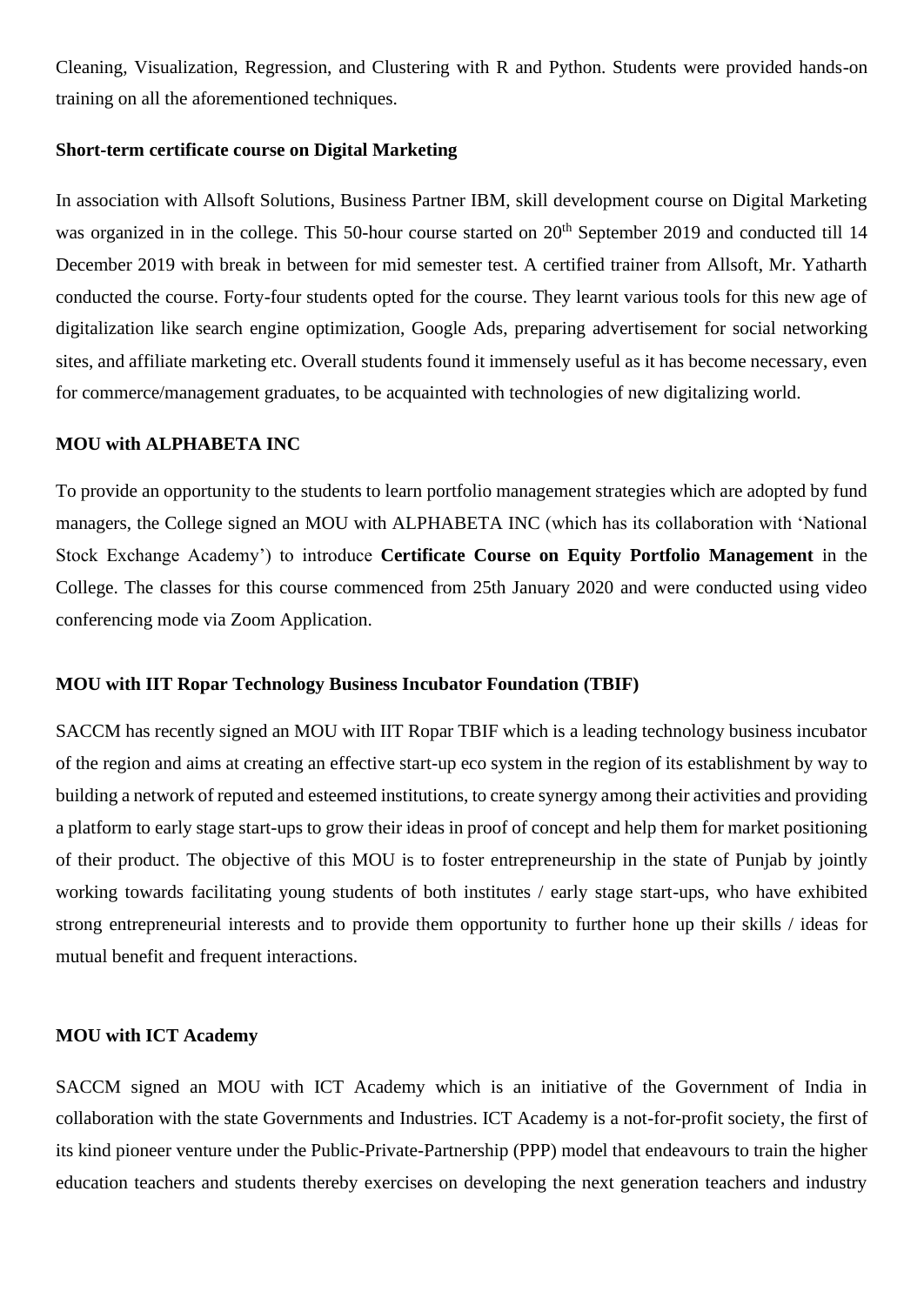ready students. To support the education eco system in India, ICT Academy focuses and contributes its services on areas like Faculty Development, Skill Development, Research and Publication etc.

#### **MOU with DSB EduTech Pvt. Ltd. (also Known as EmpowerYouth.com & MyEcampus.in)**

The college has signed an MoU with Empoweryouth.Com for campus placements. The MoU entails that Empoweryouth.Com's MyEcampus will actively develop a pipeline of companies that have a demand for interns and candidates in their organisations. The students will register and be connected to the various companies.

#### **EXTENSION LECTURES:**

To supplement the theoretical knowledge with the first hand perspectives from some of the luminaries from the corporate world, college continued with the series of extension lectures. In this pursuit, eminent resource persons from various domains were invited to share their experiences and expertise with the students about business issues. Lectures were delivered on different topics related to the curriculum.

#### **Personality Development**

Sri Aurobindo College of Commerce and Management organised a lecture on personality development for students of B.Com 1(B) on September 06, 2019.The Resource Person for the same was Mr. Virender Singh, Industrial Psychologist, Corporate HR,Vardhman Group.The lecture started with the basic meaning of personality followed by an interactive session with students where he asked about general questions about choice and preferences. He shared briefs of some personality theories, and then students were assessed on Big 5 Personality traits which were Openness, Conscientiousness, Extroversion, Agreeableness and Neuroticism and MBTI (Myer Briggs Type Indicator). A questionnaire was given to the students in which they were supposed to answer some questions. On the basis of the answers the score was calculated for each trait of every student. The students could identify their own personality type among the sixteen types given by the experts under MBTI. The session was interactive and informative for students.

#### **Channels of Distribution**

The college invited Mr. Sumit Aggarwal, Senior Vice President, Sales and Marketing, Vardhman Textiles Limited on 20<sup>th</sup> September, 2019 to deliver a lecture on the topic: 'Channels of Distribution' for students of BBA 5<sup>th</sup> semester (Elective). The resource person started the lecture with a brief introduction to the topic. He told the importance of channels of distribution in today's world. He threw light on factors that impacted the channels. He shared his knowledge through a Power Point presentation in which he described channels used by Vardhman Textiles Limited.

#### **Industrial Disputes Act, 1947**

A lecture was organised on Industrial Disputes Act, 1947 for students of BBA 5<sup>th</sup> Semester on September 11, 2019.The Resource Person for the same was Dr. Ashwany Sharma (Sr. VP, HR and IR, Corporate office,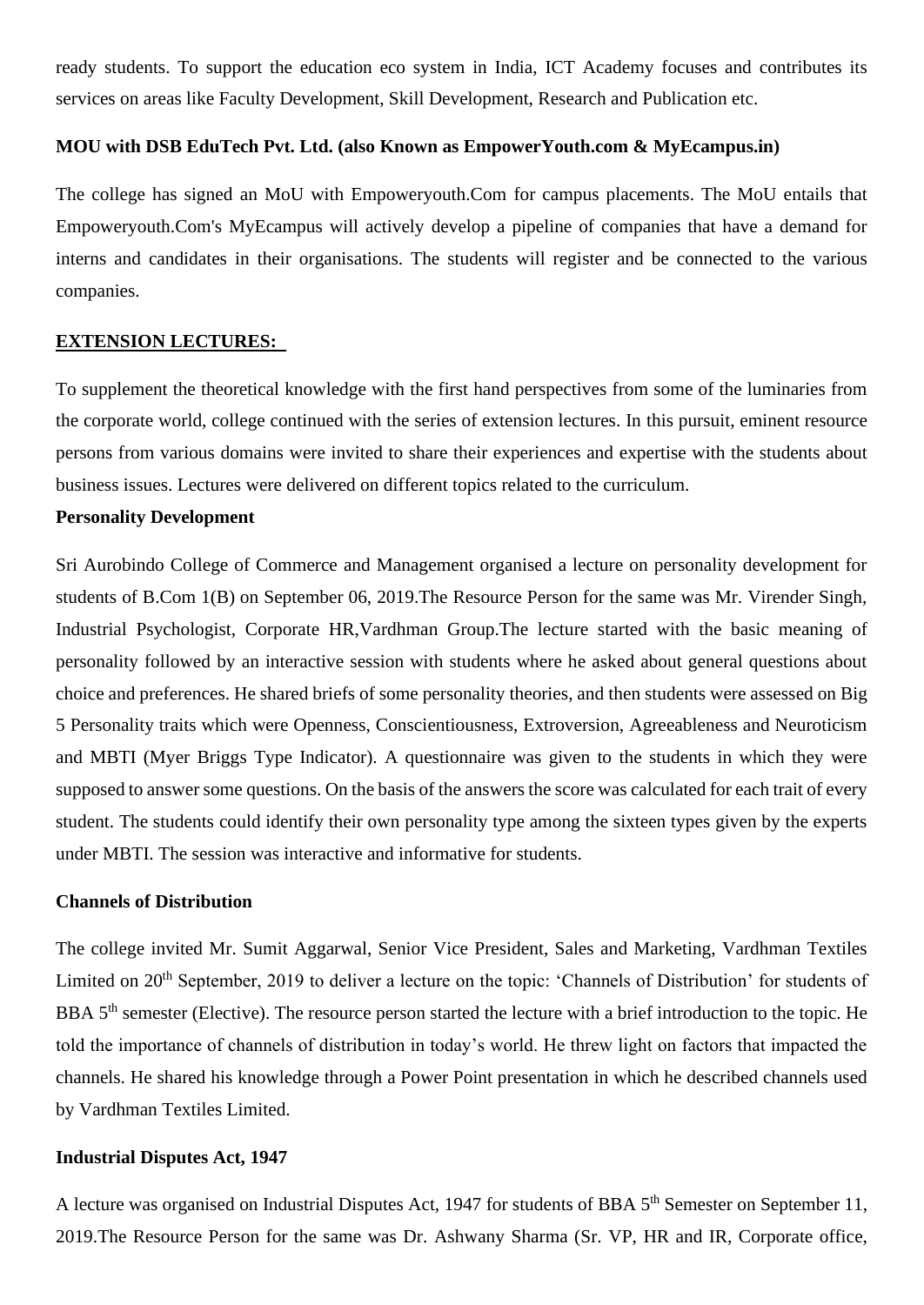Vardhman Group). He shared with the students how the disputes between employer and workers are handled. He also discussed various provisions of ID act, 1947.The session was informative for the students.

#### **Organisation Structures**

Ms. Tanima Budhiraja, Assistant Executive, Corporate HR, Vardhman Textiles Limited was invited on 16<sup>th</sup> September 2019 to deliver a lecture on the topic: 'Organisation Structures' for the BBA and BCOM 1<sup>st</sup> semester students. She talked about the importance of Organisational Structures in today's world. She threw light on the two main approaches of the organisational structures *i.e.* Organic and Mechanistic under which she discussed the four main structures i.e. tall, flat, matrix and divisional structure. She shared her knowledge through a power point presentation in which examples of structures of many companies like Vardhman, Zomato, Walmart, Apple, Starbucks etc were given.

On 18<sup>th</sup> September, 2019, two more sessions were conducted on the same topic for B.Com 1 (section A  $\&$ C) and BBA 1 B. The resource person of the day was Mr. Vinod Chourey, Vice President, Corporate HR, Vardhman Textiles Limited. The lecture started with various real life examples form day to day life which was followed by informative PPT containing various examples of organisational structure to give students a wider knowledge about the core of the topic. With these illustrations he rightly explained the students that the organisational structure becomes more and more complex with increasing size of business and its transactions. A group activity was also organised to give students a first hand experience of deciding what kind of organisational structure would be possible in different situations. All this made the lecture useful for the students.

#### **Financial Markets**

Sri Aurobindo College of Commerce and Management organised a lecture on 'Financial Markets' for students of B.Com 4(A) on March 04, 2019.The resource person for the same was Mr. Rakesh Kumar Uppal, Chief Executive Officer, Alexi Financial Limited. The lecture started with the basic meaning of stock market, types of securities traded in a stock exchange, intraday etc. He briefed the students on technical study and fundamental study of securities. He emphasized on the importance of technical analysis to grow the capital of investors through arbitrage and hedging. He highlighted the factors that are important before investing in a security. The lecture was followed by an interactive session where students asked numerous questions related to portfolio management, financial derivatives, market indices etc.

#### **Export Management**

SACCM organised a lecture on the topic Export Management for BBA VI on 28th February, 2020. The session was conducted by Mr. Navtej Singh, Dy. DGFT, Ludhiana. In detail, he explained the steps involved in the process of exports. He shared with the students the role of DGFT. The speaker told the students about various schemes like Export Promotion Capital Goods Scheme, duty drawback and also about different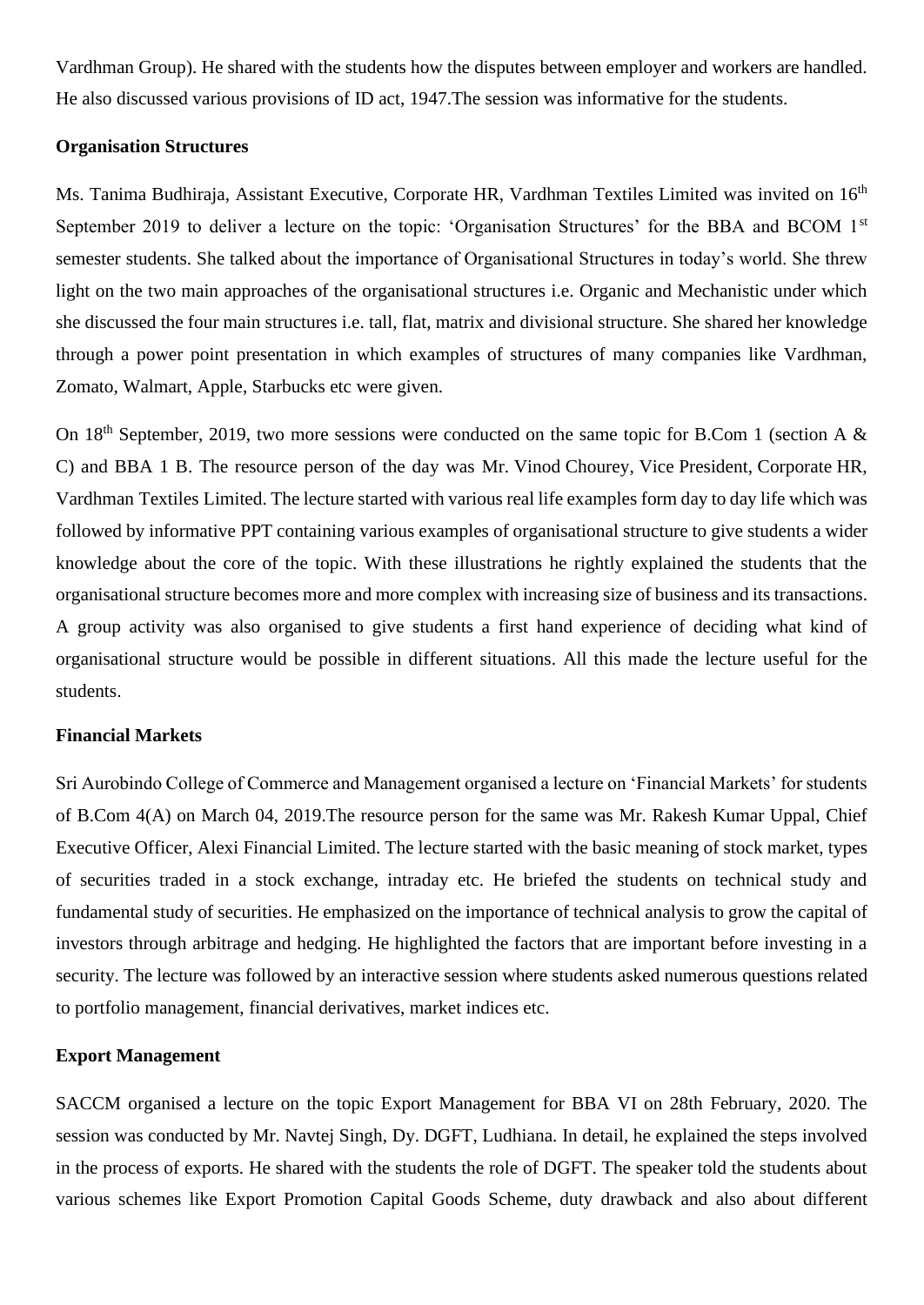government departments related to foreign trade. The resource person acquainted the audience with certain concepts like export import code (EI code), FOB, CIF, CNF etc.

### **SACCM INITIATES PROACTIVE STEPS TO COUNTER NEGATIVE IMPACT OF COVID 19**

**Online classes and you tube channel***:* In order to abridge the education gap created during the lockdown period, the College developed its own YouTube channel, which is made available for students at the College Website. The members of faculty incorporated innovative techniques for recording their subject lectures with full zeal and fervor. Problems and queries of the students were solved through online tutorial classes via various digital platforms such as Zoom, Google classroom, Webex etc.

**Meritorious Classes***:* Meritorious groups were formed for academically bright students so as to continue with the legacy of attaining university positions in the upcoming Panjab University Examinations. The students achieving the benchmark percentage in previous university examinations were made party to 'Achievers' Club'. Weekly assignments were given to students for improvement.

Learners' Group: On the same lines, with the objective to make the students, who didn't show up to the mark performance in the previous university exams, prepare seriously for the upcoming university exams in a structured and proper way, a proper 'Action Plan' was developed and was executed by the subject teachers individually. They were also given assignments for improvement.

# **SUPPLEMENTING TEACHING WITH PRACTICAL EXPOSURE THROUGH INDUSTRIAL/EDUCATIONAL VISITS:**

Industrial Visits have been incorporated as a part of SACCM's endeavour to help the students in supplementing their theoretical knowledge with practical industry exposure. Various industrial visits were organized during the current academic session, the details of which are as follows:

#### **Chokra Amrit soap company**

An industrial visit to Chokra Amrit soap company was organised on  $6<sup>th</sup>$  September, 2019 for B.com 3<sup>rd</sup> semester students. The owner of the factory Mr. Rajesh Gupta along with the employees gave a warm welcome to the students. The authorities formalised the students with the soap making process- conversion of crude oil into fatty acid and ester oil, filtration, purification, deodorization and adding of fragrances. The students then saw the ready material getting converted into soap noodles and soap cakes. The group then headed towards another unit to see bottling of mustard oil and preparation of citric acid from processed fatty acid.

#### **Vardhman Nisshinbo Garments Ltd, Ludhiana**

An industrial visit was organized to Vardhman Nisshinbo Garments Ltd, Ludhiana on 28<sup>th</sup> January, 2020 for the students of B.Com first year (section C). The company is a joint venture between Vardhman Group and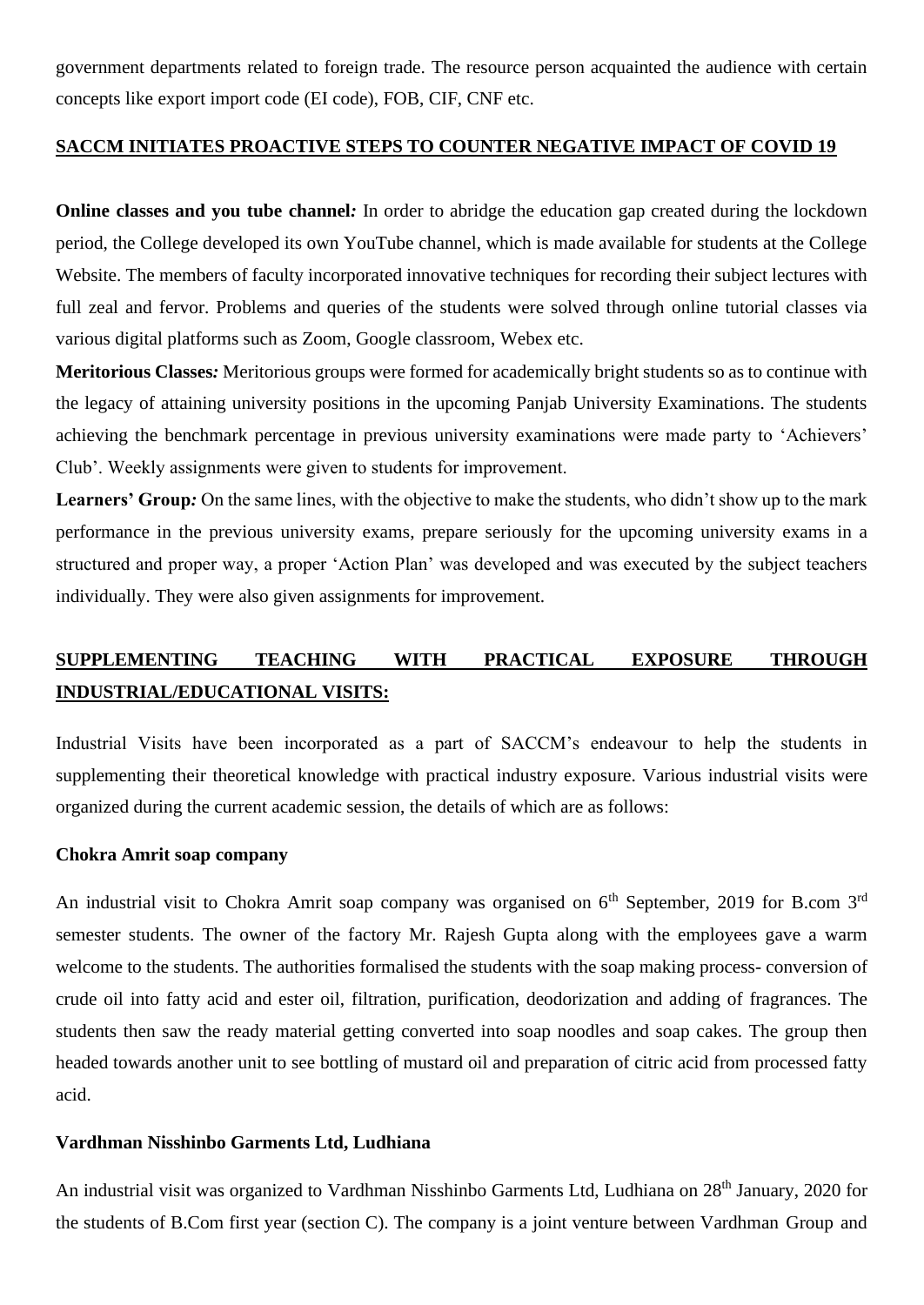Japan-based Nisshinbo Textiles Inc. They visited the manufacturing site where they observed the various stages involved in the manufacturing of a shirt.

#### **Vardhman Spinning & General Mills**

SACCM organised an industrial visit for the students of B.Com I to Vardhman Spinning & General Mills. A total of 59 students along with two faculty members visited VSGM on 28<sup>th</sup> Feb., 2020. The idea was to provide the students with the live experience of the production process of a textile mill and to acquaint them with the implementation of the provisions of the Factories Act, 1948 in a factory.

#### **COCA COLA plant in Hoshiarpur**

The college also organized an industrial visit for the students of BBA 2nd semester to the COCA COLA plant in Hoshiarpur. Thirty six students along with two faculty members visited the plant on 29 Feb, 2020. Such educational excursions not only enhance the knowledge of the students but also broaden their outlook towards the outside world.

#### **LIBRARY AND READING ROOM**

The total numbers of books in the library are 4666. Number of good reference books has been added to enrich the library collection. Library subscribed 8 newspapers, 28 journals and 6 magazines included journals of reputed publishers and management institutions like Sage, Springer and MDI. Moving in the direction of automation, college also has Web OPAC for searching the books in the library and their issuance status. An e-resource named "N-List" having vast collection of more than 31,35,000 e-books and more than 6,000 e-journals.One photocopier-printer-scanner is provided in the library for the students. College also has a separate reading room and total seating capacity of library and reading room is more than 100. Library also has an institutional repository having research papers of faculty, students' project reports, old question papers etc.

#### **INTER SECTION SUBJECT QUIZ (ISSQ)**

Inter Section Subject Quiz is a teaching pedagogy which aims at instilling the habit of regular studies and peer tutoring among the students.

In this session as well the ISSQ was conducted simultaneously for B.Com V, III and I semesters and for BBA V, III and I semesters on  $4<sup>th</sup>$ ,  $5<sup>th</sup>$  and  $6<sup>th</sup>$  November, 2019 respectively. For this, the students were divided into three groups according to their academic performance. Then teams were formed by including team members of different academic caliber. Each team included three participants. In case of B.Com, two teams from each section participated. Total of six teams from each semester of B.Com participated. Likewise, four teams in case of BBA from each semester participated. As it was an Inter Section Quiz event, it created a sense of competitive spirit among the participants.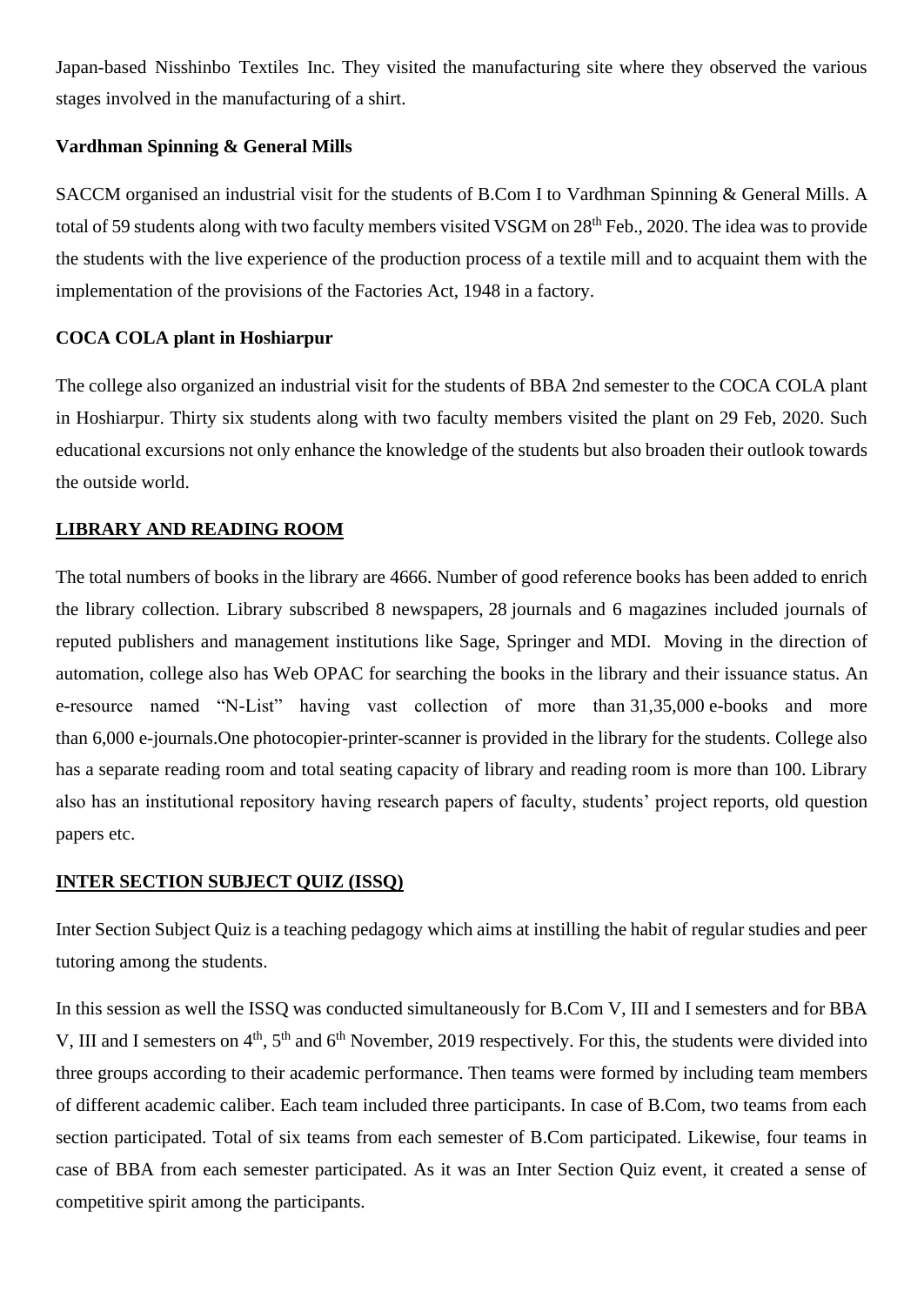# **RESULTS OF ISSQ BCOM HELD IN NOVEMBER 2019**

### **I. RESULTS OF BCOM I SEMESTER**

### **Individual Level Wise Highest Scorers:**

| <b>Level</b> | Roll no    | <b>Name</b>    | <b>Class &amp; Section</b> |
|--------------|------------|----------------|----------------------------|
| Level 1      | 2019010005 | Anjali Bansal  | B.Com I Sem A              |
| Level 2      | 2019010177 | Mandeep Ryait  | B.Com I Sem C              |
| Level 3      | 2019010144 | Avleen Singh   | B.Com I Sem A              |
|              | 2019010208 | Sourabh Bansal | B.Com I Sem C              |

# **Winning Team :**

| <b>Level</b> | Roll no    | <b>Name</b>  | <b>Class &amp; Sec</b> |
|--------------|------------|--------------|------------------------|
| Level 1      | 2019010037 | Manyi Saini  | B.Com I Sem A          |
| Level 2      | 2019010070 | Yishu JAin   | B.Com I Sem A          |
| Level 3      | 2019010144 | Avleen Singh | <b>B.Com I Sem A</b>   |

# **Winning Section : Section A**

| <b>Level</b> | Roll No.   | <b>Name</b>    | <b>Class &amp; Sec</b> |
|--------------|------------|----------------|------------------------|
| Level 1      | 2019010037 | Manvi Saini    |                        |
| Level 2      | 2019010070 | Yishu JAin     | B.Com I Sem A          |
| Level 3      | 2019010144 | Avleen Singh   | Team 1                 |
| Level 1      | 2019010005 | Anjali Bansal  | B.Com I Sem A          |
| Level 2      | 2019010017 | Diksha Saini   | Team 2                 |
| Level 3      | 2019010069 | Yachika Bector |                        |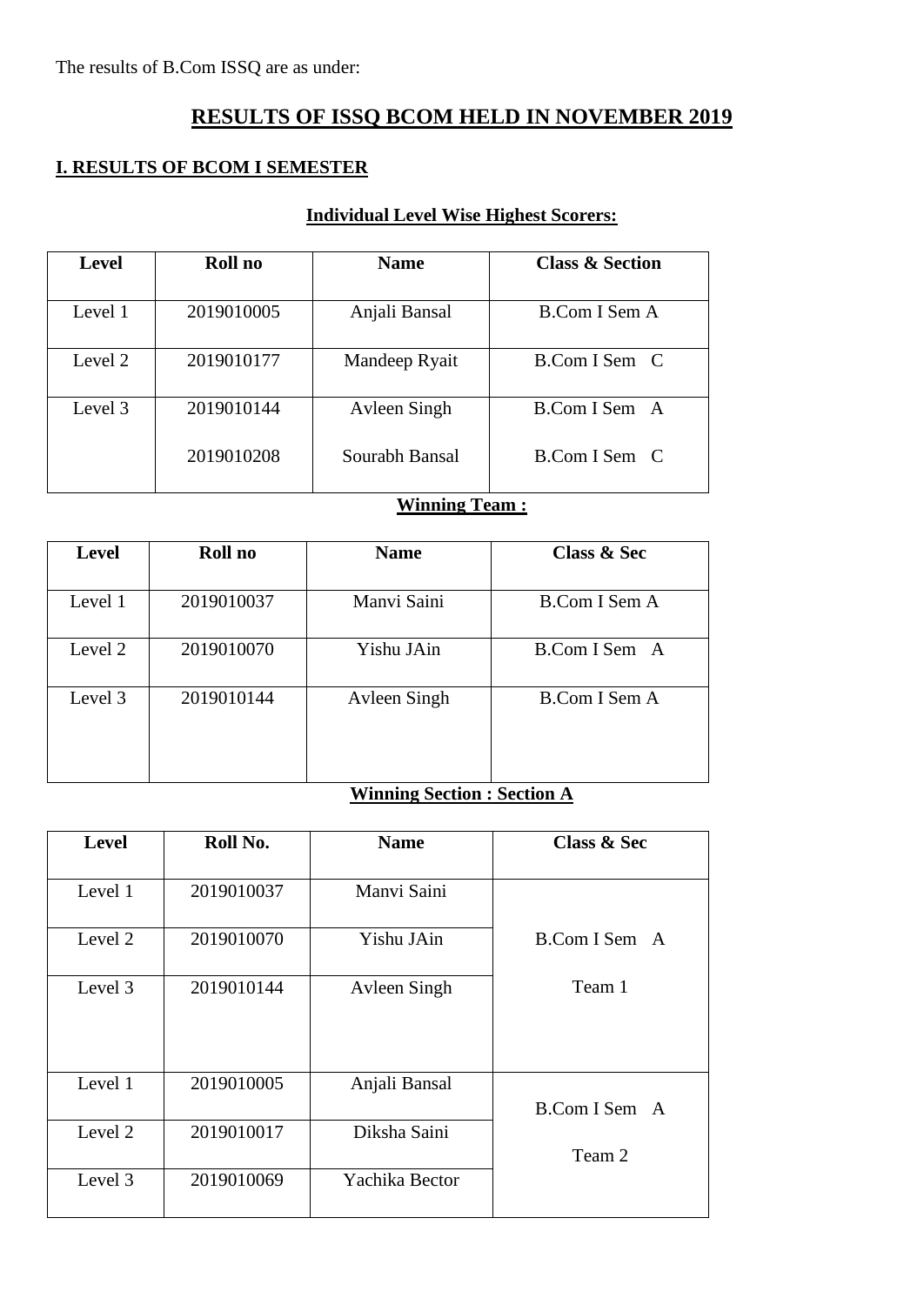# **II. RESULTS OF BCOM III SEMESTER**

### **Individual Level Wise Highest Scorers:**

| <b>Level</b> | Roll no     | <b>Name</b>          | <b>Class &amp; Section</b> |
|--------------|-------------|----------------------|----------------------------|
| Level 1      | 20180100127 | Shivani Wadhwa       | B.Com III Sem B            |
| Level 2      | 20180100101 | Lakshay<br>Kharbanda | <b>B.Com III Sem B</b>     |
| Level 3      | 20180100175 | Meghal               | B.Com III Sem C            |

#### **Winning Team :**

| <b>Level</b> | Roll no     | <b>Name</b>           | <b>Class &amp; Section</b> |
|--------------|-------------|-----------------------|----------------------------|
| Level 1      | 20180100127 | Shivani Wadhwa        | B.Com III Sem B            |
| Level 2      | 20180100101 | Lakshay<br>Kharbanda  |                            |
| Level 3      | 20180100101 | Mansimardeep<br>Singh |                            |

### **Winning Section : Section C**

| <b>Level</b> | Roll No.    | <b>Name</b>    | <b>Class &amp; Sec</b> |
|--------------|-------------|----------------|------------------------|
|              |             |                |                        |
| Level 1      | 20180100149 | Archita        | B.Com III Sem C        |
|              |             |                |                        |
| Level 2      | 20180100182 | Naman Aggarwal | Team 1                 |
|              |             |                |                        |
| Level 3      | 20180100175 | Meghal         |                        |
|              |             |                |                        |
| Level 1      | 2018010179  | Mugdha Jain    | <b>B.Com III Sem C</b> |
|              |             |                |                        |
| Level 2      | 2018010191  | Preetika       | Team 2                 |
|              |             |                |                        |
| Level 3      | 2018010162  | Ishita Bahl    |                        |
|              |             |                |                        |

# **III. RESULTS OF BCOM V SEMESTER**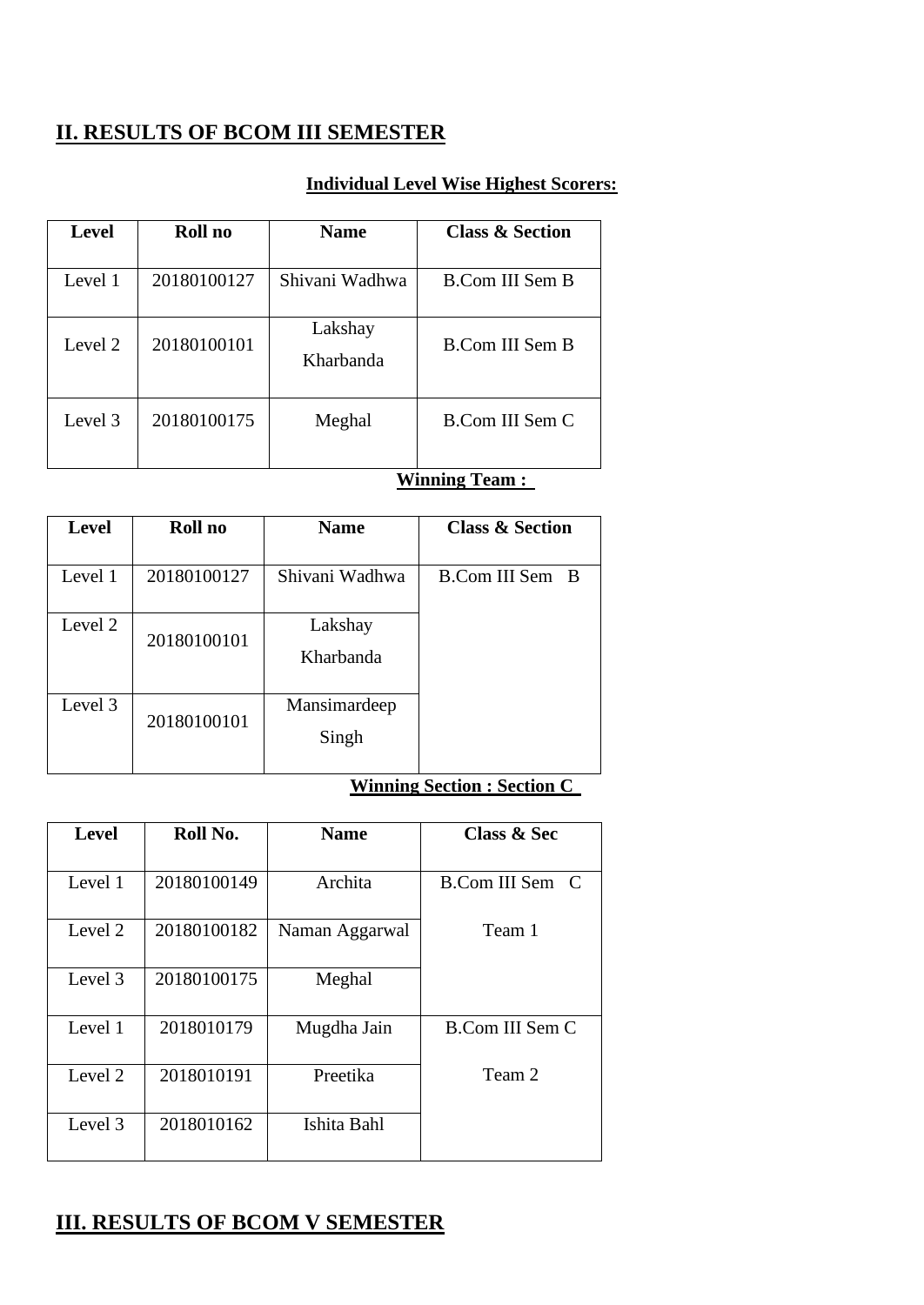### **Individual Level Wise Highest Scorers:**

| <b>Level</b> | Roll no    | <b>Name</b>         | <b>Class &amp; Sec</b> |
|--------------|------------|---------------------|------------------------|
|              |            |                     |                        |
| Level 1      | 2017010052 | Rattandeep          | B.Com V Sem A          |
|              |            | Singh               |                        |
| Level 2      | 2017010176 | Harpuneet           | B.Com V Sem C          |
|              |            | Singh               |                        |
| Level 2      | 2017010174 | <b>Harjot</b> Singh | B.Com V Sem C          |
| Level 3      | 2017010160 | Chetan Thapar       | <b>B.ComV Sem C</b>    |

# **Winning Team : Team A**

| <b>Level</b> | Roll no    | <b>Name</b>            | <b>Class &amp; Sec</b> |
|--------------|------------|------------------------|------------------------|
| Level 1      | 2017010186 | Kirat Chhabra          | B.Com V Sem C          |
| Level 2      | 2017010176 | <b>Harpuneet Singh</b> |                        |
| Level 3      | 2017010160 | Chetan Thapar          |                        |

# **Winning Section : Section C**

| <b>Level</b> | Roll No.   | <b>Name</b>            | <b>Class &amp; Sec</b> |
|--------------|------------|------------------------|------------------------|
| Level 1      | 2017010186 | Kirat Chhabra          | B.Com V Sem C          |
| Level 2      | 2017010176 | <b>Harpuneet Singh</b> | Team 1                 |
| Level 3      | 2017010160 | Chetan Thapar          |                        |
| Level 1      | 2017010197 | Muskan Gupta           | B.Com V Sem C          |
| Level 2      | 2017010174 | <b>Harjot Singh</b>    | Team 2                 |
| Level 3      | 2017010151 | <b>Ankit Narang</b>    |                        |

### **IV. RESULTS OF BBA I SEMESTER**

**Individual Level Wise highest scorer:**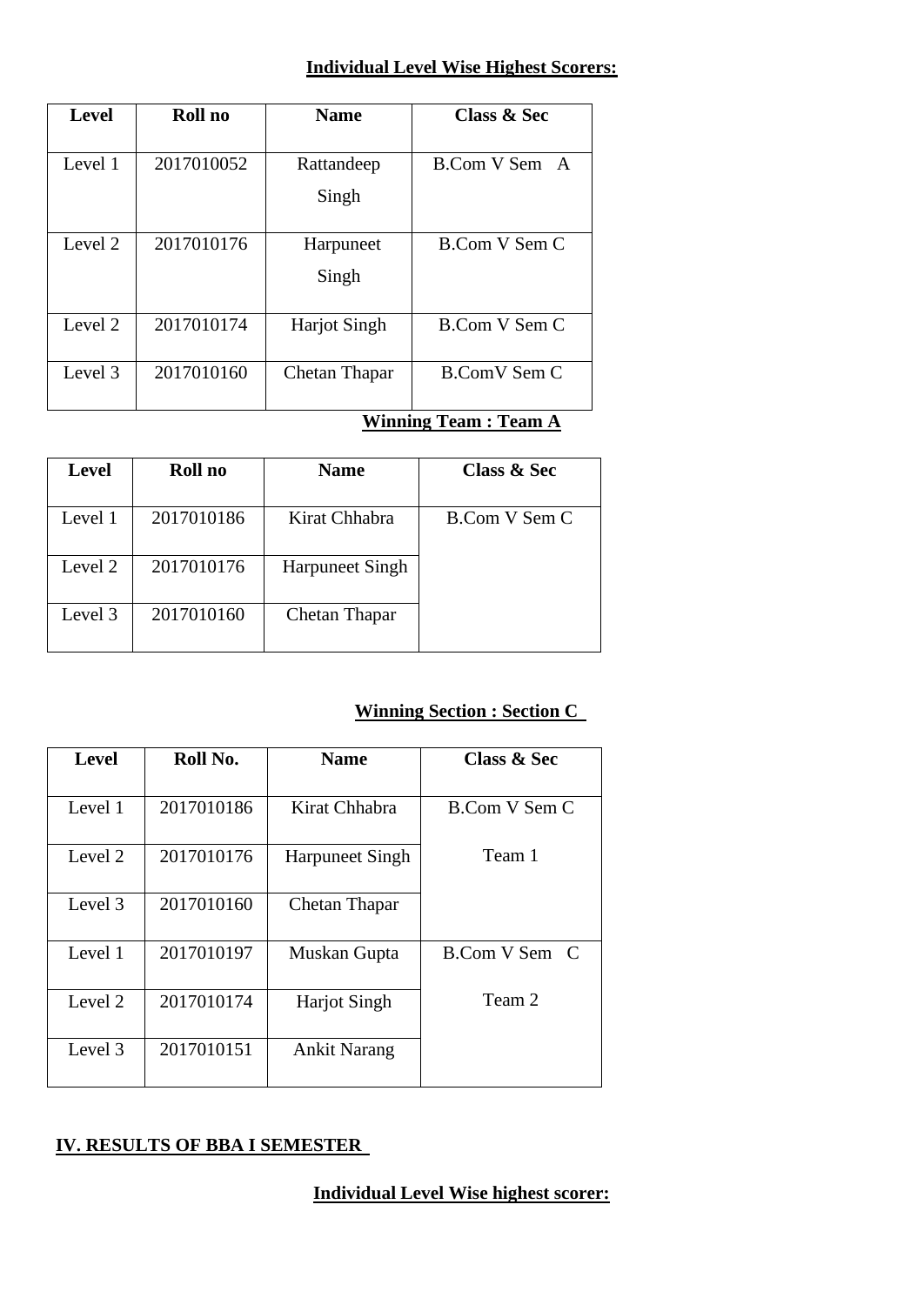| <b>Level</b> | Roll no    | <b>Name</b>                         | <b>Class &amp; Sec</b> |
|--------------|------------|-------------------------------------|------------------------|
| Level 1      | 2019020054 | <b>GAURI MANCHANDA</b>              | <b>BBAIA</b>           |
| Level 2      | 2019020031 | <b>PRIYANSHU</b><br><b>SACHDEVA</b> | <b>BBAIA</b>           |
| Level 3      | 2019020098 | <b>ARNAV ADYA</b>                   | <b>BBAIA</b>           |

# **(Bracketed)**

# **Winning Team : Team D**

| <b>Level</b> | Roll no    | <b>Name</b>           | <b>Class &amp; Sec</b> |
|--------------|------------|-----------------------|------------------------|
|              |            |                       |                        |
| Level 1      | 2019020035 | <b>SEHAJPAL SINGH</b> | <b>BBAIA</b>           |
|              |            |                       |                        |
| Level 2      | 2019020031 | PRIYANSHU SACHDEVA    | <b>BBAIA</b>           |
|              |            |                       |                        |
| Level 3      | 2019020098 | ARNAV ADYA            | <b>BBAIA</b>           |
|              |            |                       |                        |

### **Winning Team : Team C**

| <b>Level</b> | Roll no    | <b>Name</b>            | <b>Class &amp; Sec</b> |
|--------------|------------|------------------------|------------------------|
| Level 1      | 2019020054 | <b>GAURI MANCHANDA</b> | <b>BBAIB</b>           |
|              |            |                        |                        |
| Level 2      | 2019020080 | <b>SAKSHAM JANGRA</b>  | <b>BBAIB</b>           |
| Level 3      | 2019020050 | DIVAM KALRA            | <b>BBAIB</b>           |

# **Winning Section : Section A**

| <b>Level</b> | Roll No.   | <b>Name</b>                         | <b>Class &amp; Sec</b> |
|--------------|------------|-------------------------------------|------------------------|
| Level 1      | 2019020035 | <b>SEHAJPAL SINGH</b>               | <b>BBAIA</b>           |
| Level 2      | 2019020031 | <b>PRIYANSHU</b><br><b>SACHDEVA</b> | <b>BBAIA</b>           |
| Level 3      | 2019020098 | <b>ARNAV ADYA</b>                   | <b>BBAIA</b>           |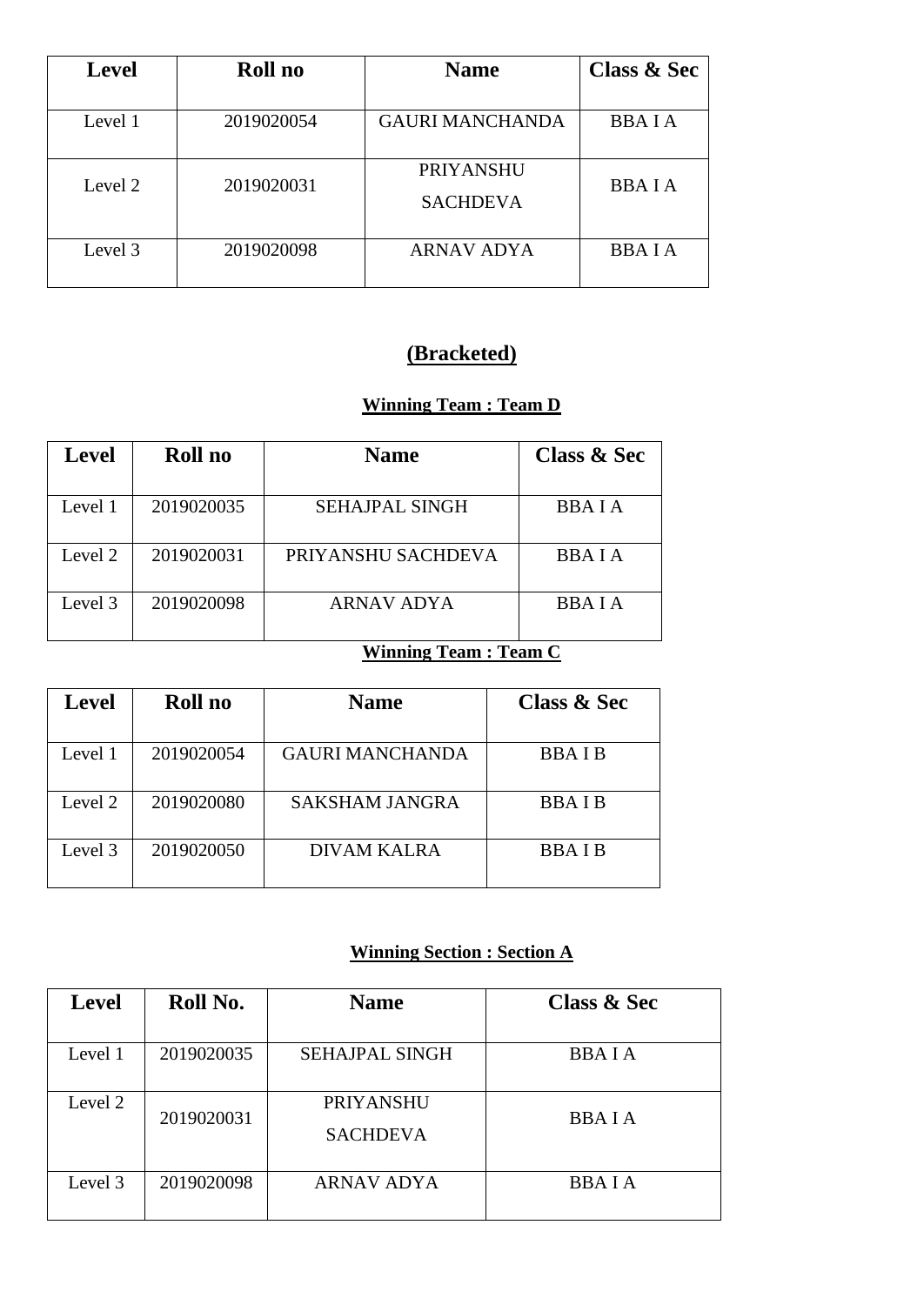| <b>Level</b> | Roll no    | <b>Name</b>                       | <b>Class &amp; Sec</b> |
|--------------|------------|-----------------------------------|------------------------|
| Level 1      | 2019020036 | <b>SHIVA KAPOOR</b>               | <b>BBAIA</b>           |
| Level 2      | 2019020020 | <b>KARANDEEP</b><br><b>BASSAN</b> | <b>BBAIA</b>           |
| Level 3      | 201920039  | <b>UDIT CHAWLA</b>                | <b>BBAIA</b>           |

# **V RESULTS OF BBA III SEMESTER**

### **Individual Level Wise highest scorer:**

| <b>Level</b> | Roll no        | <b>Name</b>           | <b>Class &amp; Sec</b> |
|--------------|----------------|-----------------------|------------------------|
| Level 1      | 201802005<br>5 | <b>HARNOOR SINGH</b>  | <b>BBAIIIB</b>         |
| Level 2      | 201802004<br>8 | <b>ANMOL KAKKAR</b>   | <b>BBAIIIB</b>         |
| Level 3      | 201802004<br>9 | <b>ANUBHAV GROVER</b> | <b>BBAIIIB</b>         |

# **Winning Team : Team C**

| <b>Level</b> | Roll no    | <b>Name</b>           | <b>Class &amp; Sec</b> |
|--------------|------------|-----------------------|------------------------|
| Level 1      | 2018020055 | <b>HARNOOR SINGH</b>  | <b>BBA III B</b>       |
| Level 2      | 2018020048 | <b>ANMOL KAKKAR</b>   | <b>BBAIIIB</b>         |
| Level 3      | 2018020049 | <b>ANUBHAV GROVER</b> | <b>BBA III B</b>       |

## **Winning Section : Section B**

# **TEAM A**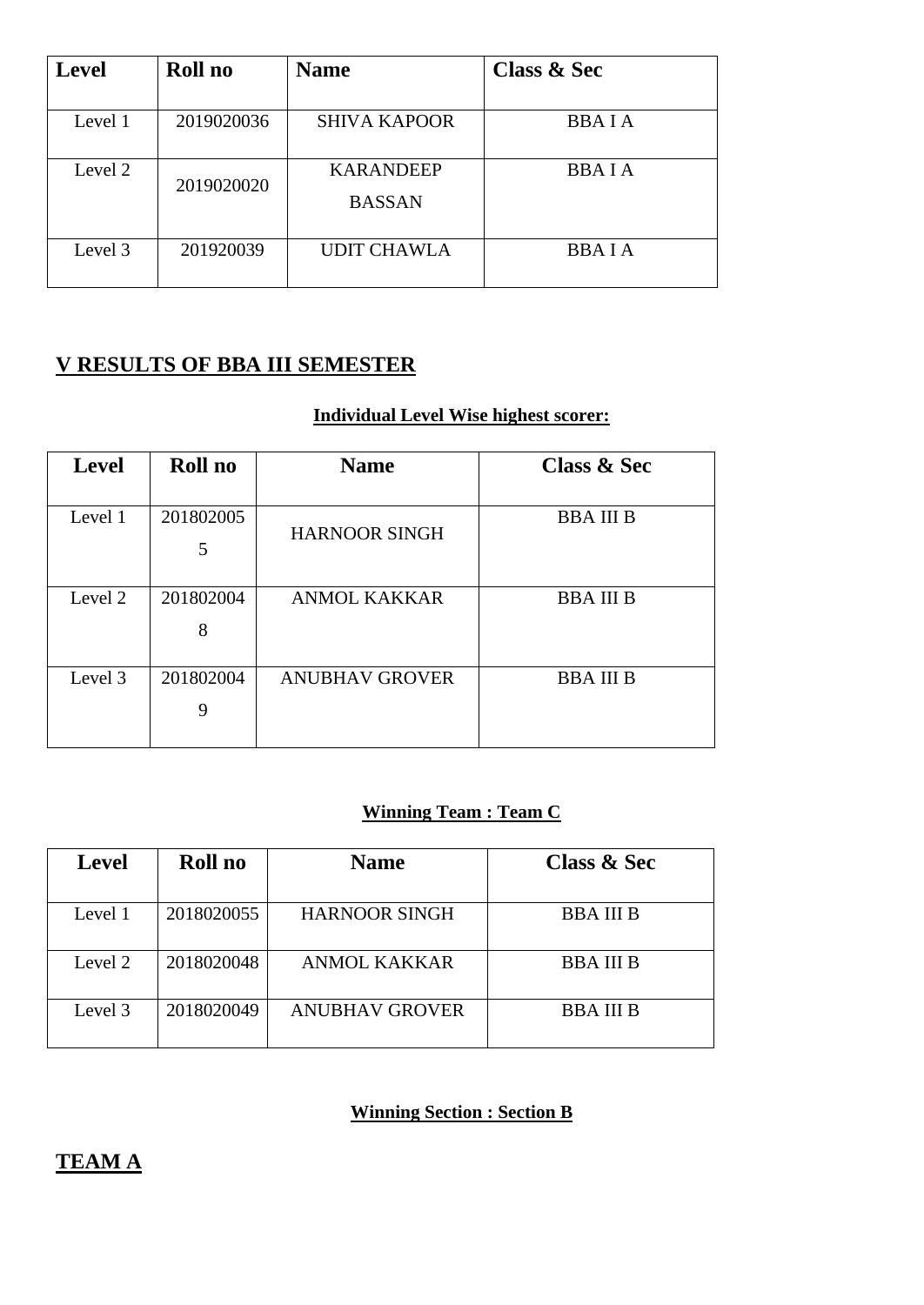| <b>Level</b> | Roll no    | <b>Name</b>          | <b>Class &amp; Sec</b> |
|--------------|------------|----------------------|------------------------|
| Level 1      | 2018020080 | <b>SRISHTI GUPTA</b> | <b>BBAIII</b> B        |
| Level 2      | 2018020045 | ABHINANDAN GUPTA     | <b>BBAIII</b> B        |
| Level 3      | 2018020091 | <b>DISHA AGARWAL</b> | <b>BBA III B</b>       |

# **TEAM C**

| <b>Level</b> | Roll no    | <b>Name</b>           | <b>Class &amp; Sec</b> |
|--------------|------------|-----------------------|------------------------|
| Level 1      | 2018020055 | <b>HARNOOR SINGH</b>  | <b>BBA III B</b>       |
| Level 2      | 2018020048 | ANMOL KAKKAR          | <b>BBA III B</b>       |
| Level 3      | 2018020049 | <b>ANUBHAV GROVER</b> | <b>BBA III B</b>       |

# **VI RESULTS OF BBA V SEMESTER**

# **Individual Level Wise highest scorer:**

| <b>Level</b> | Roll no        | <b>Name</b>          | <b>Class &amp; Sec</b> |
|--------------|----------------|----------------------|------------------------|
| Level 1      | 20170200<br>89 | <b>JANNAT KHURMI</b> | <b>BBA5B</b>           |
| Level 2      | 20170200<br>20 | PALAK UPPAL          | BBA 5 A                |
| Level 2      | 20170200<br>72 | NIKHIL POPLY         | <b>BBA5B</b>           |
| (Bracketed)  |                |                      |                        |
| Level 3      | 20170200<br>97 | <b>GURNOOR MARWA</b> | <b>BBA5B</b>           |
|              |                |                      |                        |

**Winning Team : Team A**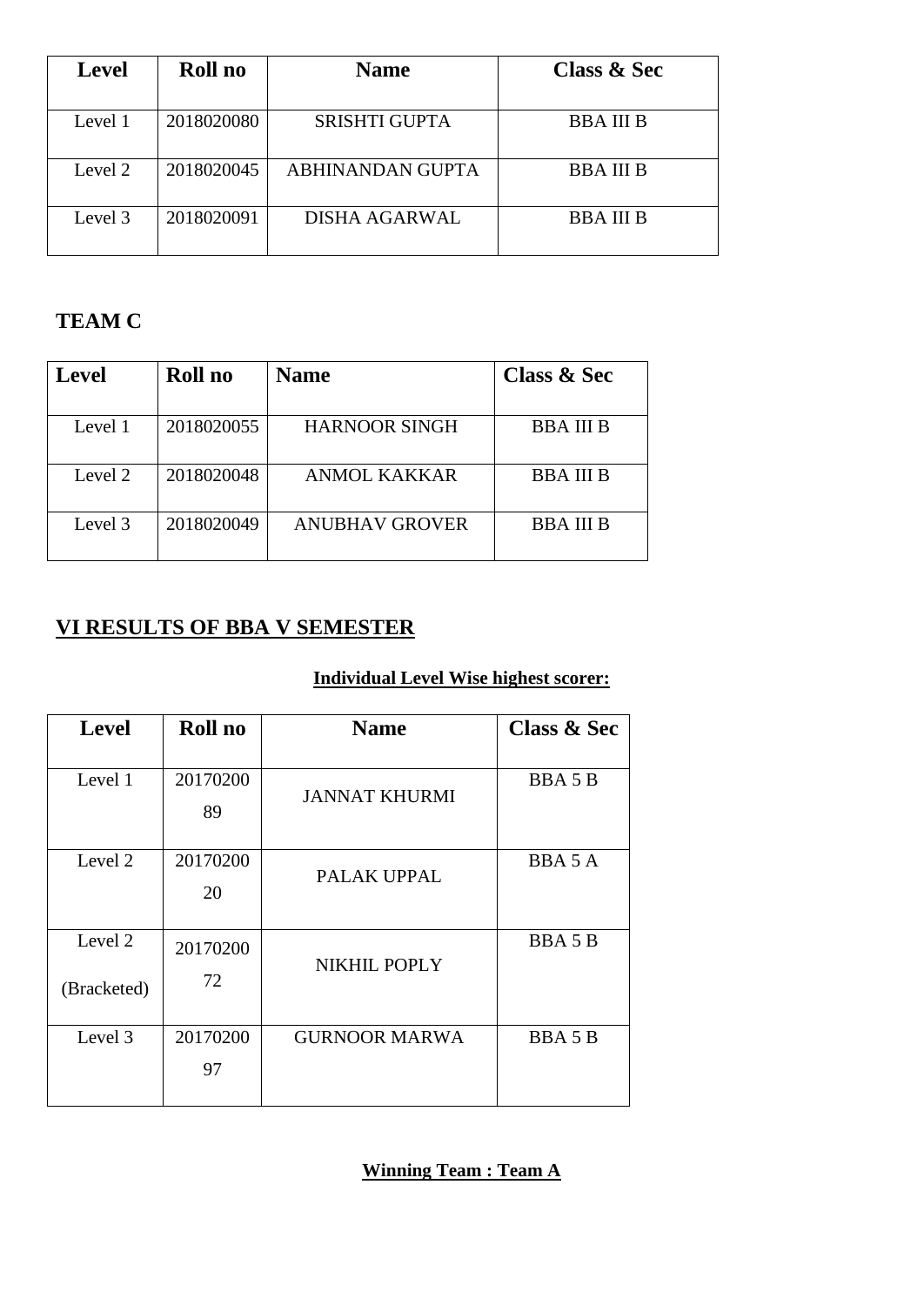| <b>Level</b> | Roll no    | <b>Name</b>          | <b>Class &amp; Sec</b> |
|--------------|------------|----------------------|------------------------|
| Level 1      | 2017020089 | <b>JANNAT KHURMI</b> | <b>BBA5B</b>           |
| Level 2      | 2017020060 | <b>JAYANT JAIN</b>   | <b>BBA5B</b>           |
| Level 3      | 2017020097 | <b>GURNOOR MARWA</b> | <b>BBA5B</b>           |

### **Winning Section : Section B**

# **TEAM A**

| <b>Level</b> | Roll no    | <b>Name</b>          | <b>Class &amp; Sec</b> |
|--------------|------------|----------------------|------------------------|
| Level 1      | 2017020089 | <b>JANNAT KHURMI</b> | <b>BBA5B</b>           |
| Level 2      | 2017020060 | <b>JAYANT JAIN</b>   | <b>BBA5B</b>           |
| Level 3      | 2017020097 | <b>GURNOOR MARWA</b> | <b>BBA5B</b>           |

# **TEAM C**

| <b>Level</b> | Roll no    | <b>Name</b>           | <b>Class &amp; Sec</b> |
|--------------|------------|-----------------------|------------------------|
|              |            |                       |                        |
| Level 1      | 2017020045 | <b>AKSHITA DHANDA</b> | <b>BBA5B</b>           |
|              |            |                       |                        |
| Level 2      | 2017020072 | NIKHIL POPLY          | <b>BBA5B</b>           |
|              |            |                       |                        |
| Level 3      | 2017020071 | <b>MUSKAN GUPTA</b>   | <b>BBA5B</b>           |
|              |            |                       |                        |

### **WEBINAR ON 'EXPLORING NEW FRONTIERS OF ONLINE EDUCATION'**

SACCM organized a Webinar on the theme "Exploring New Frontiers of Online Education" on 23<sup>rd</sup> May 2020. As many as 200 participants including students, research scholars and faculty members from different colleges participated in the webinar. Prof. (Dr.) Vishal Kumar, Dean Research; Director, School of Management, Maharaja Agrasen University, Himachal Pradesh, was the Resource Person. He redefined the role-learning from push to pull model (centralised learning to learner centric learning) because due to COVID-19 pandemic, the situation of education has changed dramatically, with the distinctive rise of e-learning, whereby teaching is undertaken remotely and on digital platforms.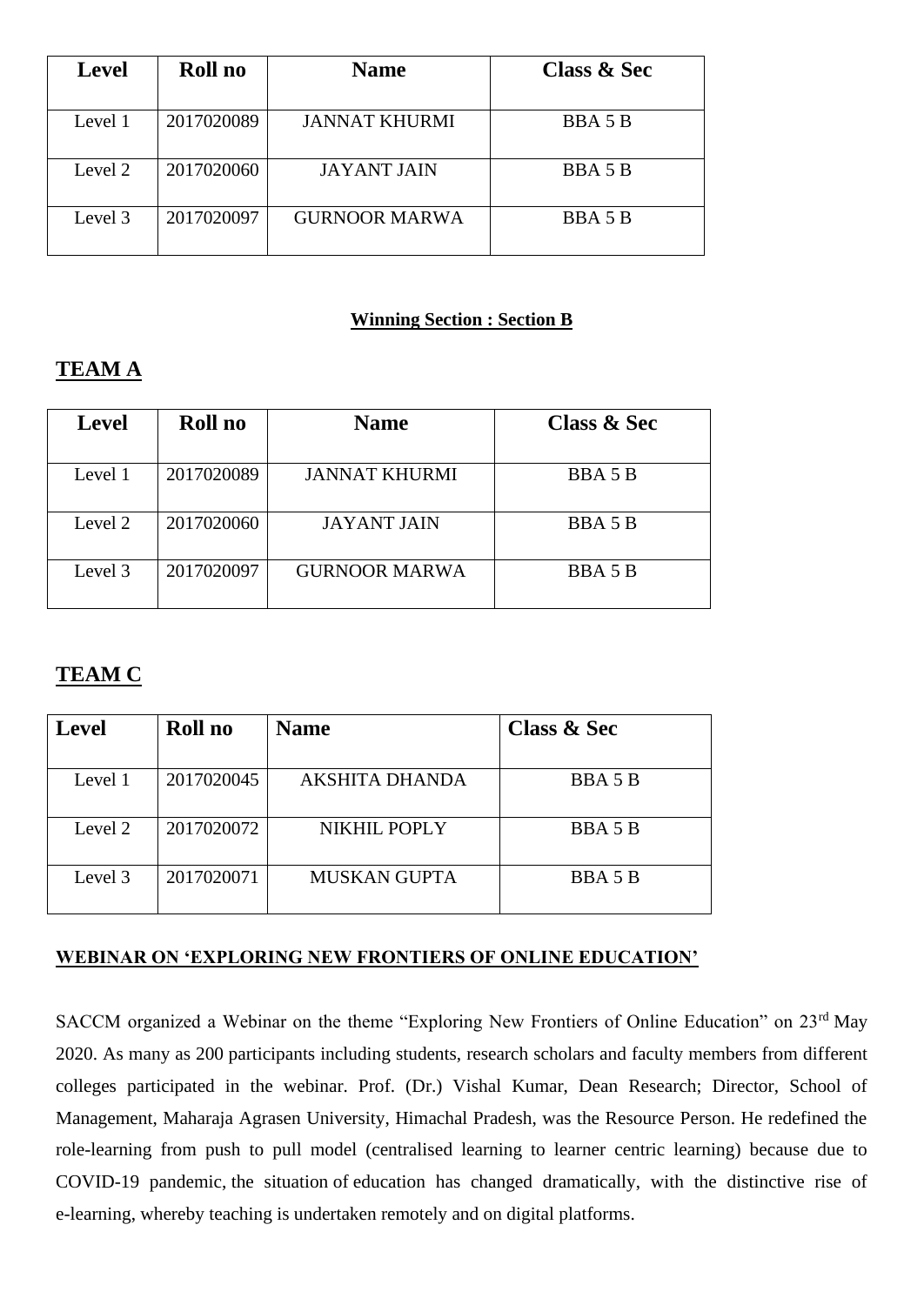#### **GUIDING CAREERS AND DEVELOPING PERSONALITY:**

#### **SACCM Organise A Talk On Incubator Development**

SACCM organised an interactive talk on 'Innovation, Entrepreneurship and Role of Incubators' by Mr. J.K. Sharma CEO Technology Business incubation foundation, IIT Ropar. Mr. Sharma advised the college that we should start or strengthen entrepreneurship cell if there is any before establishing incubator. Moreover, the said cell should be run in structured manner. Program calendar for the year should be prepared at the beginning of the year and should include one to two meetings of the cell members on a specified agenda.

#### **Career Guidance And Placement Cell**

A number of activities under the aegis of Career Guidance and Placement Cell have been undertaken:

#### **Techniques for better Decision Making**

In association with Times institute, Ludhiana, a session on the topic 'Techniques for better Decision Making' was scheduled on 28<sup>th</sup> Aug, 2019. Dr. Mansi Khurana, from IBS Gurgaon took the session for students of BBA III.

#### **Industry expectations from management graduates**

Prof. Sanjeev Sareen, Associate Dean & Deputy Academic Coordinator. along with other members IBS Gurgaon, conducted a session on industry expectations from management graduates for the students of BCOM III on 21st October, 2019, on CV, Job Interview, How to get a job, Attitudes, Self Confidence and what companies look for in a fresher.

#### **Writing and English communication skills**

In association with IMS, Ludhiana, a session on topic 'Writing and English communication skills' held on 3<sup>rd</sup> September, 2019 for the students of BBA and B.com 3<sup>rd</sup> semester students.

#### **Induction program**s

Tata Institute of Social Sciences held its induction programme for its short term add on courses like Digital Marketing, Human Resource Management etc. in the college. It provided details like course curriculum, schedule, and internship provisions held on 29<sup>th</sup> Aug, 2019 for the students of B.Com 1<sup>st</sup> and BBA 3<sup>rd</sup> semester students.

Allsoft Solutions and Services Pvt. Ltd, an education partner of IBM held in the campus add on courses on Digital Marketing. 'An Induction program' to provide details like course curriculum, schedule, and fee structure on  $13<sup>th</sup>$  Sep, 2019 for the students of B.com  $1<sup>st</sup>$  semester.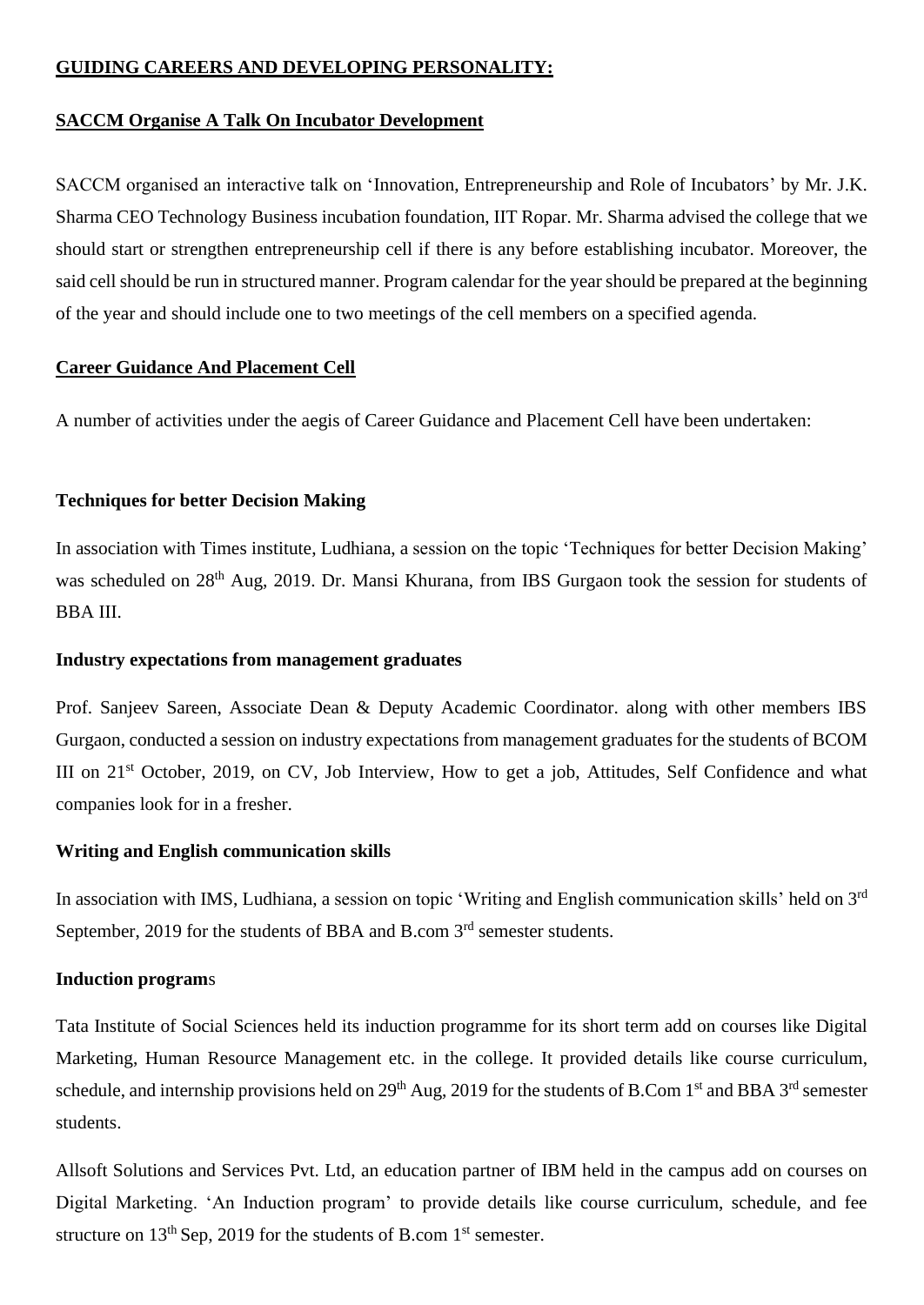#### **Leadership Skills**

A Session on 'Leadership Skills' conducted by Ms. Shilpi on 22nd November, 2019 for all students of the college. Eighty interested attended the lecture and benefited by the same.

#### **Online Career Assessment Test (CAT) "INSIGHT"**

SACCM in association with UPES (University of Petroleum and Energy studies) Dehradun organized an online Career Assessment Test (CAT) "INSIGHT" on May 8, 2020. It is one of the most accurate and valid career assessments, with a blend of advanced technology and millions of research data points collected from students from multiple demographics and cultures. 112 students appeared in the test, and found the report/outcome of the test extremely useful. Subsequently, they were recommended suitable career choices like Aviation, Finance, Marketing and computer applications etc.

#### **Quantitative vs Maths**

In association with Times institute, Ludhiana, a session on the topic 'Quantitative vs Maths' was held on  $6<sup>th</sup>$ Feb, 2020. Mr. Giri Ratan Gaur, Times Institute, Ludhiana conducted the session for the students of BBA IV A and BCOM II B. He made the session more interesting by explaining students how to solve CAT questions and giving them CAT questions to solve on their own.

#### **How to Develop Intelligence**

In association with Chitkara University, a session on the topic 'How to Develop Intelligence' was held on 5<sup>th</sup> Mar, 2020. Mr Kiran Kurvade, an IIM Calcutta Alumnus, Behavioral Coach by Profession and Director at Chitkara University undertook the session. He shared that everyone is having sufficient intellect and it is not an inborn characteristic. One has to realize that when we are in love with something or some activity, we get deeply immersed in that and are able to realize our full potential.

#### **MOU with Bullseye for online modules on Aptitude and soft skill**

Career Guidance and Placement Cell of the College collaborated with Bulls eye institute for providing online training to the students. Under this collaboration, it provided free of cost access for 45 days to certain career and placement oriented modules like Personality Development and improving English Communication skills. Modules provided access to related videos, e-books and assignments etc. It was provided to all students of 2nd year and 3rd year. With this, students productively utilised the extra time available at home during the lockdown period.

#### **SACCM ALUMNI ASSOCIATION UNDERTAKES VARIED ACTIVITIES**

#### **Inspirational Sessions SACCM's distinguished Alumni**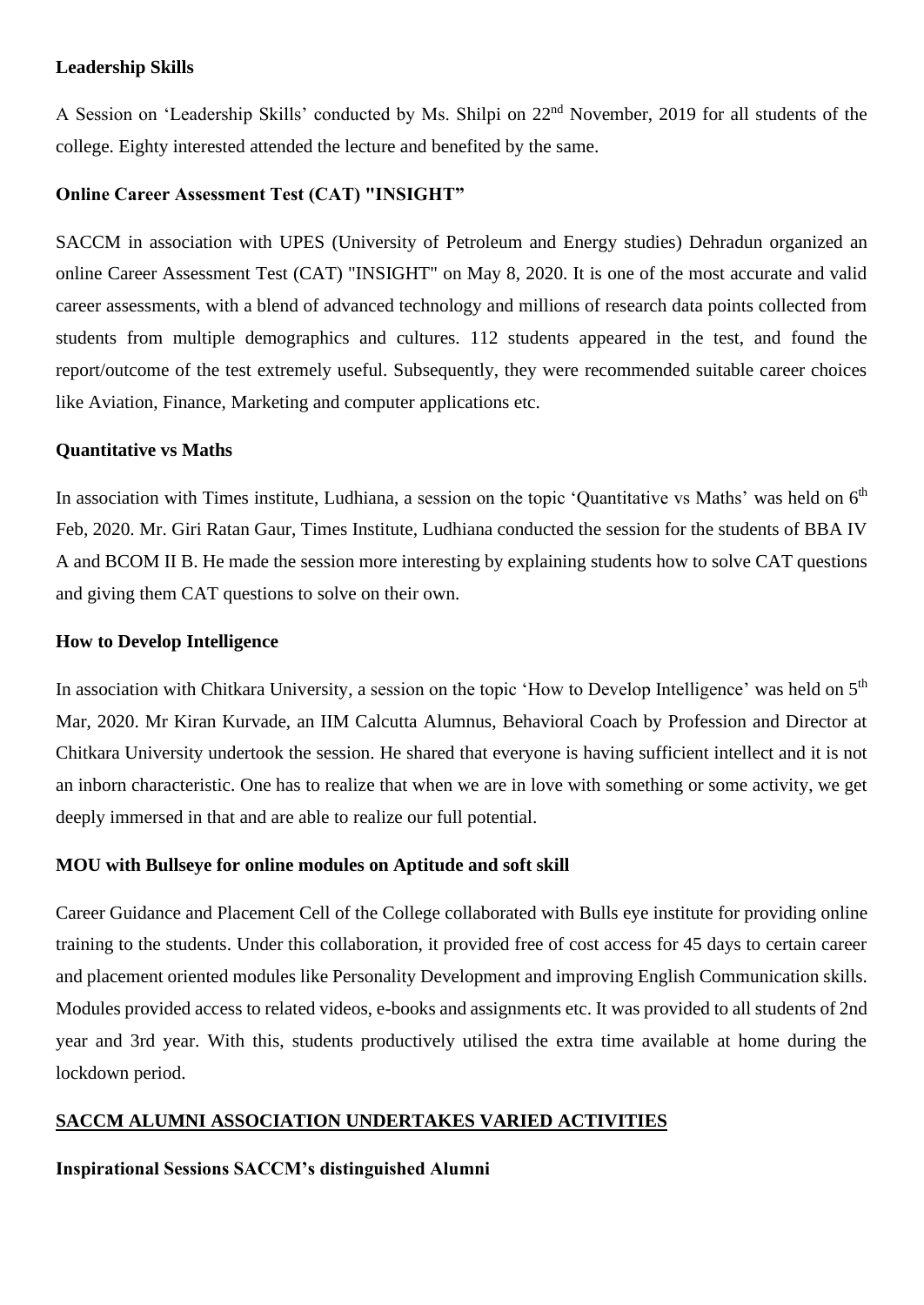The Alumni Association at Sri Aurobindo college of Commerce and Management organized an interactive session with the students of B.Com final year on 26th August, 2019. **Mr. Shubhdeep Arora**, an alumnus of the college, enlightened the students on Entrepreneurship.

**Ms. Kritika Arora** (2014-2017), the owner of the renowned clothing brand OCTAVE and also a proud Alumna of Sri Aurobindo College of Commerce and Management (B. Com Finance (Hons.) visited the college to enlighten students about Entrepreneurship

The college Alumna of B. Com (2013-2016) **Ms Ishita Thaman** visited the college after clearing her IES exam to interact with the students of B.com First year. In the recent era where students are running for IITs and IIMs, she motivated and inspired the students to become fully aware of other career options like IES/IAS exam. She also shared her strategy of cracking the exam in first attempt i.e. Persistent efforts and Clear vision.

#### **Poster Making contest organised by Alumni Association of SACCM**

Alumni Association of SACCM organized a sketch/painting/poster making contest. The theme of the above said contest was Covid-19. The main aim behind choosing this topic was to create awareness among the alumni about this pandemic along with providing a platform to showcase their talent. Many of the enthusiastic ex-students sent their pieces of art. Harmanjeet Singh (2016-2019) and Shivam Narula (2016-2019) bagged positions.

#### **Young Girls Empowerment on International Women's Day**

Alumni Association of SACCM and Smart Citizens of Ludhiana, organized an event to empower young girls from weaker sections of society on International Women's Day. On this occasion, young girls of Guru Kirpa Vidya Mandir were inspired by inviting some inspirational women speakers like Ms. Parul Verma, Former student, SACCM, Designer/Founder at Jadore - The Styling Studio and Ms. Sherril Arora, the present student, SACCM, Rank Holder, Public Speaker, Student Council Member and winner of multiple awards in the college. These successful, educated and empowered ladies spoke on Why it is important for young women to be educated & financially independent.

#### **Webinar on 'Millennial Term Blogging'**

The SACCM Alumni Association in alliance with Sri Aurobindo College of Commerce and Management, Ludhiana, organised a webinar on the subject 'Millennial Term Blogging' which was attended by more than 90 participants. The webinar was addressed by none other than Ms. Yamini Jain, Alumna of SACCM and founder of Foodgrambyyami who enlightened the students comprehensively on blogging. She began by recounting her blogging journey which she started in the final year of her college and it was done solely out of a passion for food and clicking pictures. She believes that blogging could be about anything and everything as long as one is consistent and puts out the information above the general information that already exists in the market. She highlighted the importance of community building and engaging with the audience before posting on any social media platform. She also shared her profound knowledge of SEO and the necessity of creating a USP of the blog website. She accentuated on reaching out to brands and finding a niche as a blogger. She further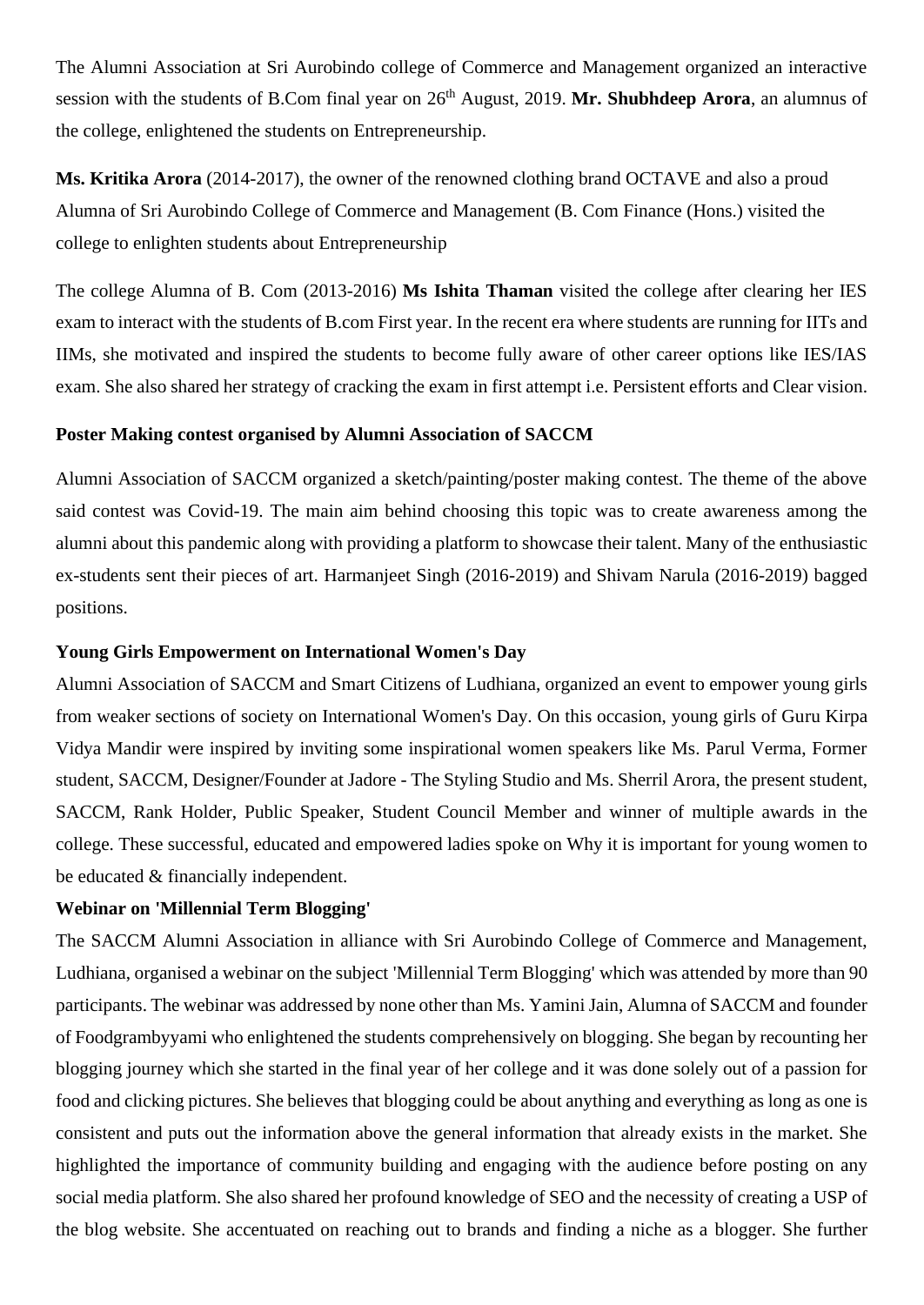stressed on the importance of education and blogging to be taken up as a secondary career option. She also suggested the college students who wish to pursue blogging in future to inculcate a habit of being intellectually curious and investing their time in various activities conducive to blogging. The webinar was very thought-provoking and an enriching learning experience supplemented with interactive doubt sessions. The lessons on the strategies to become a successful blogger could reach every blogger enthusiast as they were completely based on the personal and professional life experiences of a very successful blogger, Miss Yamini Jain. The webinar was hosted by Mr. Sumit Sharma (Member) and Mr. Jashanpreet Singh (President) of the SACCM Alumni Association. In the end, Worthy Principal Dr. Ajay Sharma congratulated the participants and Alumni Association for successfully organising this webinar.

#### **Webinar on 'building successful fashion brands'**

SACCM Alumni Association in collaboration with Sri Aurobindo College of Commerce and Management, conducted a webinar on "Building Successful Fashion Brands" on 28 June, 2020. Attended by more than 150 participants, the webinar was addressed by Alumna of SACCM, Ms. Parul Verma, an eminent designer and founder of J'adore - The Styling Studio, accented with Luxury Haute Couture, Luxe Jewelry and Personal Styling Services and Mr. Rahul Kapoor, founder of The Rahul Kapoor Couture. Both of our prominent speakers enlightened the virtual audience about their journeys and the prospects and challenges that are related to the fashion industry. Both of them being authentic designers, they started out real early and made it big in this competitive field with their hard work, persistence and creativity. Believing that patience is an important ingredient for the business, they guided the participants to use their knowledge about fashion hand in hand with marketing and entrepreneurship to be able to achieve fruitful results. They shed light on the fact that for a fashion brand to be known by people, it is very important to connect with the market and show the society what kind of product you are offering. According to them, having a signature line will represent you and will be quite helpful in building a tie with people who want to buy from you. Further they took up a number of queries and deeply discussed each question asked by the participants. They also stressed upon the fact that creative roadblock is never a problem because once you are done with your ideas, you can always take up an old idea and mould it into something new. According to them it is very important to be yourself, to introspect and to simply do what you feel is right. If you feel that you are going to be a part of the fashion industry and you absolutely want it as a career, you can begin today, without hesitating and finding out every opportunity to learn, grow and move ahead. A thought provoking and enriching experience, the lessons of this webinar definitely reached our aspiring young talent who participated wholesomely and unquestionably made it very interactive. The webinar was hosted by Mr. Sumit Sharma, Ms. Abheeti (Members) and Mr. Jashanpreet Singh (President) of the SACCM Alumni Association.

#### **SHAPE THE MIND PROGRAMME**

#### **Positivity and Meditation**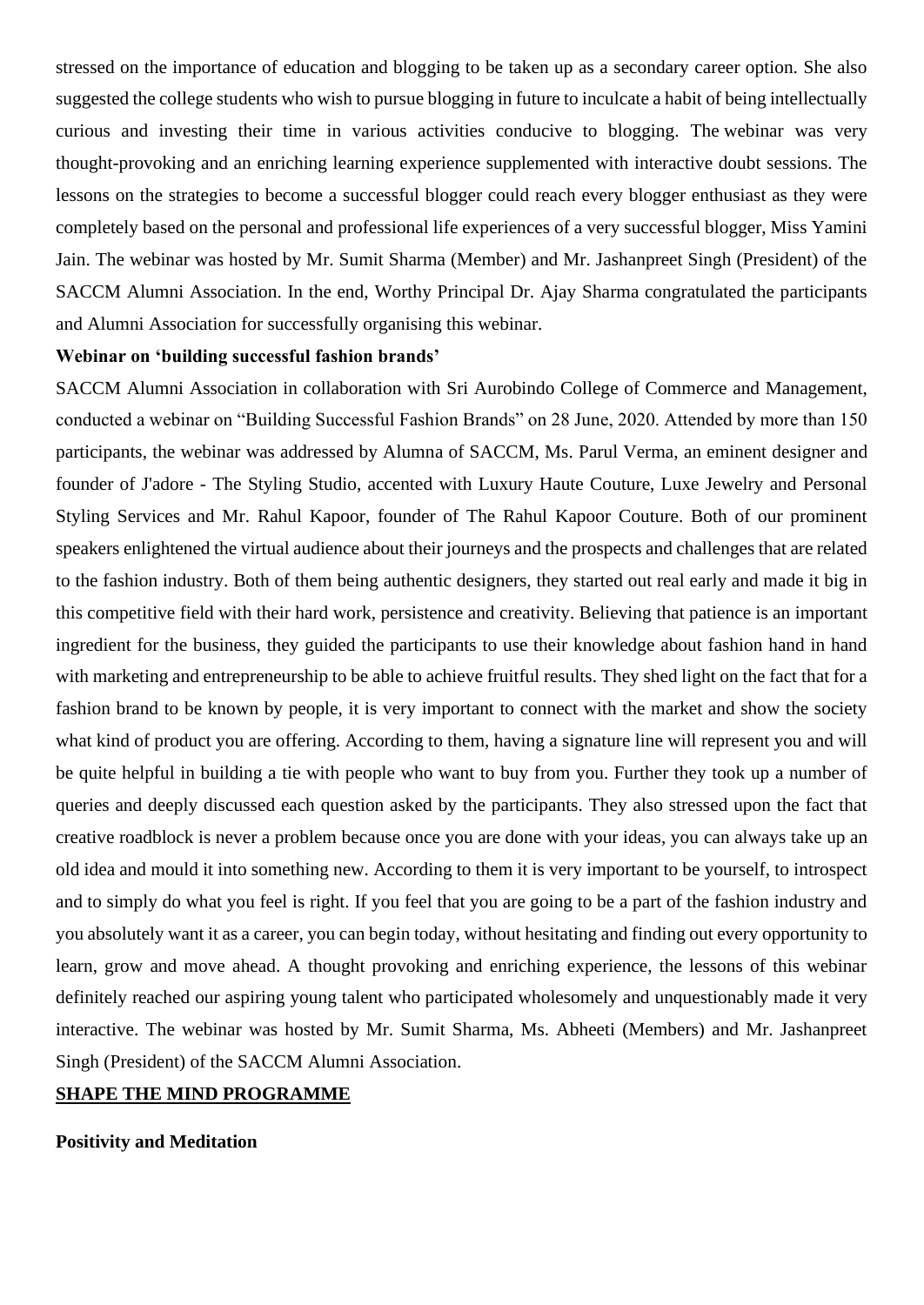The college invited BK Lalita Behanji and BK Mahesh Bhaiji, from Brahma Kumaris, on 26<sup>th</sup> July 2019 under "Shape the mind programme" to deliver a talk on the topic: 'Positivity and Meditation' for the BBA 1st Semester Students.

#### **Ways and Means to realise one's potential despite constraints**

SACCM under 'Shape the Mind Programme' organised an interactive session for the First Year students - "Ways and Means to realise one's potential despite constraints" on 30<sup>th</sup> January, 2020. The enigmatic speaker of the day, Mr. Sachit Jain, Vice Chairman and Managing Director, Vardhman Special Steels Ltd. mesmerized the audience with live examples. Mr. Sachit Jain emphasized on the importance of knowledge, attitude and skill which are required to overcome any kind of constraint.

#### **Social Styles: People are different but not difficult**

An interactive session was organised for the BCom and BBA second semester students on the theme 'Social Styles: People are different but not difficult' on  $02<sup>nd</sup>$  March, 2020. The enigmatic speaker of the day, Sh. Krishan Mohan, IAS (retd), Former Addl. Chief Secretary, Government of Haryana emphasized on the importance of communication in managing inter-personal relations. Mr. Mohan talked on Social Styles and their impact on our relationships. He helped students assess their social style and through examples explained the features of all the styles.

#### **Webinar on 'Leading Successfully in Turbulent Times'**

Sri Aurobindo College of Commerce and Management, Ludhiana, organised a webinar on 6<sup>th</sup> June, 2020 on the subject 'Leading Successfully in Turbulent Times' . The webinar was addressed by none other than Mr. Sachit Jain, Vice Chairman and Managing Director, Vardhman Special Steels Limited. Mr. Jain is an erudite scholar, a leading entrepreneur, an enchantingly winsome speaker, and the author of a much celebrated book captioned- 'Ready for Take off- A Leadership Story'. He shared his personal journey of how he led his team at Vardhman Special Steels Limited (VSS), and managed to use this turbulent time to their advantage amidst challenges posed by the Covid-19 pandemic and the lockdown. Keeping the morale and the motivation level of his workforce high was his first priority. So, to completely remove the fear and insecurity of no earnings or losing jobs, the management decided in principle to impose 'no salary cuts' at all. Additionally, to keep the employees engaged and productive even while sitting at their homes, virtual training programmes, problem solving exercises and lesson learning practices were evolved. It instilled a feeling of achievement, a sense of loyalty and also developed a sense of ownership towards the common goal of facing the crisis head on. Regular communication and connectivity with the whole team kept their spirits high. And the rewarding outcome was that post relaxation in the lock down, the team was enthusiastically ready to implement the lessons learnt and the solutions developed, thereby turning crisis into a good opportunity to win and grow even in difficult times. Mr Jain accentuated on the need to have a healthy lifestyle to build up strong immunity to face the disease. Applauding the initiatives taken by the National Leadership in the wake of Corona outbreak,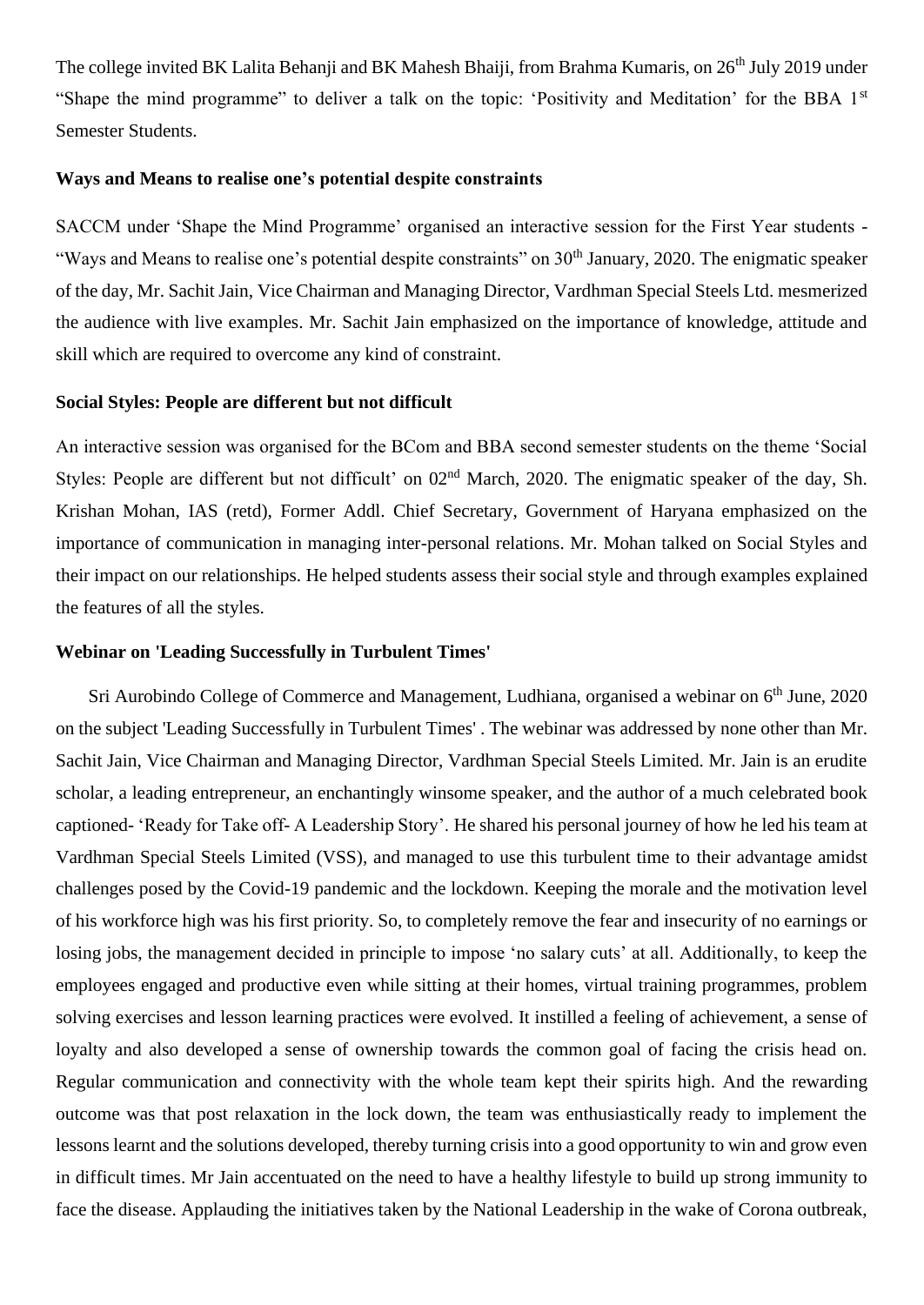he shared his optimistic view that India would definitely come out stronger out of this crisis. The webinar was very thought provoking and an enriching learning experience. The lessons on the strategies to lead during turbulent times could reach one and all as they were completely based on the personal and professional life experiences of a cognitive orator and a very successful leader, Mr Sachit Jain.

#### **Webinar on Life goal setting and achievement**

Sri Aurobindo College of Commerce and Management (SACCM), Ludhiana, organized a Webinar on the theme "Life goal setting and achievement" on 16th June 2020. The resource person was Mr. Ravinder Singh Zandu, Civil Servant (Consulting Technical Architect) with cabinet office- Government Digital Service, London. Almost 165 participants including students, research scholars and faculty members from different colleges participated in the webinar. Mr Zandu emphasised the importance of specifying realistic goals and following a step by step approach to achieve those goals. He further added that one should identify one's potential, skills and capabilities and further polish them to achieve heights. He quoted numerous examples of successful persons all over the world but none of them tasted sweetness of success without bitter challenges. He also emphasised importance of mentor in achievement of life goals. The webinar was very thought-provoking and an enriching learning experience supplemented with interactive doubt session. In the end, Principal Dr. Ajay Sharma extended vote of thanks to the worthy resource person and congratulated the participants for learning new horizons through the webinar.

#### **Psychological Help as a Proactive Step to Counter Negative Impact of Covid 19**

Online counselling sessions were held for the students by the college psychologist. Regular messages to students encouraging them to seek help in times of need were sent to students over the official WhatsApp group. Follow up sessions for students undergoing counselling were also planned and delivered timely. For additional support and guidance, guidebooks containing self-help techniques were shared with the students weekly on the official WhatsApp groups.

#### **WOMEN DEVELOPMENT CELL**

Women Development Cell of SACCM Organised a Series of Lectures:

The Women Development Cell of college invited **Ms. Sumeet Gogia, (Alumna, SACCM), a motivational speaker**, a medical survivor of multiple sclerosis, and juvenile author of two books, to deliver a motivational lecture and have an interaction with female students of BBA and BCOM III. She shared her life changing experience with the students. She motivated the students to accept and face whatever life brings and stand up for their dreams and aspirations. The students took keen interest in her lecture. It was quite an inspirational talk for the girls.

Women Development Cell of the College invited **Dr. Venus Bansal, (MBBS MS FICOG Gynaecology)**, Senior Consultant & Coordinator Department of Obs & Gynaecology and **Dr. Jastinder Gill, a Senior Dermatologist** and Cosmetologist at SPS Hospital, Ludhiana, to deliver a lecture on gynecology and skin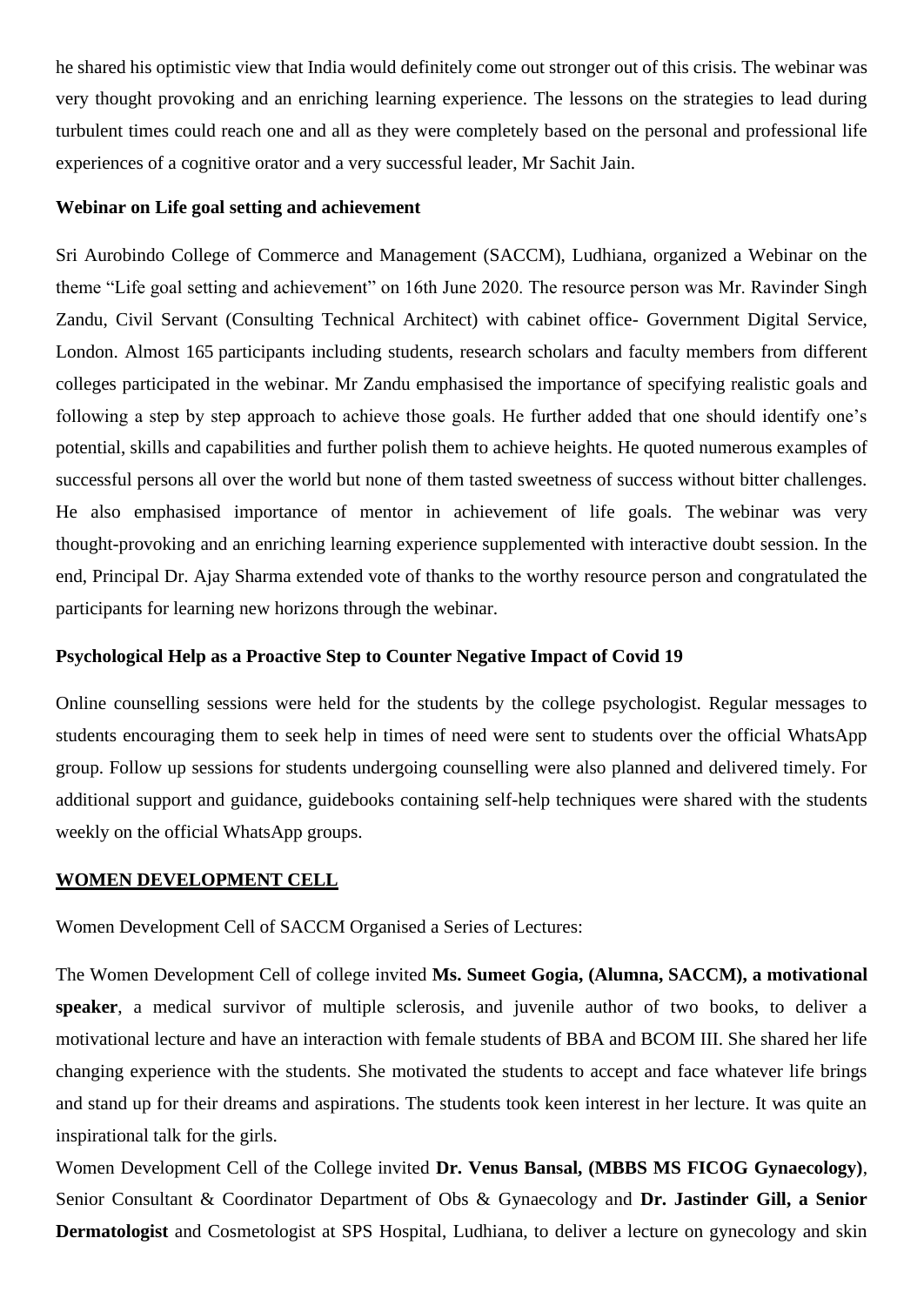related issues among females. The Lecture was attended by Female Students of [B.Com](https://l.facebook.com/l.php?u=http://B.Com/?fbclid=IwAR07Z_HIBvYNu-WyMtNnM1GwwD4PkiOhN9a0P_ar3NJzFjSIa03QvZfpSEY&h=AT0Kq5LaFm2ZOjtl_UwUDsETEUiY5nYW6y9kXCKR3_NZOEwtgB_P2y65fZUP57D6rqpw7V_v6lEE7vWzZIQSeeoW9o4iGZVwCBxsjv64x_VqPtbI-c-UtoR6Rgx7dIathEhlvAeSMggAcBDpKtQDzHDJCMtMSh94kvVQdD4eeGQ_RX1shxaMLaiCLPaNGaw71MDsLz_srIBbZVT1pLe5C6jpR3ns1thUDNBG36EKUI4P0rC5Tww6ifT9nyu3JZC8MI8kc23q3mFCWH1CTzx2UWggJVJS07dNi8MFoU9v69A4sShGvDBGJZ2Z7EEjI38Wg65t8sBzT3__ImlLCtdRB15DC0dUGmejzi3DXV5yYokhRRl6r4xN3Vdywvdauxw_yC3iANf1OmQroGpeEi6uL4ye1rxsTxugW3sY8tpOJ3gwwXUuA9xxf4y3sFwbM8Mlth9te8DFyCHcLqep5XeZiCqWlpOADiBY_8hMfeiX0zj_gj0xgDVqKsvKM-GV8iENFBG3PfARJGKxF9wThD_ZyXm_D0EbVcTiyrOGNcrNiD5yKbO2XtBVm7HWOHdAuL6TrOw3nV8IqWn1o0kOCm9jLGoTONYZjQzf89U-E4XFpco4so-Gnk3bRvoRF6lWLJW1CW1SuF0) and BBA Ist semester. Along with this Dr. Pooja (MBBS, DGO) from SPS Hospital was also invited for conducting a free medical checkup of female sub-staff. So that their health issues could also be taken care of.

The Women Development Cell of Sri Aurobindo College of Commerce and Management invited **Ms Parul Verma, an entrepreneur and fashion designer of the Label J'Adore** on January 28, 2020. Although pushed back by the patriarichal realms, her focus, determination and humility took her places and she was able to create her fashion brand. She also gave the BBA and B.COM third year girl students 5 mantras of being a successful entrepreneur and concluded it with open discussion about the same.

#### **DEVELOPING BUSINESS ACUMEN**

#### **SACCM YOUNG ENTREPRENURS NETWORK (YEN)**

#### **YEN organizes a Talk**

Mr P. Somani, IIM Indore Alumni, CA, and Corporate trainer by profession interacted with students of Young Entrepreneur Network (YEN) of the college. The Session was organised in association with Times institute Ludhiana.

#### **METTLE**

Sri Aurobindo College of Commerce and Management marked the 9th consecutive occurrence of Business and Finance fest Mettle on 10th Feb 2020. Mettle is not just a business fest but heart and soul of SACCMITES and the purpose of the fest is to hone the managerial skills of students by giving them first hand experience. It is for the first time in nine years that 14 teams participated and team Spice Girls from Khalsa College for women made the fest an inter-college fest and to add on AD-Mad show was also organised in which teams from Khalsa College for women and Sri Atam Vallabh Jain college bagged first and second prize respectively. Theme for the first was "One India - conglomeration of the diversities" and the teams beautifully depicted the states of Punjab, Maharashtra, Uttar Pradesh, Haryana, Goa, Karnataka, Kerala, Delhi and Bihar. Mouth-watering delicacies and exciting games were the attractions of the fest and the fest experienced overwhelming footfall and visitors loved the team efforts,The performance of magician won the hearts of audience. Director Education, Dr. Sushil Kumar, appreciated the diligent efforts of the teams and motivated the participants to keep the spirits high. The Officiating Principal, Ms. Marinal Gupta, congratulated all the teams for putting up a great show. At the end smile on each and every face made the efforts of organising committee successful.

Following teams were adjudged as winners of the fest:

| S.No. | Prize        | <b>Team Name</b> | <b>Name of Participant</b> | <b>Class</b> |
|-------|--------------|------------------|----------------------------|--------------|
|       | 1st Position | Āhāra Mōjina     | Ridhima Mittal             | Bcom $6 - C$ |
|       |              |                  | Shubhika Batra             | Bcom $6 - C$ |
|       |              |                  | Muskan Gupta               | BBA-6B       |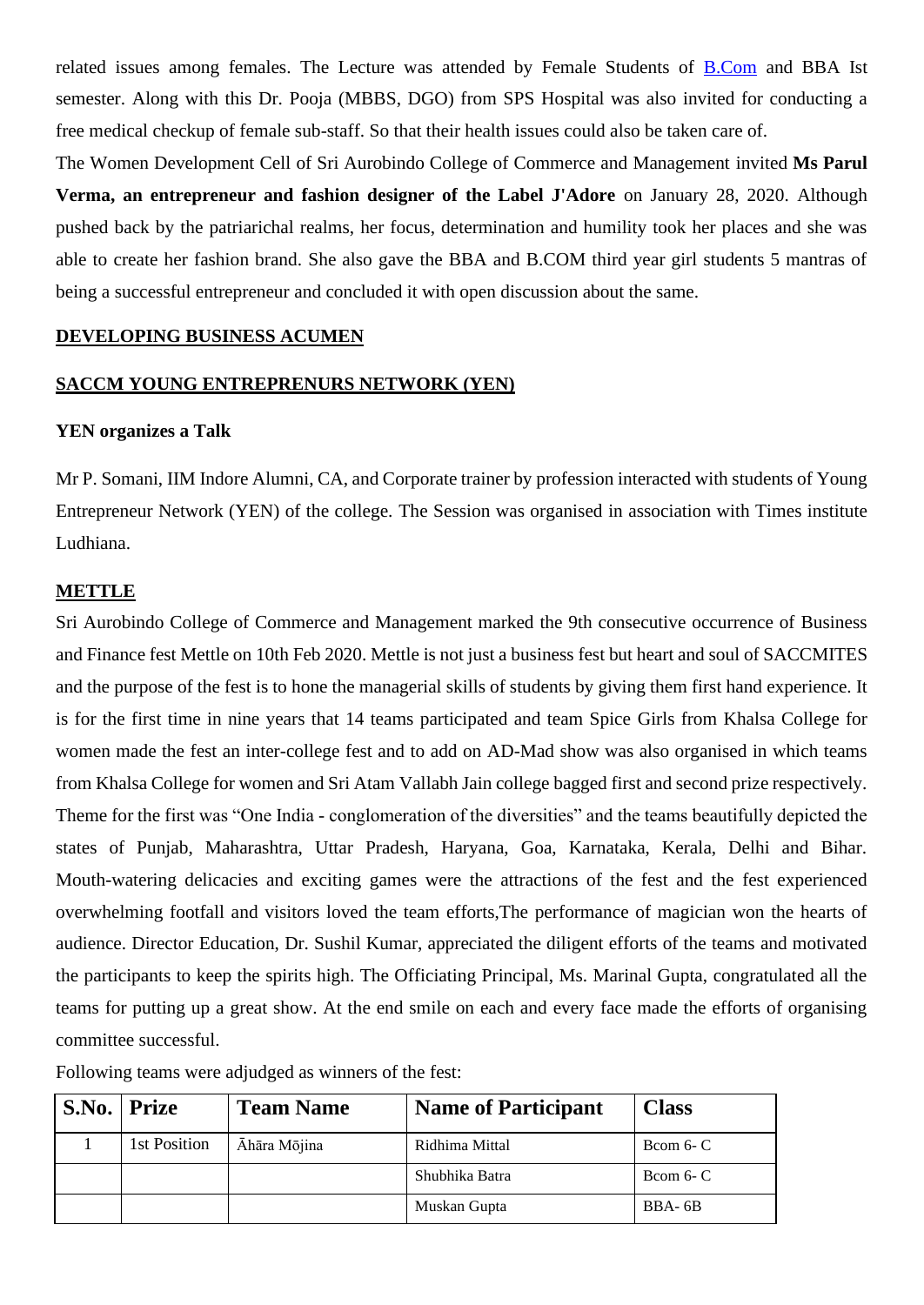|                |                 |                      | Anshul Bansal         | Bcom 6 C            |
|----------------|-----------------|----------------------|-----------------------|---------------------|
|                |                 |                      | Rahul jain            | Bcom 6 C            |
|                |                 |                      | Ishita Lekhi          | Bcom 6 A            |
|                |                 |                      | Madhav Malhotra       | BBA-6B              |
|                |                 |                      | Gurnoor Marwa         | BBA-6B              |
| $\overline{2}$ | 2nd Position    | <b>GUJJU TEHELKA</b> | Gurleen kaur          | Bcom 6B             |
|                |                 |                      | Shreya chachra        | Bcom 6B             |
|                |                 |                      | Nitish bhasin         | Bcom 6B             |
|                |                 |                      | Gursimran singh       | Bcom 6B             |
|                |                 |                      | Preetvani dang        | Bcom 6B             |
|                |                 |                      | Nimrit kaur           | Bcom 6B             |
|                |                 |                      | Shivansh setia        | Bcom 6B             |
|                |                 |                      | Gurnoor kaur wadhawan | Bcom 6B             |
| $\overline{3}$ | 3rd Position    | Sher-E-Putter        | Abhishek Gupta        | Bcom 6 - A          |
|                |                 |                      | Parneet kaur          | BBA4-B              |
|                |                 |                      | Seerat Sethi          | Bcom 6 - A          |
|                |                 |                      | Parth taneja          | BBA4-A              |
|                |                 |                      | Shivam Doda           | BBA4-A              |
|                |                 |                      | Suruchi Arora         | Bcom 6-B            |
|                |                 |                      | Sugam Gupta           | <b>BBA4A</b>        |
|                |                 |                      | Akanksha Abbott       | Bcom 6-A            |
| $\overline{4}$ | <b>Best MSR</b> | THE NAWABI SWAG      | Sneha Gupta           | BBA-6A              |
|                |                 |                      | Tanuj Minocha         | BBA-6A              |
|                |                 |                      | Aarushi Jain          | BBA-6A              |
|                |                 |                      | Palak Uppal           | BBA-6A              |
|                |                 |                      | Mridul Baluja         | BBA-6A              |
|                |                 |                      | Rattandeep Singh      | BCOM-6A             |
|                |                 |                      | Daman Kohli           | BCOM-6A             |
|                |                 |                      | Mehul Khera           | BCOM-4C             |
|                | <b>Best</b>     |                      |                       |                     |
| 5              | Promotion       | Padharo Motabhai     | Daksh Jain            | Bcom 4B             |
|                |                 |                      | Devanshi Bansal       | Bcom4C              |
|                |                 |                      | Srishti Wadhwa        | Bcom4C              |
|                |                 |                      | Yashika Jindal        | Bcom4C              |
|                |                 |                      | Samridhi Babuta       | Bcom4C              |
|                |                 |                      | Akshit Jain           | Bcom4A              |
|                |                 |                      | Ayush Aggarwal        | Bcom <sub>4</sub> B |
|                |                 |                      | Nandini Arora         | Bcom4C              |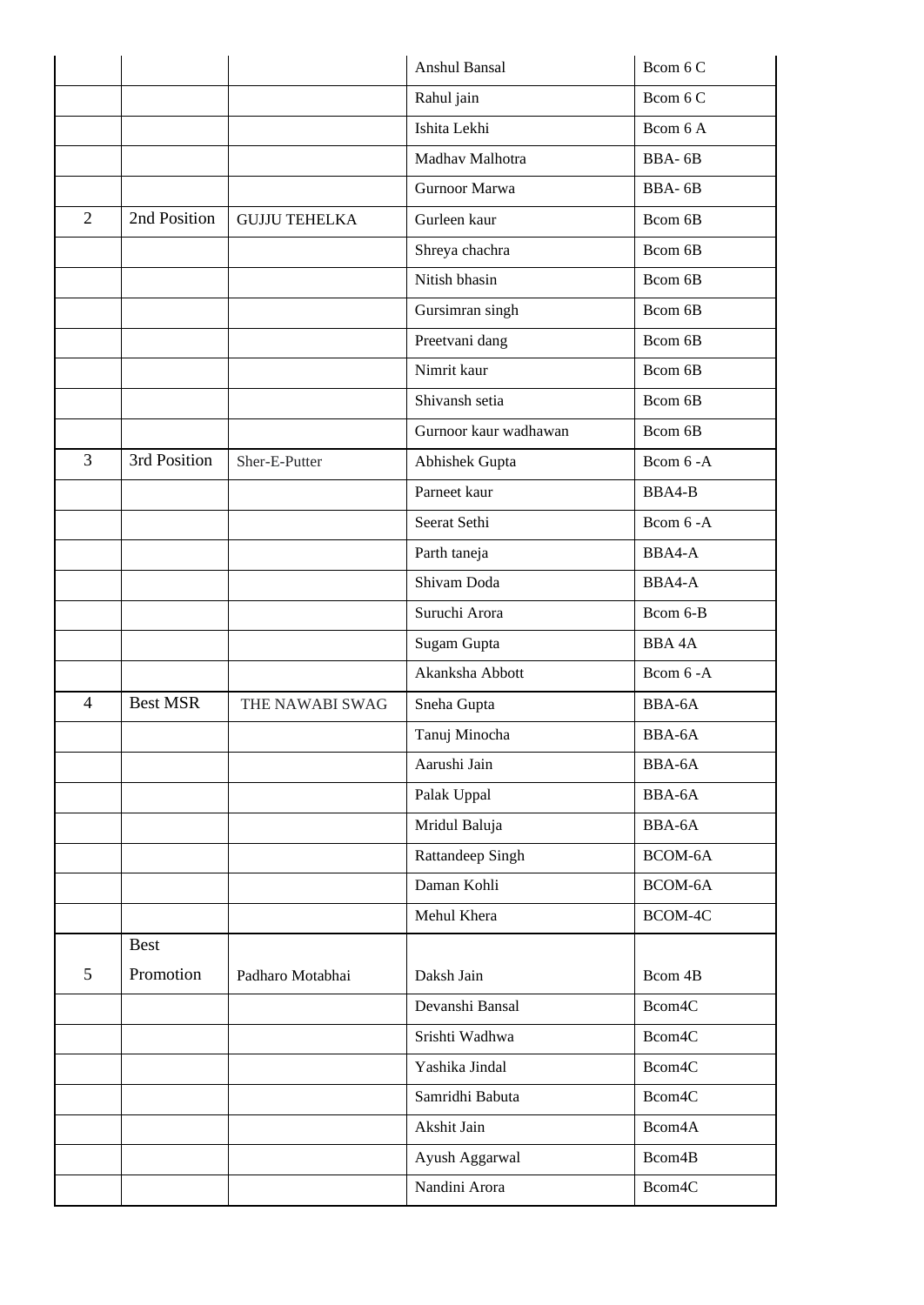### **DEVELOPING COGNITIVE AND ANALYTICAL SKILLS:**

Apart from classroom teaching, the college endeavours to develop cognitive and analytical skills among the students through the following:

#### **INDEPENDENT THINKING EXERCISE**

Thinking independently is a virtue which creates an independent identity of a person. SACCM is responsibly putting best of its efforts to holistically develop and constructively channelize the energy of students. In order to enable students in having independent opinion about various issues, Independent Thinking Exercise is carried out by the college. On 2nd March, 2020 the Grand – Finale of Independent Thinking Exercise was held. Three best performers who could cross different levels of increasing difficulty were adjudged as '**Best Independent Thinkers'** namely**:** Ms**.** Sneha Gupta, Ms. Diksha Vij and Ms. Aashna Jain.

#### **DEVELOPING LITERARY AND PUBLIC SPEAKING SKILLS:**

### **Students Vent Their Views in Open Mic**

The grand event of Open Mic was organised in SACCM on February 5, 2020 in which 17 performers showed their mettle. The event manifested the students' challenging courage, unparalleled interest and the dynamic love for knowing, evolving and and aesthetic orientation.

#### **British Parliamentary Debate**

British Parliamentary Debate is a platform for young minds to cross swords with their counter parts, foster healthy contentions and learn to appreciate diverse flow of ideas and opinions. SACCM hosted the finale of British Parliamentary Debate for the session 2019-20 on 02/03/2020. The participating students exhibited their intellectual prowess by presenting their opinions on the topic that *THE HOUSE BELIEVES THAT THE CAPITAL PUNISHMENT SHOULD BE TAKEN AWAY COMPLETELY.* The winning team comprised Vridhi Jain, Shivam Gulati, Raghav Garg and Harmanbeer Singh Waraich.

#### **SACCM Intra College Model United Nations Conference**

The college organized its 4<sup>th</sup> edition of Model United Nations (MUN) Conference. 154 students showcased their debating and organizing skills. The issue for discussion was Revocation of Article 370 and Recognition and protection of rights of LGBTQ+ community. Ms. Abha Singh, Income Tax Commissioner (Appeals) was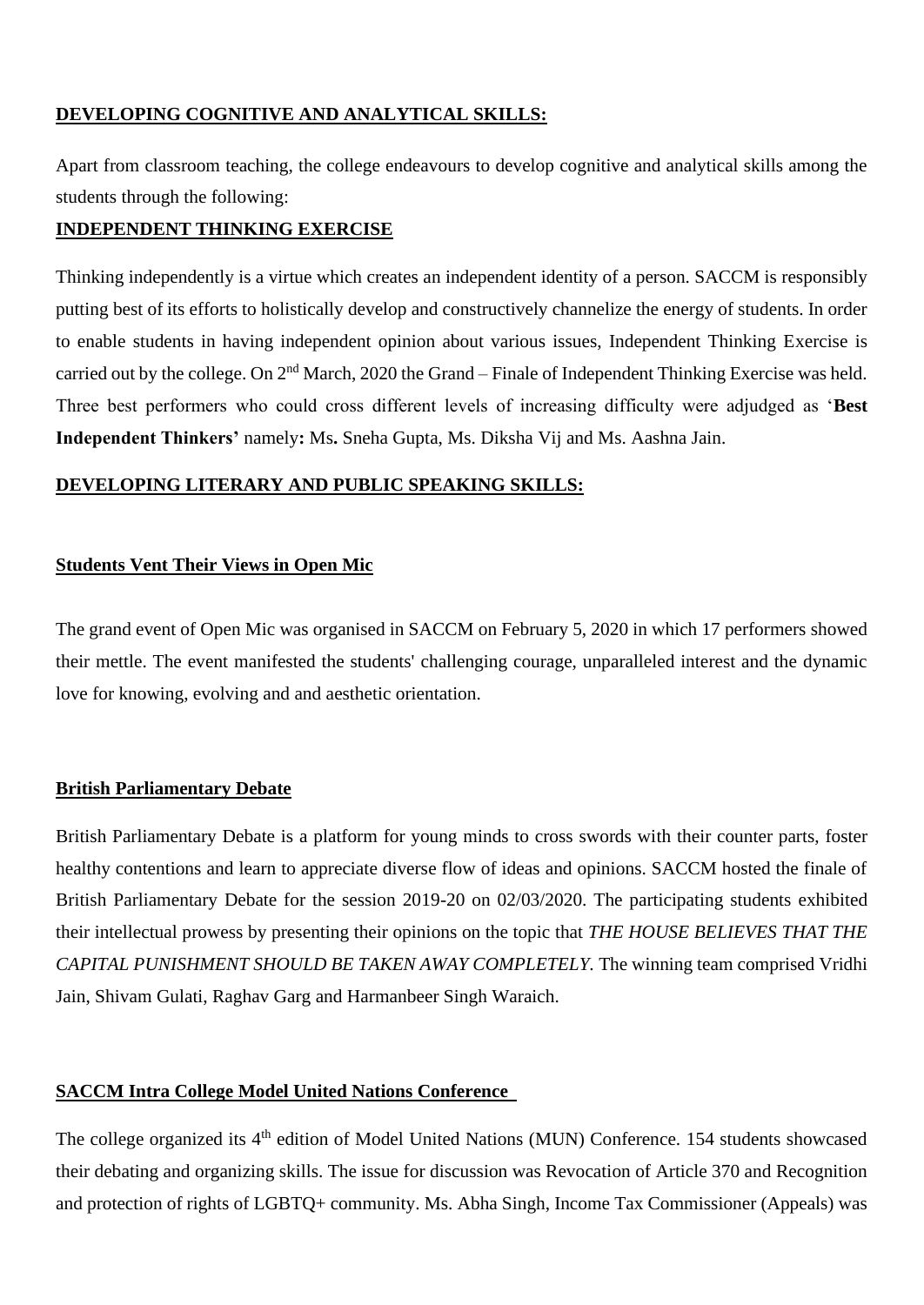the guest of Honour for the valedictory session, where she encouraged the students to be visionary so as to be instrumental in making the planet a better place to live in.

| <b>COMMITTEE</b>         | <b>NAME OF THE STUDENT</b>     | <b>PRIZE</b>             |                    |
|--------------------------|--------------------------------|--------------------------|--------------------|
| <b>UNHRC</b>             | <b>TEJAS KAUR</b>              | <b>BEST DELEGATE</b>     | <b>FIRST</b>       |
| <b>UNHRC</b>             | NIRMIT AHUJA                   | <b>BEST DELEGATE</b>     | <b>FIRST</b>       |
| <b>UNHRC</b>             | <b>JASNOOR KAUR BAL</b>        | <b>HIGH COMMENDATION</b> | <b>SECOND</b>      |
| <b>UNHRC</b>             | <b>MANASVI BECTOR</b>          | <b>HIGH COMMENDATION</b> | <b>SECOND</b>      |
| <b>UNHRC</b>             | <b>MANVI SAINI</b>             | <b>SPECIAL MENTION</b>   | <b>THIRD</b>       |
| <b>UNHRC</b>             | HARSHITA ARORA                 | <b>SPECIAL MENTION</b>   | <b>THIRD</b>       |
| <b>AIPPM</b>             | <b>SHIVAM GULATI</b>           | <b>BEST DELEGATE</b>     | <b>FIRST</b>       |
| <b>AIPPM</b>             | RAGHAV GARG                    | <b>HIGH COMMENDATION</b> | <b>SECOND</b>      |
| <b>AIPPM</b>             | HARMANBEER SINGH WARAICH       | <b>SPECIAL MENTION</b>   | THIRD              |
| <b>CARICATURE</b>        | <b>SAKET BASANDRAI</b>         | <b>BEST CARICATURIST</b> | <b>FIRST</b>       |
| PHOTOGRAPHY VAIBHAV JAIN |                                | BEST PHOTOGRAPHER        | <b>FIRST</b>       |
|                          | PHOTOGRAPHY NAMAN GUPTA        | <b>BEST PHOTOGRAPHER</b> | <b>FIRST</b>       |
|                          | PHOTOGRAPHY ARCHIT ARORA       | <b>HIGH COMMENDATION</b> | <b>SECOND</b>      |
|                          | PHOTOGRAPHY KESHAV GOYAL       | <b>SPECIAL MENTION</b>   | <b>THIRD</b>       |
|                          | PHOTOGRAPHY PAWANDEEP SINGH    | <b>VERBAL MENTION</b>    | <b>CONSOLATION</b> |
|                          | PHOTOGRAPHY CHAITALEE SACHDEVA | <b>VERBAL MENTION</b>    | <b>CONSOLATION</b> |
| <b>JOURNALISM</b>        | <b>TANISHA GUPTA</b>           | <b>BEST JOURNALIST</b>   | <b>FIRST</b>       |
| <b>JOURNALISM</b>        | <b>SHRAVAN BAGGA</b>           | <b>BEST JOURNALIST</b>   | <b>FIRST</b>       |
| <b>JOURNALISM</b>        | <b>AASHRAY JAIN</b>            | <b>HIGH COMMENDATION</b> | <b>SECOND</b>      |
| <b>JOURNALISM</b>        | SHEFALI SHARMA                 | <b>SPECIAL MENTION</b>   | <b>THIRD</b>       |
| <b>JOURNALISM</b>        | SANJANA SANKHYAN               | <b>VERBAL MENTION</b>    | <b>CONSOLATION</b> |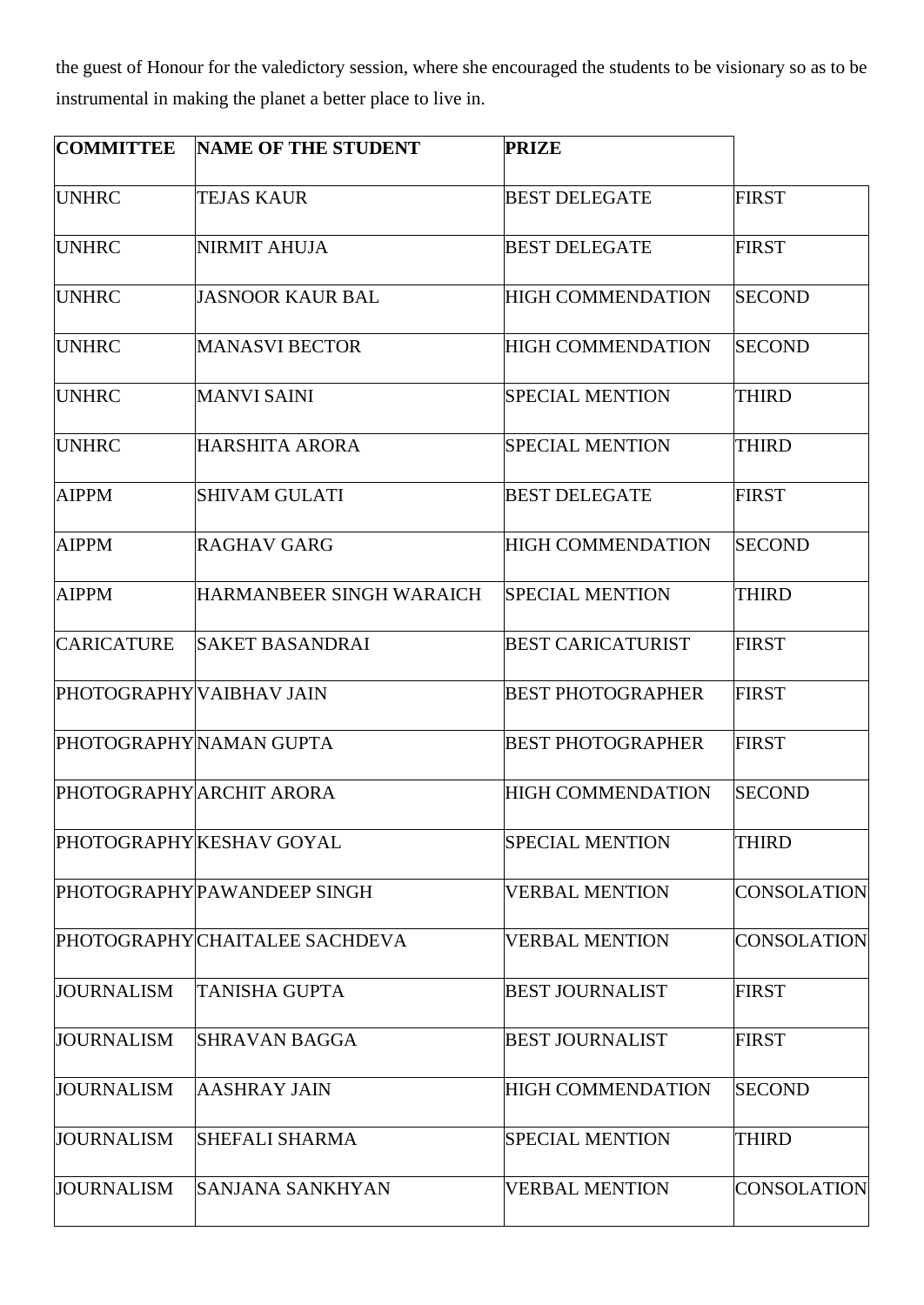#### **SOCIAL AND MORAL DEVELOPMENT:**

#### **AROUSING SOCIAL CONSCIENCE THROUGH NSS ACTIVITIES**

The college aims at creating compassionate and socially responsive citizens. It is therefore required to arouse the social conscience of students by exposing them to realities of life and bring a change in their social perception. Inorder to bring this change, the NSS Unit organizes a number of activities that help in channelizing the energy and idealism of the younger generation into social pursuits.

#### **Seven Day NSS Camp 2019 (1st to 7th June, 2019)**

The NSS Unit of Sri Aurobindo College of Commerce and Management organised a 7 Day NSS Camp from 1st to 7th June 2019. Substantiating the motto of NSS "Not You But Me" the theme of the camp was "SELFLESS SERVICE." All the activities for the camp were aligned with the basic ideologies of Selfless Service.

A total of 75 students volunteered for the camp and participated in various activities held during the 7 days. The very basic objective of organising the camp is not only to serve the society but also to help the students explore and to find a new improved version of their own selves.

#### DAY<sub>1</sub>:

The day was well started by invoking the God's Blessings through a prayer and was followed as a ritual for the six days of this camp. Great zeal and enthusiasm was witnessed amongst the NSS volunteers on the very first day of the camp. Director Education Dr. Sushil Kumar motivated the students to serve the society in a better way . Principal Dr. R. L. Behl encouraged the students to work hard selflessly for the betterment of the society. The participants were made aware of the Theme and various activities to be undertaken during the camp.

The sense of 'I' and 'Mine' easily kills the goodness in one. To make the students understand the value of teamwork an Ice Breaking Session was conducted and various committees like organising committee, record keeping committee, refreshment committee, administrative committee and cultural committee were to organize and undertake all the activities of camp.

To enrich the students regarding general safety as well as fire safety, safety officers Mr. Sanjeev Vohra and Col. Praveen from Vardhman were invited. They not only made volunteers aware about the causes but also explained safety measures to overcome this, further working of fire extinguishers and fire brigade was shown where volunteers participated with great curiosity. Cleanliness drive in the college campus was the concluding event of the day.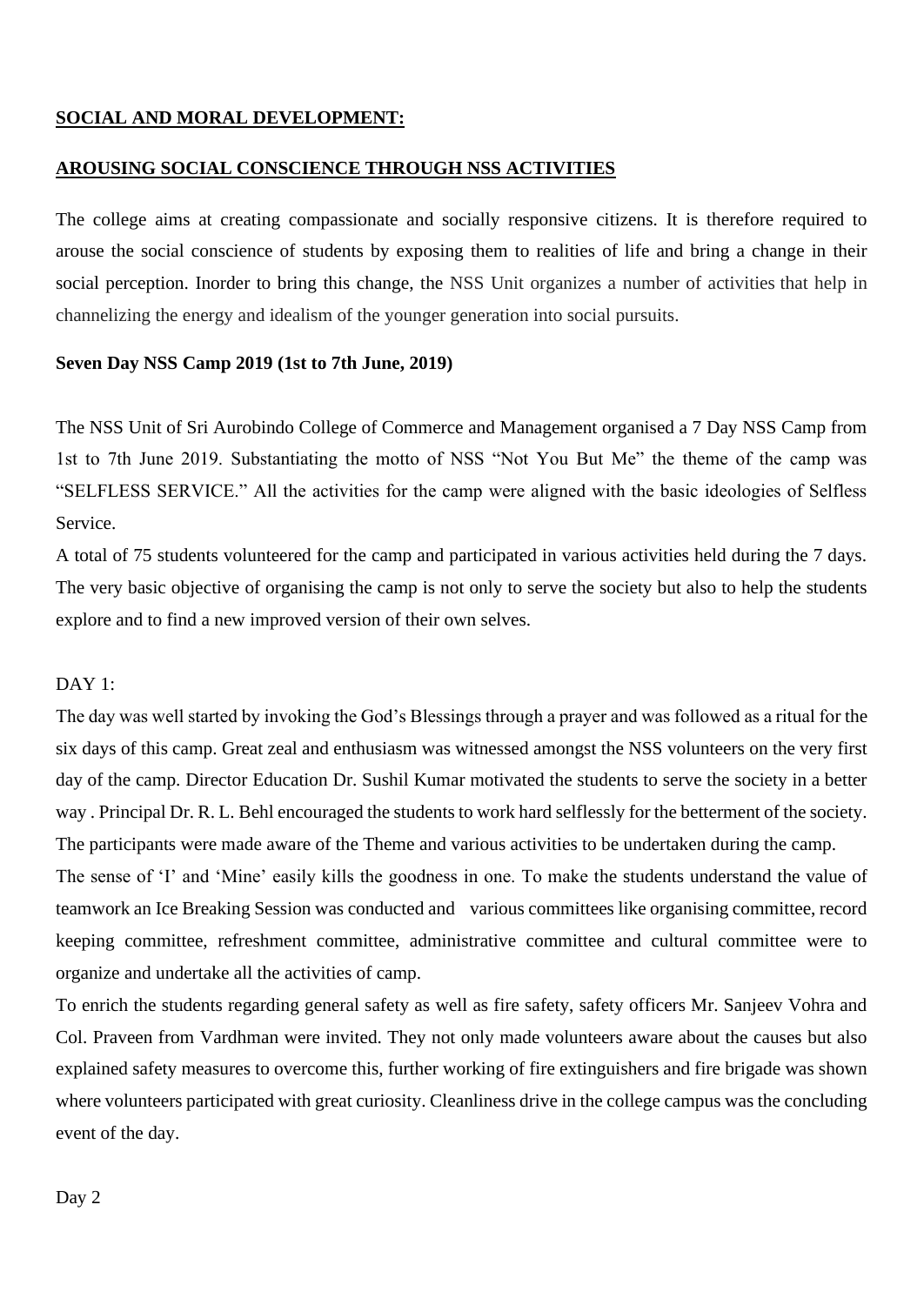The activities of the second day of the camp were planned so that students should learn and embrace the feeling of compassion and devotion. The volunteers visited Govind Go Dham and Sai Dham. Both these places are full of serenity and an atmosphere that can just make all your worries vanish and giving you inner peace. The volunteers here served Pasture and Ladoos to the cows and buffaloes. All the volunteers enjoyed serving food to the cows and buffaloes. After visiting Go Dham, the journey continued for Sai Dham. The peaceful environment of Sai Dham impacted all the volunteers and they enjoyed the Aarti at the temple.Then the volunteers went to the langar hall to serve langar to all those who were present at the Sai Dham. The zeal and enthusiasm that each one of them had was really amazing.

#### Day 3

Continuing the zeal and enthusiasm of day 1 and day 2, day three of NSS camp began with the ritual of reciting prayer and then followed by a group photograph in the morning. The volunteers were divided into two groups . One group was given the task of beautifying NSS Corner. And the other group went to the GURU AMARDASS APAHAJ ASHRAM, village sarabha . It is a centre for the disabled persons especially those who were injured in some accidents and there is no one to look after them. The students reached there and greeted the people in the ashram.

Few recreational activities were conducted by the volunteers for them. Volunteers interacted with the disabled and under privileged members the ashram. After listening to their stories and the hard core realities of the life, volunteers came out with tears rolling out their eyes and they pledged that they will try to help the needy to every possible extent.

Volunteers also brought food from their homes and it was served in the ashram. It was a very enriching experience for the students and happiness was radiating of their faces.

#### Day 4

The fourth day of burgeoning 7 day NSS camp began with a pedagogic seminar on 'Myths and facts about food' with dietician Mrs Nidhi and her staff members Miss Priyanka and Miss Lovepreet from Mediways Hospital, Ludhiana, wherein they made the students acquainted with the fact that behind many food and nutrition myths, there's a kernel of truth. On the journey of uncovering truth regarding nutrition value and calorie consumption, students discovered how myths and misinformation seems far more seductive than the truth itself and the need to reveal the same.

After the enlightening session, the students visited Swami Vivekanand meditation pyramid with a view to assimilate how meditation and relaxation techniques, provide pleasure and contentment to one's mind, body and soul. At the mind boggling yet soothing session students were suggested books by acclaimed authors such as 'The Secret' and 'The Power' by Rhonda Byrne to enhance their understanding of themselves, the working of law of attraction and the benefits of practicing optimism.

The day ended at a happy note with learned minds and contended souls.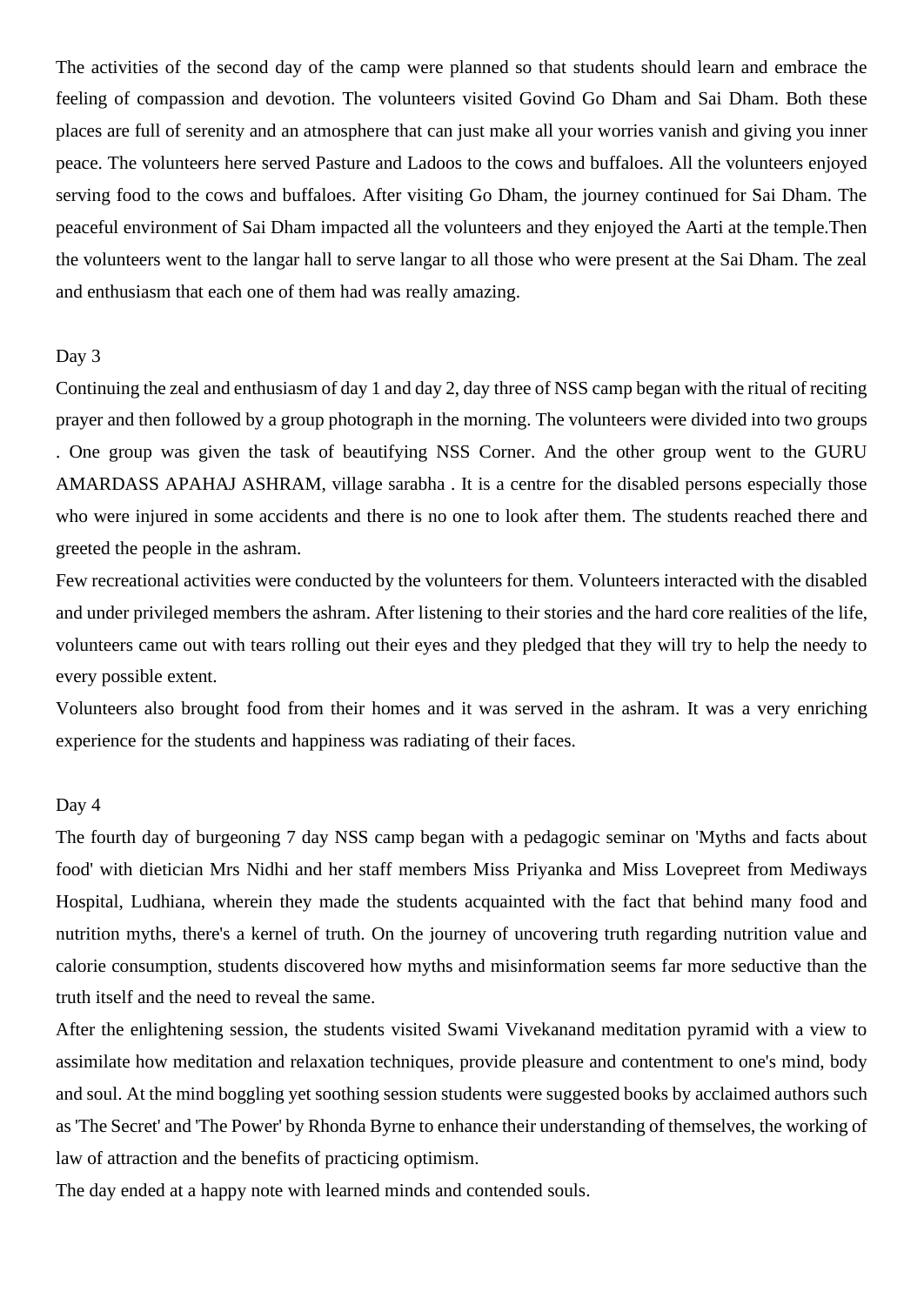On the World Environment Day i.e. 5th June, 2019, NSS volunteers stepped out to enlighten the citizens of the Ludhiana city to protect the Mother Earth. Volunteers carried out "Run for Cause", under the slogan, "Be the part of the solution, not the part of the pollution." This run started from Rakh Bagh and covered the near by areas and concluded at Rakh Bagh again. The run was planned with a motive to make public aware about how can we ourselves save the Environment rather blaming others. Through the slogans of "Say No to Plastics", "Pool the conveyance", "Use different Coloured Dustbins for different type of garbage" etc. the volunteers were trying to open up the various options available to protect the environment.

The other effort made by the volunteers on the same theme was through showcasing a Nukkad Natak at Rakh Bagh in the morning . Volunteers gave splendid performance through Nukkad Natak at Rakh bagh which was based on the theme,"MAA DHARTI KI SURAKSHA". It not only enlightened the minds of the people but also made them realise that the condition of the earth is deteriorating day by day and if proper emphasis is not given, then the ultimate sufferers will be people themselves. People out there appreciated the efforts of the volunteers for this good cause and they promised that they would be carrying this drive further.

#### DAY<sub>6</sub>

To Commemorate Martyrdom day of Shri Guru Arjan Dev ji volunteers on the 6th day of NSS camp organised 'Chabeel Langar' at Gurudwara Sarabha Nagar and BRS Nagar. The Chabeel was prepared by the volunteers themself . It was very blissful to serve the people on roadside selflessly following the moto " Not Me But You". Serving the people in scorching heat provides internal peace and satisfaction.

Few students worked for NSS corner as well. Volunteers have decorated the NSS corner by utilizing scrap bottles and other waste material. The trees and the benches were painted to beautify it. An effort by the volunteers was made to make this neglected part of the campus to a centre of attraction.

#### DAY<sub>7</sub>

On 7th June, 2019, the Closing Ceremony of 7 Days N.S.S. Camp was observed. Volunteers were successful in fulfilling their commitment of "Selfless Service". Director Education Dr. Sushil Kumar and Principal Dr. R.L. Behl congratulated the volunteers and teachers for the successful completion of the event and motivated them to work selflessly to make the society a better place to live and also guided the students to use the resources judiciously. They further motivated them to be a constant participant in such activities not only to serve the humanity but also to nurture their own personality.

Experience sharing session was held where volunteers shared that they learned that we should not complain about little things and we must value what we have and be grateful to Almighty. They also shared what change they have observed in themselves and how will they continue to give their bit to the society. Further,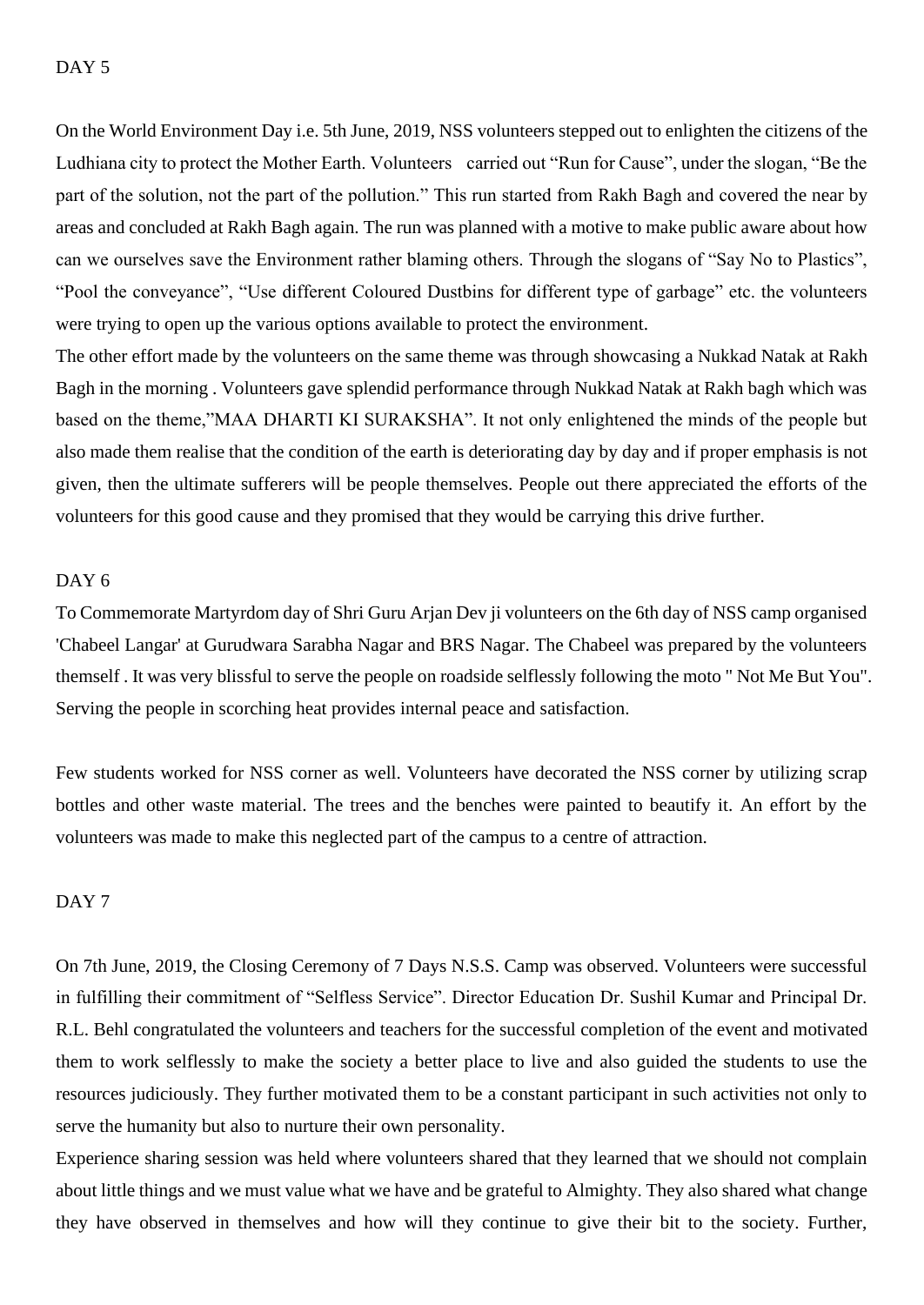volunteers were awarded appreciation trophies and the day ended with conclusion of a wonderful 7 Days N.S.S. Camp where volunteers not only served the society selflessly but also inspired others to do so.

#### **Webinar On "Attitutde Determines Attitude"**

NSS Unit of Sri Aurobindo college of Commerce and Management organized a webinar on June 12, 2020 for the volunteers so as to motivate them and inspire them not to lose hope in such a fright of pandemic Covid-19. The topic of the webinar was "Attitude determines Attitude". The session was conducted by Dr. Sarabjeet Singh, Director Counseling and Placement Cell and Professor of Journalism, Punjab Agricultural University, Ludhiana. The webinar was conducted through Google Meet. Sixty participants including SACCM NSS volunteers, faculty of the college and members from NSS Units of other colleges of Punjab. A formal welcome was accorded by one of the member of NSS core team – Mr. Rattandeep Singh. The speaker was philanthropic and his personality was emitting positive vibes. He initiated his talk by emphasizing on the fact that a positive attitude helps us to cope more easily with the unavoidable problems of our life. It brings optimism into our lives and makes it easier to avoid worries and negative thinking. He further focused that the most powerful drug is 'Word' and we must use them wisely. He also educated participants that Quality of our life depends on our thoughts. He took references from Guru Granth Sahib and accentuated that "PAINS AND PROBLEMS ARE INEVITABLE but TO BE MISERABLE IS AN OPTION". Prof. Sarbjeet ended up his talk by saying that if we adopt positive attitude as a way of life, it would bring constructive changes into our life, and makes us and the people around us happier, brighter and more successful.

#### **Fit India Movement**

On 29<sup>th</sup> August, 2019 live telecast of launch of Fit India Movement by Honorable Prime Minister Narendra Modi was organised by college. He emphasized on the importance of fitness, especially in the times we live in, and added that people must change their mindsets when it comes to physical fitness.

#### **Students Honoured the Teachers on Teachers Day**

The students honored the teachers on Teachers Day. They gratified the teachers by putting up a wonderful show. A sapling was gifted to every teacher as token of gratitude on one hand, and contribution towards green environment on the other hand.

#### **Declamation contest**

Declamation Contest in collaboration with JCI India (an NGO) was organised on  $6<sup>th</sup>$  Oct, 2019. The theme of the Declamation contest was "Hero of India". The theme was to support the initiative "Impact to Inspire". There were in total 24 participants who chose different influential personalities like Rani Lakshmi Bai, Pt.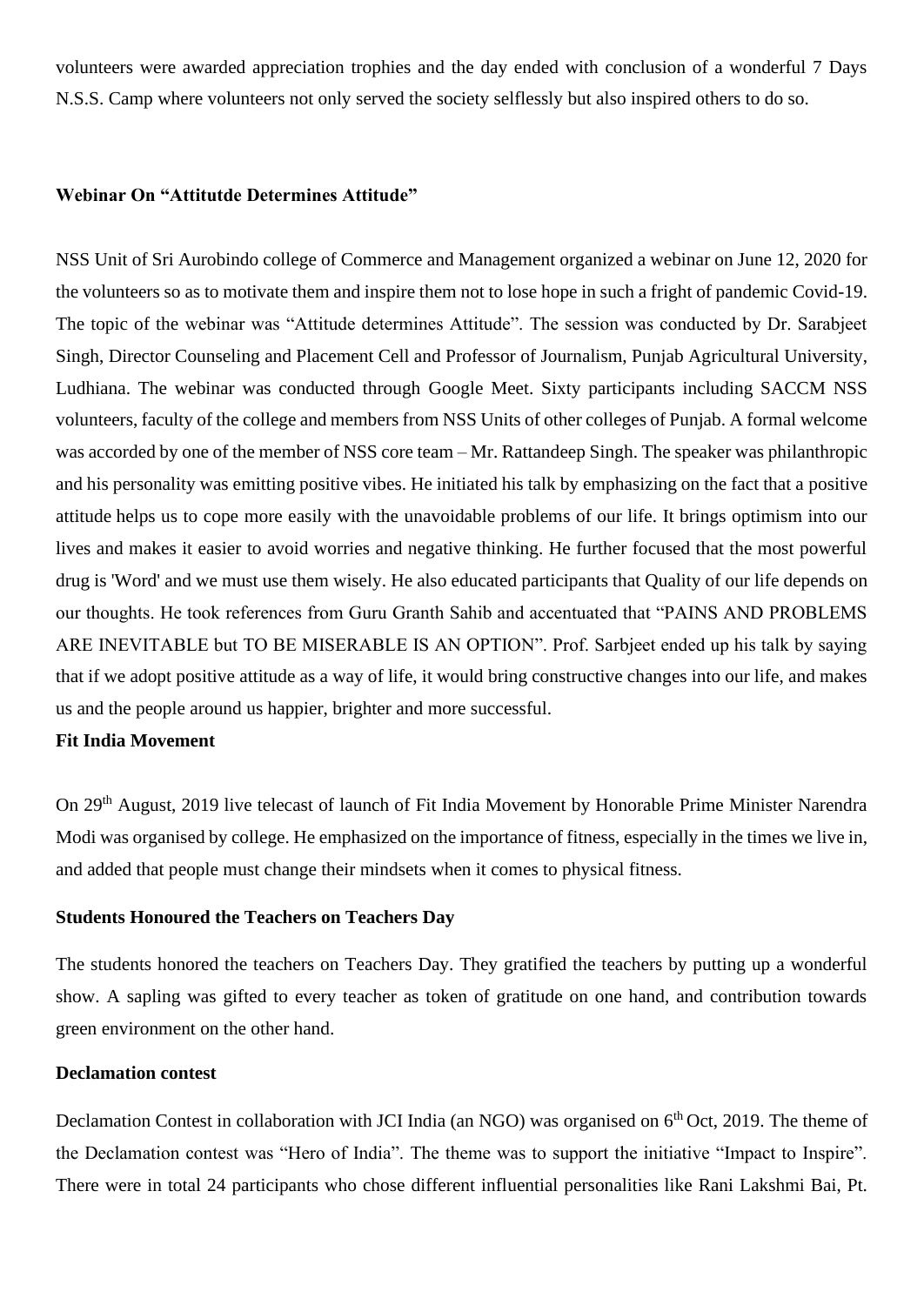Jawahar Lal Nehru, APJ Abdul Kalam, Kiran Bedi, Kiran Mazumdar Shaw, Bhagat Singh etc. The students brought out the lessons one must learn from these personalities.

#### **Developing Entrepreneurial Skills**

The college organised a talk by Female Entrepreneurs of Punjab followed by a training session for self defence. This event was organised in collaboration with JCI India (an NGO). Two leading female entrepreneurs Ms. Simrath Kathuria , Director The Diet Xperts, Ludhiana and Ms. Jyoti Sahdev, Proprietor Glitz Jewels were called to motivate the students to unleash their entrepreneurial skills and add value to their existing family business.

#### **Visit to Red Cross Bal Bhavan**

NSS unit of college visited Red Cross Bal Bhavan and Senior Citizen Home on 21st September, 2019. Total of 32 volunteers accompanied NSS coordinators. Volunteers organised a drawing competition and games for the children of Bal Bhavan. Volunteers and children both enjoyed spending time together.

#### **Visit to Shree Vivekanand Swarg Ashram**

Volunteers of NSS unit of the college visited Shree Vivekanand Swarg Ashram on 22<sup>nd</sup> Sept, 2019. They spent jovial time with the residents, listened to their life experiences and learnt that life was always not a bed of roses. Volunteers took a pledge under the able guidance of Sh. Anil Bharti to love, respect and care all the elders in their life.

#### **A Meet on Climate Change**

NSS Unit of the college organized a Climate Change Meet in association with ECOSIKH at Aarti Chowk as on 14<sup>th</sup> August, 2019. The aim of this Climate Meet was to acquaint people of Punjab with the climate crisis around the globe.

#### **Green Diwali Awareness Campaign**

NSS Unit of the college organised a Green Diwali Awareness Campaign:-LET ME BREATHE CAMPAIGN at Kipps Market as on 24<sup>th</sup> October, 2019. Volunteers interacted with the public and urged them not to use crackers and celebrate Diwali in innovative ways. Public showed great response and pledged not to use crackers and plant trees to save environment.

#### **Exhibition by Ek Prayas, Ek Jot and Gyan Jyoti**

NSS unit of the college provided a platform to Ek Prayas, Ek Jot and Gyan Jyoti for exhibiting the Diwali stalls on 22nd and 23rd October 2019. NSS volunteers showcased their marketing skills and helped them to raise a total of Rs. 30,000. Various handcrafted items related to Diwali were put for sale by these stalls. Students enthusiastically participated in the event.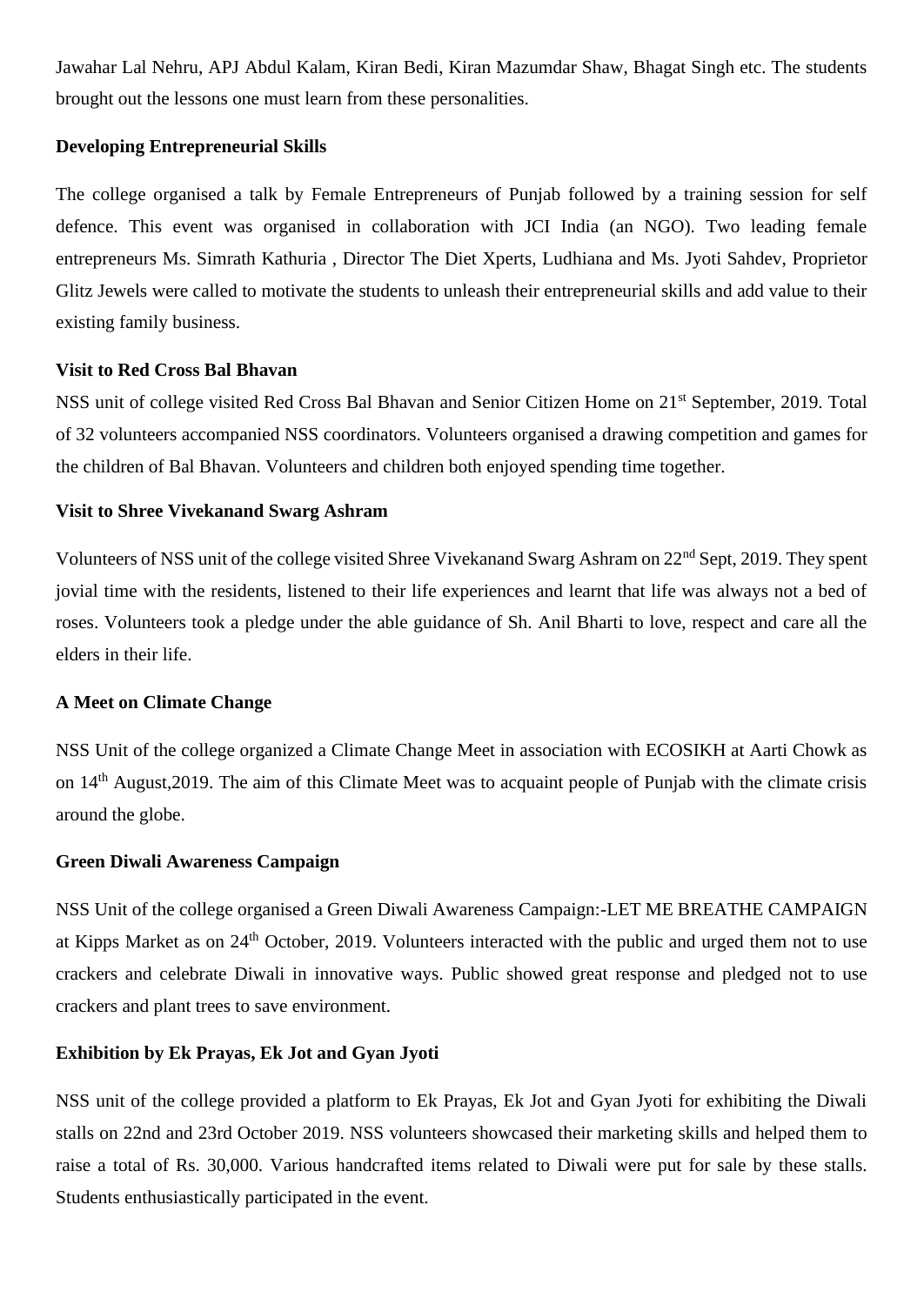#### **National Unity Day**

National Unity Day was celebrated on 31<sup>st</sup> October, 2019 to commemorate the birth anniversary of Sardar Vallabh **B**hai Patel. As per the PU guidelines SACCM students took a pledge.

#### **Joy of giving week**

NSS Unit of College observed Joy of giving week from 14<sup>th</sup> to 19<sup>th</sup> Nov. 2020. Students donated Stationery Items, Tiffin Boxes and Water Bottles, toys, Games and Clothes to NSS volunteers. The collected items were distributed in slum areas and other underprivileged areas.

#### **Run for fitness**

NSS Unit of College in collaboration with Clean and Green Ludhiana organized a 10 Km run on 28<sup>th</sup> July in Punjab Agriculture University. Volunteers participated to create awareness about cleanliness and environment conservation

#### **Swachhta Pakhwada**

15 day "SWACHHTA PAKHWADA" was organised by the college from 1st August to 15th August, 2019.**st** Eminent personalities were called to deliver lectures on various topics. Cleanliness drives were organized, visits to CMC, slum areas were made by the students where eatables were distributed**.** To make society aware about cleanliness and environment protection, a Nukkad Natak was presented in Rose Garden in the morning.

#### **Samarpan**

NSS unit organised "SAMARPAN" a thanks giving function for the college sub-staff for their selfless work on 18<sup>th</sup> November, 2019. Talent hunt was organised for the children of the sub-staff in which children exhibited their talent and won the hearts of the audience. College sub-staff enjoyed participating in various games, and all the winners were awarded prizes.

#### **Fit India Cyclothon**

The NSS Unit of SACCM organized 'Fit India Cyclothon' from Rakh Bagh to Sai Dham, Ludhiana on January 18, 2020. Forty SACCM pedallers shuttled 17 kilometers to and fro. The students gave the dual message of Being Fit and to save Mother Earth from all the hazardous gasses that automobiles emit. The cycle rally was organised in collaboration with 'Pedallers Club Ludhiana'.

#### **Blood Donation Camp**

The N.S.S. Unit of college organised its Annual Blood Donation Camp on January 21, 2020, in association with Blood Sewa Social Welfare Society. A team of Doctors and Lab technicians from Shree Raghunath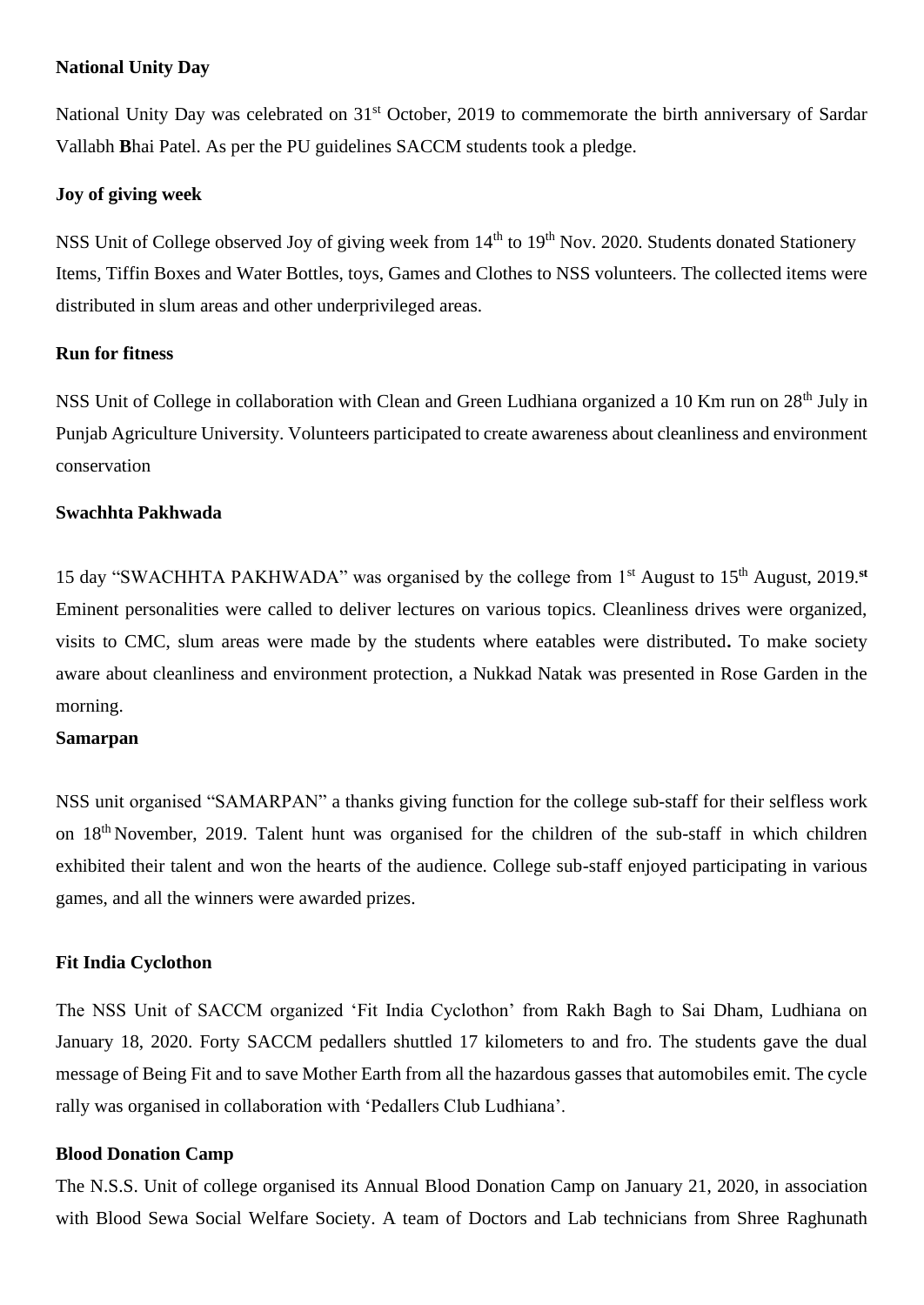Hospital visited the college and motivated the students to donate blood. 97 units of blood were donated by the college students.

#### **Road safety week**

NSS unit of Sri Aurobindo College of Commerce and Management observed Road Safety Week from 27th January to 1st February, 2020. Road Safety week was inaugurated by organising a lecture on road safety and awareness regarding traffic sense. ACP Rajan Sharma (Traffic wing) was invited to interact with the students. He sensitized the students about the real problem with traffic and motivated the students to be a catalyst of change we want to bring in society. Road Safety and Traffic Awareness Session and quiz on road safety was also organised on 31.01.2020. The representatives of Bhavya Deva NGO addressed the students and made them aware of means, methods and ways of ensuring road safety while driving, walking and commuting on the road. At the end of the interactive session the students, who excelled in quiz competition and road safety knowledge, were given prizes.

#### **Eye check up camp**

The NSS Unit of SACCM organised a Free Eye Checkup Camp at college on 28.02.2020. The camp was organised in collaboration with Sohana Hospital (Ludhiana Branch). The doctors from Sohana Hospital conducted the visual acuity test for examining the visual function for proximal vision as well as distant vision. In total 150 persons including students, faculty and staff of the college got their eyes tested.

# **GENDER EQUITY PROMOTION PROGRAMMES IN SACCM: SENTISING STUDENTS ON GENDER EQUITY**

To acquaint the students about women's property rights, Dr. Aman Amrit Cheema, Professor, University Institute of Law, Panjab University Regional Centre, Ludhiana, was invited to deliver a talk on topic **'Women Property Rights vis-a-vis Hindu Law'** on Jan 24, 2020. The lecture was organised for the students of B.com 2 C and BBA 2 B. Dr. Aman stated that the source of Hindu Law is Vedas and Dharamshastras. She familiarized the audience with Hindu succession Act, 1956 and Hindu succession (Amendement) Act, 2005. She ended her talk with conclusion that prior to 2005, the women were not having equal status as they had limited rights over father's property but after 2005 amendments, the unequal status continues but now the men are at disadvantageous position.

Another session was conducted by Dr. Ashish Virk, Associate Professor, University Institute of Law, Panjab University, Regional Centre, Ludhiana, on 5<sup>th</sup> February, 2020 on '**Legal Dimension of Gender Equity in Reference with Transgender as Third Gender: A Critical Analysis'**. The Speaker started her lecture with the biological and psychological [concept of t](https://www.rediffmail.com/cgi-bin/red.cgi?red=http%3A%2F%2Fconcept%2Eit&isImage=0&BlockImage=0&rediffng=0&rogue=9d5ad5ac3c8cdd8c5ab90046c97420c394bbb919&rdf=UW5WNQB0AlgBblcwC2xXNA==)ransgender community. It was only later in 2019, she stated, that transgender were considered as third gender and also included inter-sex. The speaker concluded her talk by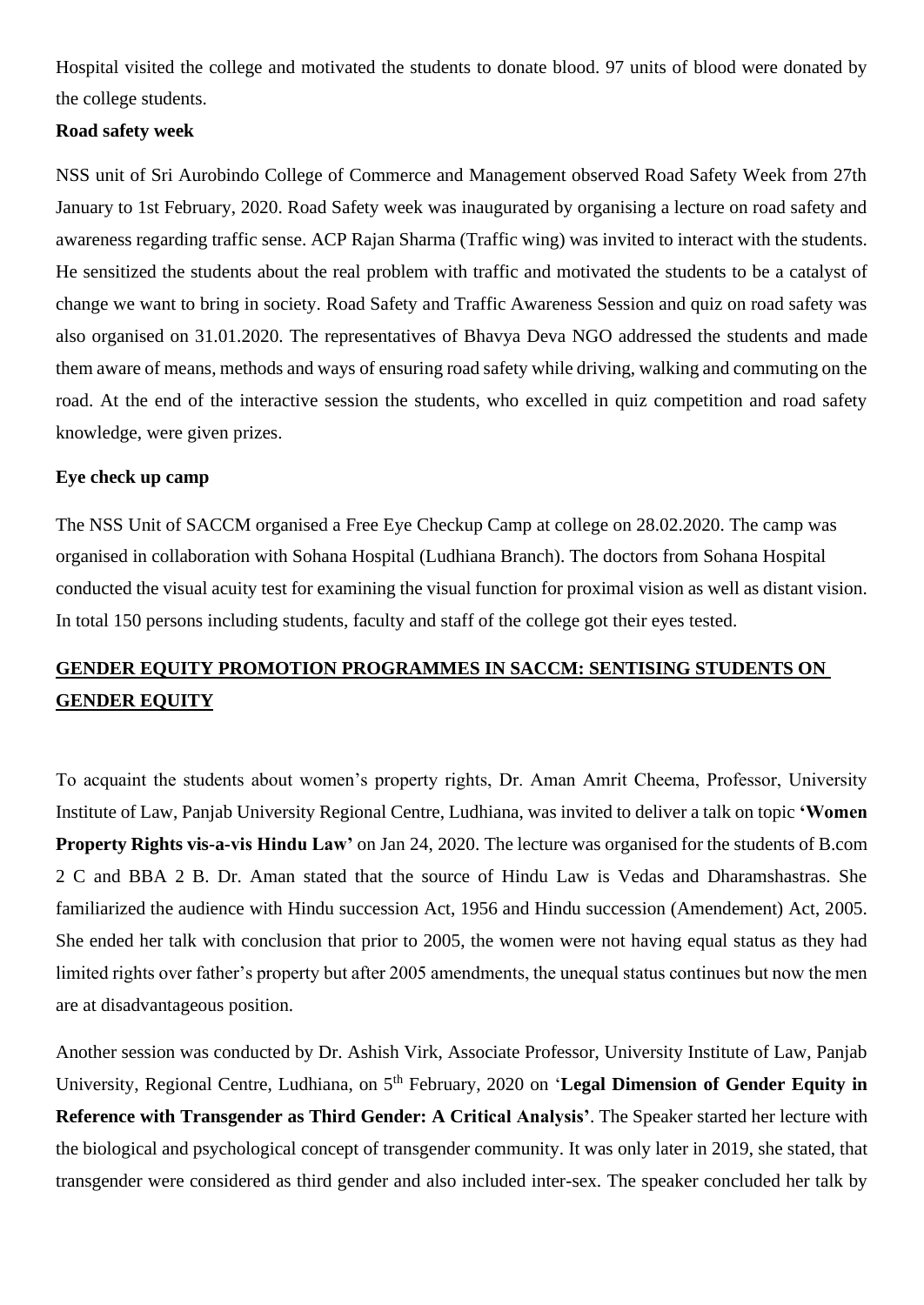highlighting that it's time that this huge legal gap should be walked into. 'Being Trans isn't choice, being transphobic is' was imbibed by students.

On February 25, 2020, Sri Aurobindo College of Commerce And Management organized an expert talk on **Gender Equity** by Dr. Shweta Dhand (Assistant Prof. GHG Institute of law for women Sidhwan Khurd, Ldh). Various acts regarding safety of women were discussed to impart awareness to the students. The main points of discussion were acid attack act, women empowerment act, protection of women from domestic violence act.

#### **SPIRITUAL DEVELOPMENT:**

#### **550th Birth Anniversary of Sri Guru Nanak Dev Ji.**

550th Parkash Utsav of Sri Guru Nanak Dev Ji was observed by college on 8<sup>th</sup> November, 2019. The holy paaths of Japji Sahib and Sukhmani Sahib were recited. The college campus remained bathed in sanctity and the congregation felt a heavenly bliss.Guru ka Langar was served to all present. During the observance of the paaths, there was total calm. The holy gathering brimmed with transcendental happiness. The college **NSS Unit** had decided to observe this holy Utsav in order to seek blessings of Guru Nanak Dev Ji.

#### **Birth Anniversary Of Sri Aurobindo**

The college celebrated the 147<sup>th</sup> birth anniversary of Sri Aurobindo Ghose. The college organized a **paper reading contest** to mark the event. In total, 20 students took part in it, and showcased their oratory skills. Yashika Ahuja bagged first prize, Aashray Jain got second prize and Srishti Jain hooked third prize. The young speakers were quite joyous over this achievement.

#### **PHYSICAL DEVELOPMENT:**

Physical exercise is good for mind, body and spirit. Furthermore, team sports are good for learning accountability, dedication, and leadership, among many other traits. Regular physical activity helps keeps key mental skills sharp. This includes critical thinking, learning, and using good judgment.

#### **Intra College Badminton Tournament**

The college organised an Intra College Badminton Tournament. Students participated with full energy and enjoyed a lot.

#### **EXPLORING GEOGRAPHICAL DIMENSIONS AND INDIAN CULTURE & RELIGION:**

#### **Trips and Travels**

#### **Mansa Devi and Elante Mall, Chandigarh**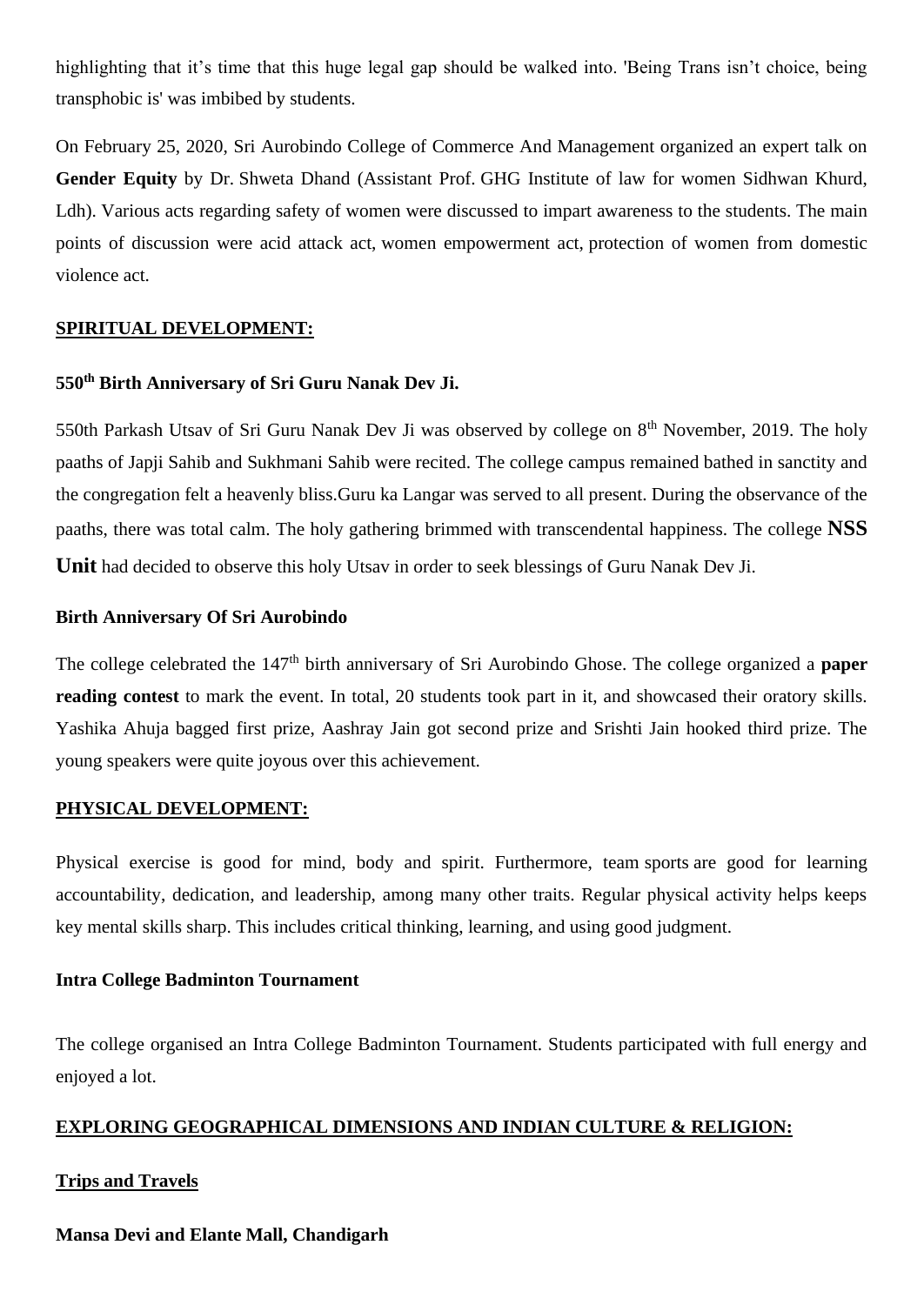The college organised a one day trip to Mansa Devi and Elante Mall, Chandigarh, for 1<sup>st</sup> semester students of B.Com and BBA on September 14, 2019. A total of 138 students took part in this educational excursion.

### **Nadda Sahib and Fun City, Panchkula**

The college organized a cultural co-educational one day trip to Nadda Sahib and Fun City, Panchkula on 21<sup>st</sup> Sept 2019 for the students of B.Com/BBA 5<sup>th</sup> semester. 120 students went to Nadda Sahib Gurudwara, where they offered prayers. Afterwards, they visited Fun City and expressed happiness and joy, enjoyed thrilling rides.

#### **Nada Sahib, Panchkula**

The college organised a cultural co-educational one day trip to Nada Sahib, Panchkula on 23<sup>rd</sup> November, 2019 for the students of B.Com/BBA 3rd semester. 108 students enjoyed the trip.

### **SACCMites SHOWCASING TALENT IN EXTRA-CURRICULAR ACTIVITIES:**

### **CULTURAL FEST CUM TALENT HUNT COMPETITION -** '**MANTHAN**'

Two day cultural festival was organized on 22 and 23 August 2019 with full fun and frolic. As many as 31 events in total marked the show on both the days with the participation of 410 students. The myriad number of events that took place were: Collage Making, Installation, Cartooning, Clay Modelling, Poster Making, On the Spot Painting, Spot Photography, Debate, Elocution, Essay Writing, Poem Writing, Short Story Writing. Poem Recitation, Musical items like Geet and Gazal, Classical Vocal, Classical Dance, Ad-Mad Show. The students of the college presented a gallimaufry of their talents in Histrionics and Mimicry, Mime, Business Plan, Skit, Western Dance, Best Out of Waste, Mehndi, Embroidery, Face Painting, Pakhi Designing, Rangoli, and Still Life Drawing.

| <b>Cultural Fest cum Talent Hunt Competition 2019</b> |                       |                             |                   |                |               |  |
|-------------------------------------------------------|-----------------------|-----------------------------|-------------------|----------------|---------------|--|
|                                                       |                       | <b>COMPILED RESULTS</b>     |                   |                |               |  |
| 1. FINE ARTS                                          |                       |                             |                   |                |               |  |
| <b>COLLAGE MAKING</b>                                 |                       |                             |                   |                |               |  |
| $S$ No                                                | Roll No.              | <b>Name</b>                 | <b>Class</b>      | <b>Section</b> | <b>Result</b> |  |
|                                                       |                       |                             |                   |                |               |  |
| 1                                                     |                       | 2017010165 Deepanshi garg   | <b>BCOM-SEM-5</b> | $\mathcal{C}$  | <b>FIRST</b>  |  |
| $\overline{2}$                                        |                       | 2017010175 Harmanpreet kaur | <b>BCOM-SEM-5</b> | $\mathcal{C}$  | <b>SECOND</b> |  |
| 3                                                     | 2019010198 Ridhi shah |                             | <b>BCOM-SEM-1</b> | $\mathcal{C}$  | <b>THIRD</b>  |  |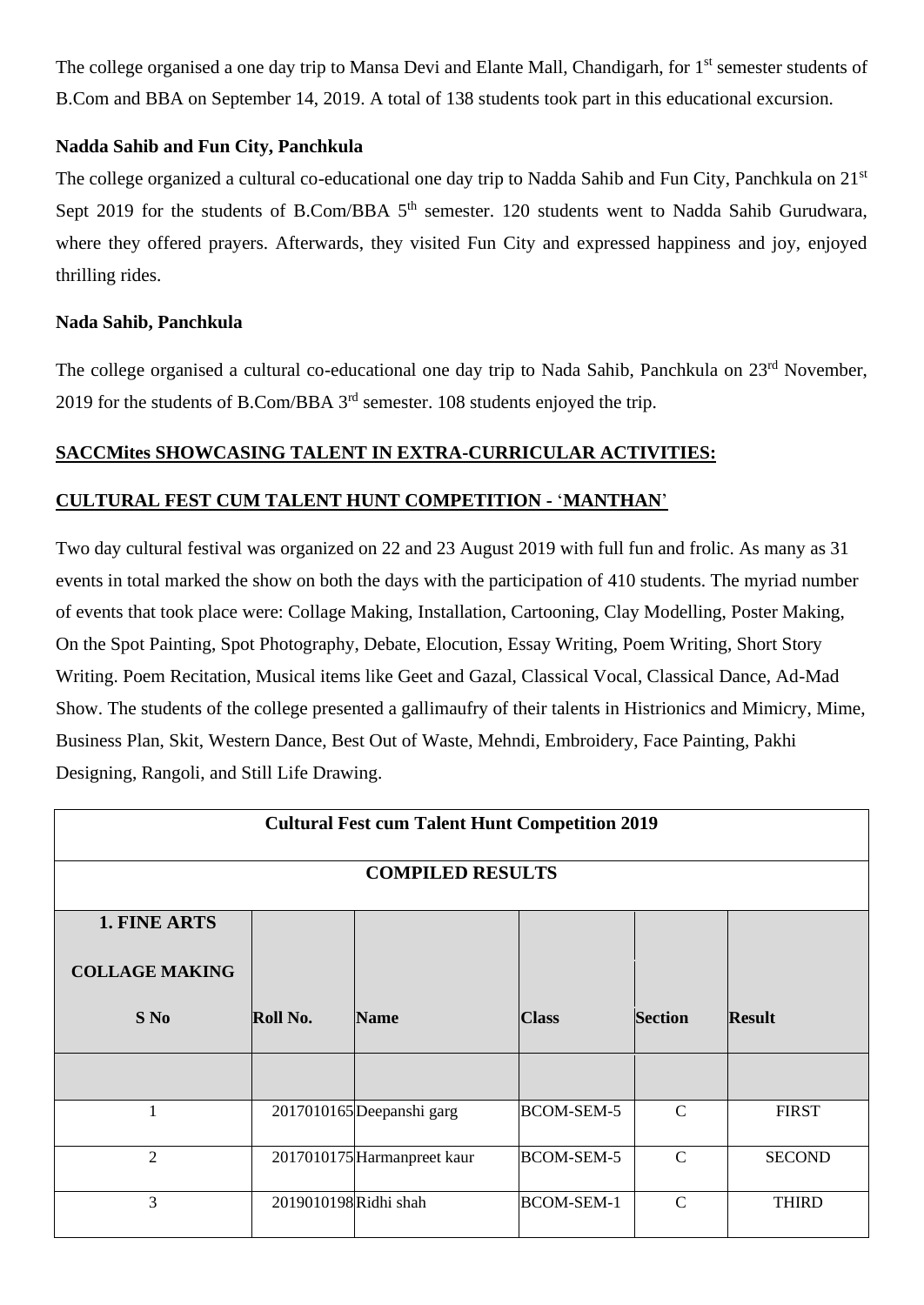| <b>POSTER MAKING</b>      |                        |                           |                   |                |               |
|---------------------------|------------------------|---------------------------|-------------------|----------------|---------------|
| $\mathbf{1}$              | 2019010046 Parika      |                           | <b>BCOM-SEM-1</b> | $\mathbf{A}$   | <b>FIRST</b>  |
| $\overline{2}$            |                        | 2017010048 Priyanka Gupta | <b>BCOM-SEM-5</b> | $\mathsf{C}$   | <b>SECOND</b> |
| $\overline{3}$            |                        | 2019020052 Donna bajaj    | <b>BBA-SEM-1</b>  | $\, {\bf B}$   | <b>THIRD</b>  |
| <b>CARTOONING</b>         |                        |                           |                   |                |               |
| $\mathbf{1}$              |                        | 2018010099 Kunal Markan   | <b>BCOM-SEM-3</b> | B              | <b>FIRST</b>  |
| $\overline{2}$            |                        | 2019020048 Arshiya makar  | <b>BBA-SEM-1</b>  | $\bf{B}$       | <b>SECOND</b> |
| <b>STILL LIFE DRAWING</b> |                        |                           |                   |                |               |
| $\mathbf{1}$              |                        | 2019010007 Anmol Bhandari | <b>BCOM-SEM-1</b> | $\mathbf{A}$   | <b>FIRST</b>  |
| $\overline{2}$            | 2018010068 Vridhi Jain |                           | <b>BCOM-SEM-3</b> | $\mathbf{A}$   | <b>SECOND</b> |
| $\overline{3}$            |                        | 2017010165 Deepanshi garg | <b>BCOM-SEM-5</b> | $\mathcal{C}$  | <b>THIRD</b>  |
| <b>RANGOLI</b>            |                        |                           |                   |                |               |
| $\mathbf{1}$              |                        | 2019010034 Mansi Bhardwaj | <b>BCOM-SEM-1</b> | $\overline{A}$ | <b>FIRST</b>  |
| $\overline{2}$            |                        | 2017010210 Shubhika Batra | <b>BCOM-SEM-5</b> | $\mathsf{C}$   | <b>SECOND</b> |
| $\overline{3}$            | 2019010186 Navjot kaur |                           | <b>BCOM-SEM-1</b> | $\mathcal{C}$  | <b>THIRD</b>  |
| <b>SPOT PHOTOGRAPHY</b>   |                        |                           |                   |                |               |
| 1                         |                        | 2018010098 Keshav Goyal   | <b>BCOM-SEM-3</b> | $\, {\bf B}$   | <b>FIRST</b>  |
| $\overline{2}$            | 2018010158Garima       |                           | <b>BCOM-SEM-3</b> | $\mathbf C$    | <b>SECOND</b> |
| $\overline{3}$            | 2019010198 Ribhav Vij  |                           | BCOM-SEM-1        | $\mathbf C$    | <b>THIRD</b>  |
| 2. BEST OUT OF            |                        |                           |                   |                |               |
| <b>WASTE</b>              |                        |                           |                   |                |               |
| $\mathbf{1}$              | 2017010053 Richa gupta |                           | <b>BCOM-SEM-5</b> | $\mathbf{A}$   | <b>FIRST</b>  |
| $\overline{2}$            |                        | 2017010011 Daman kohli    | <b>BCOM-SEM-5</b> | $\mathbf{A}$   | <b>FIRST</b>  |
|                           |                        |                           |                   |                |               |
| 1                         |                        | 2017010088 Bhawna Gahlot  | <b>BCOM-SEM-5</b> | B              | <b>SECOND</b> |
| $\overline{2}$            |                        | 2017010022 Heena Arora    | <b>BCOM-SEM-5</b> | $\, {\bf B}$   | <b>SECOND</b> |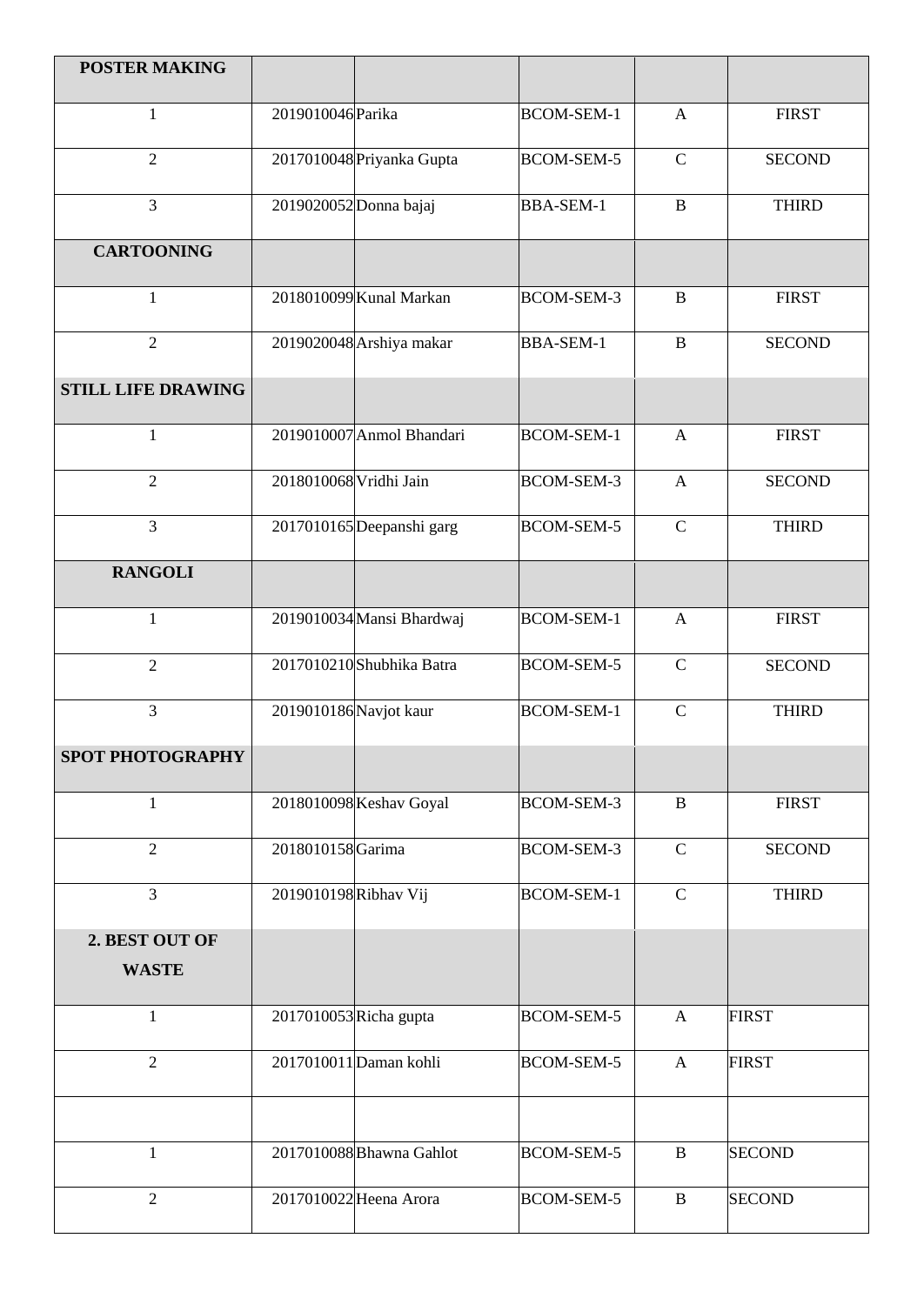| $\mathbf{1}$        |                         | 2018010142 Vilis Malhotra  | <b>BCOM-SEM-3</b>    | B              | <b>THIRD</b>  |
|---------------------|-------------------------|----------------------------|----------------------|----------------|---------------|
| $\overline{2}$      | 2018010095 Jasleen Gill |                            | <b>B COM 3</b>       | B              | <b>THIRD</b>  |
|                     |                         |                            |                      |                |               |
| 3.                  |                         |                            |                      |                |               |
| <b>INSTALLATION</b> |                         |                            |                      |                |               |
| Team V              |                         |                            |                      |                |               |
| $S$ No              | Roll No.                | <b>Name</b>                | <b>Class</b>         | <b>Section</b> |               |
| $\mathbf{1}$        |                         | 2017010088 Bhawna Gahlot   | B.com 5th Sem        | $\, {\bf B}$   | <b>FIRST</b>  |
| $\overline{2}$      |                         | 2017010022 Heena Arora     | B.com 5th Sem        | $\, {\bf B}$   | <b>FIRST</b>  |
| $\overline{3}$      | 2017010107 Mehak Jain   |                            | B.com 5th Sem        | $\, {\bf B}$   | <b>FIRST</b>  |
| $\overline{4}$      | 2017010081 Archi Arora  |                            | B.com 5th Sem        | $\mathbf{B}$   | <b>FIRST</b>  |
| <b>Team IX</b>      |                         |                            |                      |                |               |
|                     |                         |                            |                      |                |               |
| S No                | Roll No.                | <b>Name</b>                | <b>Class</b>         | <b>Section</b> |               |
| $\mathbf{1}$        | 2017010200 Palak        |                            | <b>B.com 5th Sem</b> | $\mathsf{C}$   | <b>SECOND</b> |
| $\overline{2}$      | 2017010192Mukul         |                            | B.com 5th Sem        | $\mathsf C$    | <b>SECOND</b> |
| $\overline{3}$      |                         | 2017010193 Muskan Aggarwal | <b>B.com 5th Sem</b> | $\mathbf C$    | <b>SECOND</b> |
| $\overline{4}$      | 2017010102 Kripa Jain   |                            | B.com 5th Sem        | $\, {\bf B}$   | <b>SECOND</b> |
| <b>Team IV</b>      |                         |                            |                      |                |               |
| $S$ No              | Roll No.                | <b>Name</b>                | <b>Class</b>         | <b>Section</b> |               |
|                     |                         |                            |                      |                |               |
| $\mathbf{1}$        | 2019020001 Aashna Jain  |                            | <b>BBA</b> 1st Sem   | $\mathbf{A}$   | <b>THIRD</b>  |
| $\overline{2}$      |                         | 2019020006 Anmol Sharma    | <b>BBA</b> 1st Sem   | $\mathbf{A}$   | <b>THIRD</b>  |
| 3                   | 2019020025 Mahika       |                            | <b>BBA</b> 1st Sem   | $\mathbf{A}$   | <b>THIRD</b>  |
| $\overline{4}$      | 2019020038Siya          |                            | <b>BBA</b> 1st Sem   | $\mathbf{A}$   | <b>THIRD</b>  |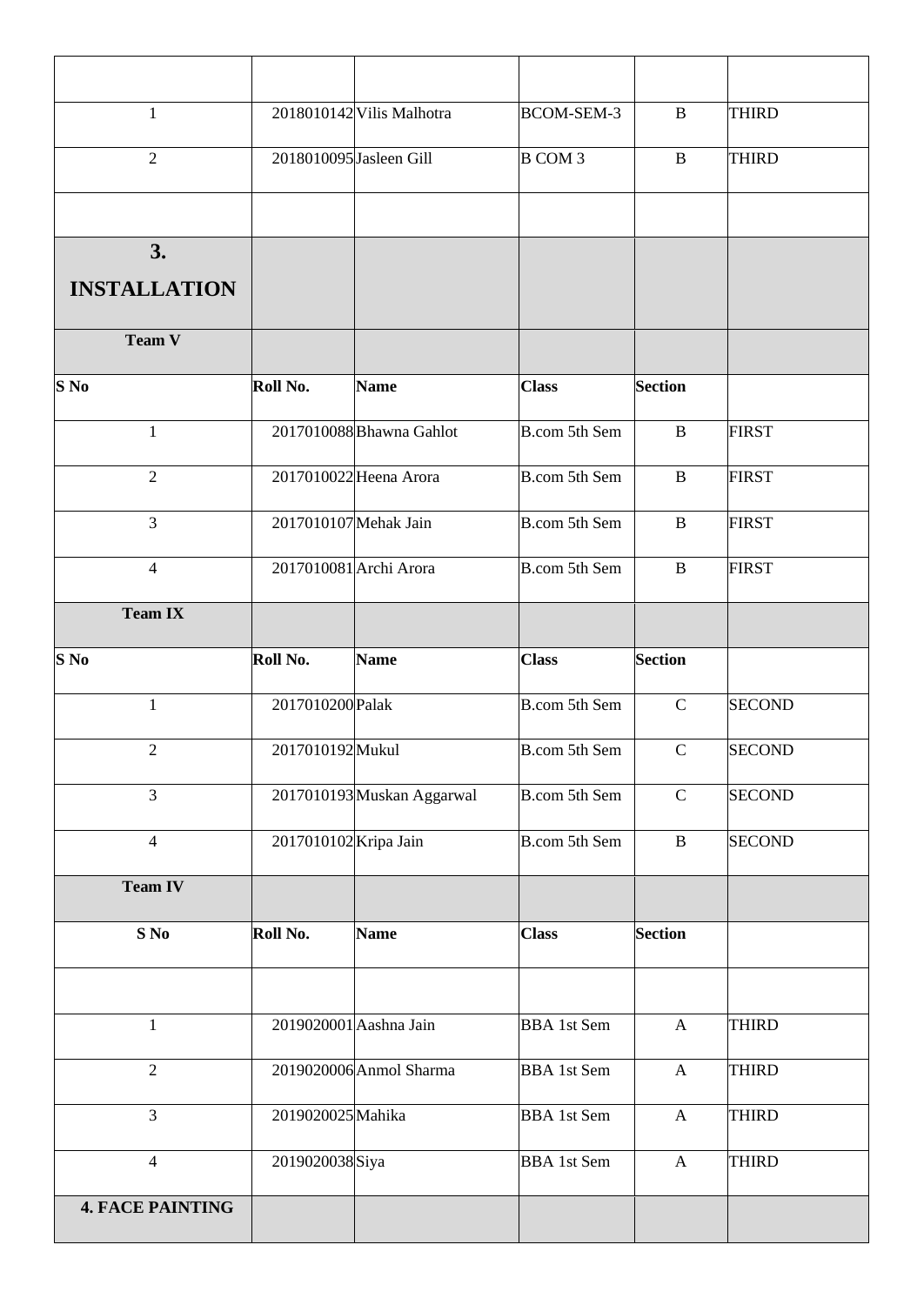| $\mathbf{1}$             |                        | 2017010007 Arshiya Jain     | <b>B COM 5</b>    | $\, {\bf B}$ | <b>FIRST</b>  |
|--------------------------|------------------------|-----------------------------|-------------------|--------------|---------------|
| $\sqrt{2}$               |                        | 2019020051 Divanshi Jain    | <b>BBA1</b>       | $\, {\bf B}$ | <b>SECOND</b> |
| 3                        |                        | 2017010117 Prachi Mahajan   | <b>B COM 5</b>    | $\, {\bf B}$ | <b>THIRD</b>  |
| 5. DEBATE                |                        |                             |                   |              |               |
| <b>INDIVIDUAL WINNER</b> |                        |                             |                   |              |               |
| $\mathbf{1}$             |                        | 2017010018 Harkim kaur      | <b>BCOM-SEM-5</b> | $\mathbf{A}$ | <b>FIRST</b>  |
| $\overline{2}$           |                        | 2017010143 Vindhya Sood     | <b>BCOM-SEM-5</b> | $\, {\bf B}$ | <b>SECOND</b> |
| $\overline{3}$           |                        | 2017010085 Ashish Goyal     | <b>BCOM-SEM-5</b> | $\, {\bf B}$ | THIRD         |
| <b>TEAM WINNERS</b>      |                        |                             |                   |              |               |
| $\mathbf{1}$             |                        | 2017010018 Harkim kaur      | <b>BCOM-SEM-5</b> | $\mathbf{A}$ | <b>FIRST</b>  |
| $\overline{2}$           | 2017020095 Aashna jain |                             | <b>BBA-SEM-5</b>  | $\, {\bf B}$ | <b>FIRST</b>  |
| $\overline{3}$           |                        | 2017010143 Vindhya Sood     | <b>BCOM-SEM-5</b> | $\, {\bf B}$ | <b>SECOND</b> |
| $\overline{4}$           |                        | <b>Ishneet Kaur</b>         | <b>BCOM-SEM-5</b> | $\, {\bf B}$ | <b>SECOND</b> |
| 5                        |                        | 2017010085 Ashish Goyal     | <b>BCOM-SEM-5</b> | $\, {\bf B}$ | <b>THIRD</b>  |
| 6                        | 2017010168 Diksha vij  |                             | <b>BCOM-SEM-5</b> | $\mathbf C$  | <b>THIRD</b>  |
| <b>6. ELOCUTION</b>      |                        |                             |                   |              |               |
| $\mathbf{1}$             |                        | 2017010018 Harkim kaur      | <b>BCOM-SEM-5</b> | $\mathbf{A}$ | <b>FIRST</b>  |
| $\sqrt{2}$               | 2018010023             | Harmanbeer Singh<br>Waraich | BCOM-SEM-3        | $\mathbf{A}$ | <b>SECOND</b> |
| 3                        | 2017020095 Aashna jain |                             | BBA-SEM-5         | $\, {\bf B}$ | <b>THIRD</b>  |
| 7. AD-MAD SHOW           |                        |                             |                   |              |               |
| <b>Team IV</b>           |                        |                             |                   |              |               |
| $\mathbf{1}$             | 2018010216 Shivam      |                             | B.Com 3           | $\mathbf{A}$ | <b>FIRST</b>  |
| $\overline{2}$           | 2018010003 Adish Jain  |                             | B.Com 3           | $\mathbf{A}$ | <b>FIRST</b>  |
| $\overline{3}$           | 2018010043 Nandita     |                             | B.Com 3           | $\mathbf{A}$ | <b>FIRST</b>  |
| $\overline{4}$           | 2018010112 Palak Rishi |                             | B.Com 3           | $\, {\bf B}$ | <b>FIRST</b>  |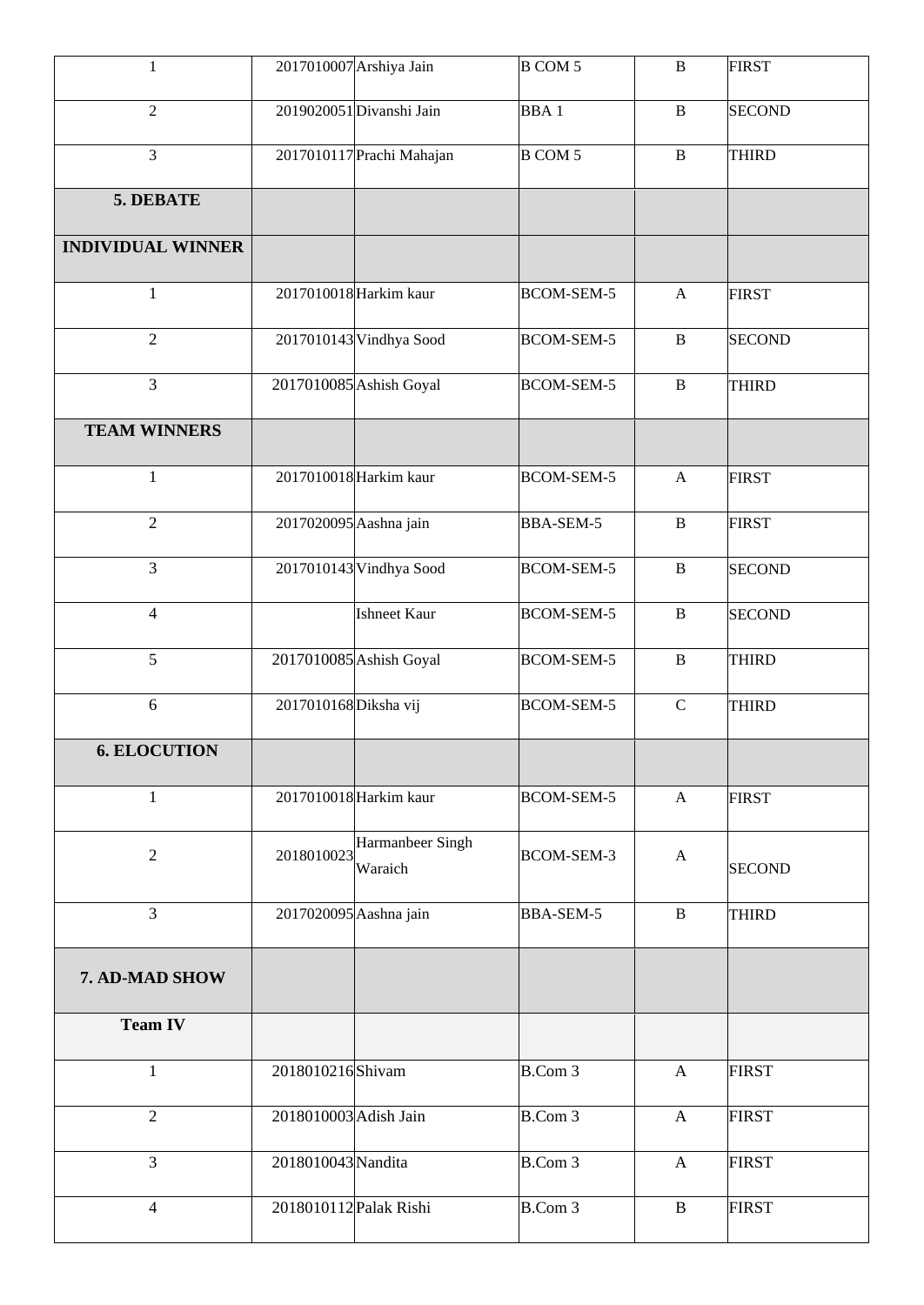| <b>Team II</b>          |                       |                            |                |                |               |
|-------------------------|-----------------------|----------------------------|----------------|----------------|---------------|
| $\mathbf{1}$            |                       | 2018010074 Abhishek Taneja | $B.$ Com $3$   | B              | <b>SECOND</b> |
| $\overline{2}$          |                       | 2018010121 Saloni Marwaha  | $B.$ Com $3$   | $\bf{B}$       | <b>SECOND</b> |
| 3                       |                       | 2018010126Sejal Sachdeva   | B.Com 3        | $\bf{B}$       | <b>SECOND</b> |
| $\overline{4}$          |                       | 2018010099 Kunal Markan    | B.Com 3        | $\bf{B}$       | <b>SECOND</b> |
| 5                       |                       | 2018010115 Prerna Gupta    | B.Com 3        | $\bf{B}$       | <b>SECOND</b> |
| <b>Team III</b>         |                       |                            |                |                |               |
| $\mathbf{1}$            | 2017010168 Diksha Vij |                            | B.Com 5        | $\mathbf C$    | <b>THIRD</b>  |
| $\overline{2}$          |                       | 2017010085 Ashish Goyal    | B.Com 5        | $\bf{B}$       | <b>THIRD</b>  |
| 3                       |                       | 2017010192 Mukul Singla    | B.Com 5        | $\mathcal{C}$  | <b>THIRD</b>  |
| $\overline{4}$          |                       | 2017010157 Avneet Grover   | B.Com 5        | $\mathbf C$    | <b>THIRD</b>  |
| <b>8. BUSINESS PLAN</b> |                       |                            |                |                |               |
| Team 8                  |                       |                            |                |                |               |
| $S$ No                  | Roll No.              | <b>Name</b>                | <b>Class</b>   | <b>Section</b> |               |
| 1                       |                       | 2019010081 Chirag Sharma   | <b>B.Com 1</b> | $\bf{B}$       | <b>FIRST</b>  |
| $\overline{2}$          |                       | 2019010138 Vivek Ahuja     | <b>B.Com 1</b> | $\bf{B}$       | <b>FIRST</b>  |
| $\overline{3}$          |                       | 2019010089 Gitesh Ahuja    | <b>B.Com 1</b> | $\, {\bf B}$   | <b>FIRST</b>  |
| $\overline{4}$          |                       | 2019010177 Mandeep Ryait   | <b>B.Com 1</b> | $\mathbf C$    | <b>FIRST</b>  |
| Team 6                  |                       |                            |                |                |               |
| $S$ No                  | Roll No.              | <b>Name</b>                | <b>Class</b>   | <b>Section</b> |               |
|                         |                       |                            |                |                |               |
| $\mathbf{1}$            |                       | 2017010085 Ashish Goyal    | B.Com 5        | $\, {\bf B}$   | <b>SECOND</b> |
| $\overline{2}$          |                       | 2017010118 Pranav Aggarwal | B.Com 5        | $\, {\bf B}$   | <b>SECOND</b> |
| $\overline{3}$          |                       | 2017010157 Avneet Grover   | B.Com 5        | $\mathbf C$    | <b>SECOND</b> |
| $\overline{4}$          |                       | 2017010149 Aditi Monga     | B.Com 5        | $\mathbf C$    | <b>SECOND</b> |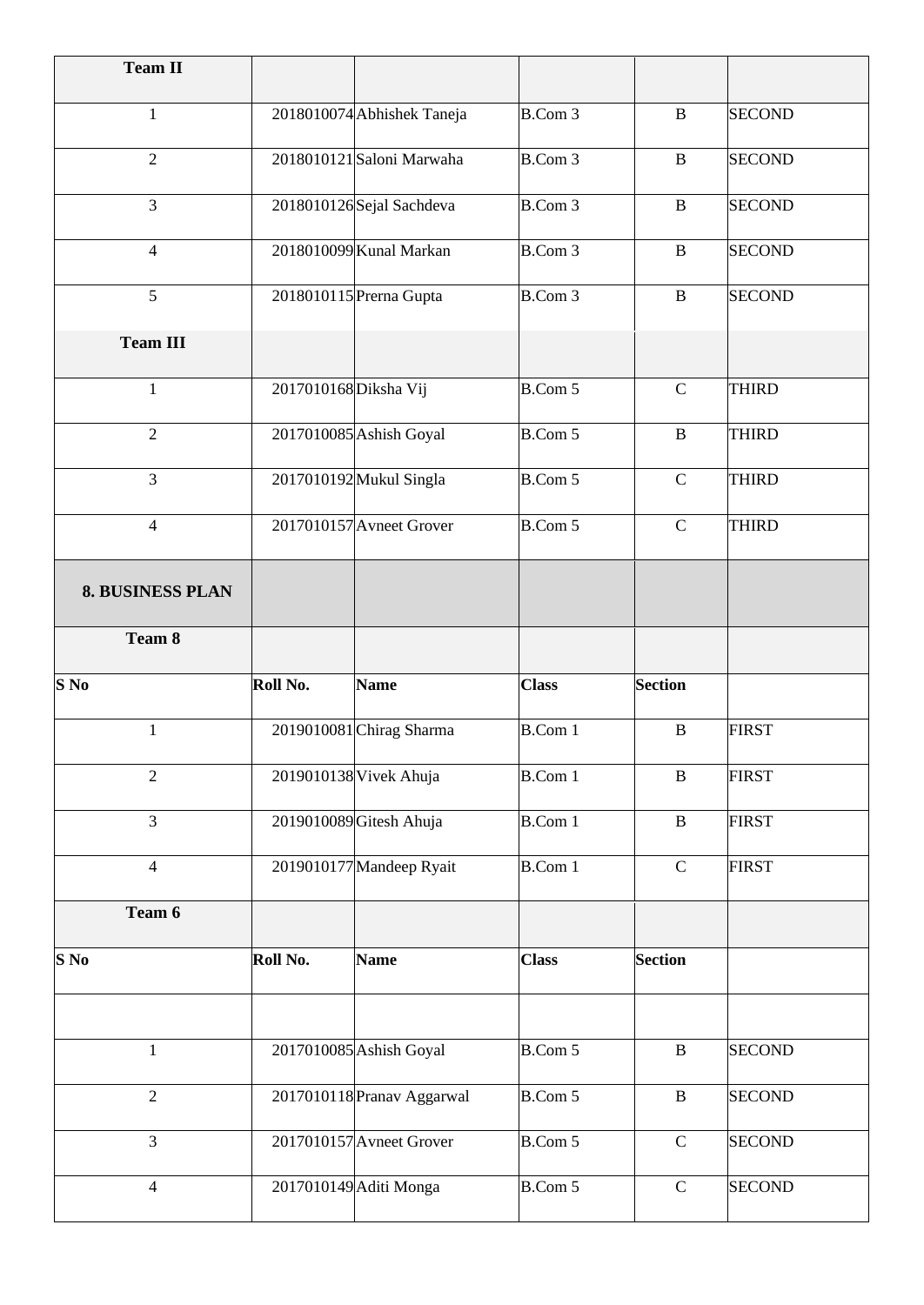| Team 7            |                     |                             |                  |                           |               |
|-------------------|---------------------|-----------------------------|------------------|---------------------------|---------------|
| S <sub>No</sub>   | Roll No.            | <b>Name</b>                 | <b>Class</b>     | <b>Section</b>            |               |
|                   |                     |                             |                  |                           |               |
| $\mathbf{1}$      |                     | 2017010200 Palak Dewan      | B.Com 5          | $\mathbf C$               | <b>SECOND</b> |
| $\overline{2}$    |                     | 2017010192 Mukul Singla     | B.Com 5          | $\mathbf C$               | <b>SECOND</b> |
| $\overline{3}$    |                     | 2017010193 Muskaan Aggarwal | <b>B.Com 5</b>   | $\mathbf C$               | <b>SECOND</b> |
| $\overline{4}$    |                     | 2017010222 Karan Singla     | <b>B.Com 5</b>   | $\mathbf C$               | <b>SECOND</b> |
| Team 1            |                     |                             |                  |                           |               |
| $S$ No            | Roll No.            | <b>Name</b>                 | <b>Class</b>     | <b>Section</b>            |               |
|                   |                     |                             |                  |                           |               |
| $\mathbf{1}$      | 2019010014 Bhuvesh  |                             | <b>B.Com 1</b>   | $\mathbf{A}$              | <b>THIRD</b>  |
| $\overline{2}$    | 2019010003 Akanksha |                             | <b>B.Com 1</b>   | $\mathbf{A}$              | <b>THIRD</b>  |
| $\overline{3}$    | 2019010026 Ishika   |                             | <b>B.Com 1</b>   | $\mathbf{A}$              | <b>THIRD</b>  |
| $\overline{4}$    | 2019010070 Shivam   |                             | <b>B.Com 1</b>   | $\mathbf{A}$              | <b>THIRD</b>  |
| 9. QUIZ           |                     |                             |                  |                           |               |
| TEAM <sub>3</sub> |                     |                             |                  |                           |               |
| $\mathbf{1}$      | 2018020091Disha     |                             | BBA <sub>3</sub> | $\, {\bf B}$              | <b>FIRST</b>  |
| $\overline{2}$    | 2018020015 Jagveer  |                             | BBA <sub>3</sub> | $\boldsymbol{\mathsf{A}}$ | <b>FIRST</b>  |
| $\overline{3}$    |                     | 2018020045 Abhinandan       | BBA <sub>3</sub> | $\, {\bf B}$              | <b>FIRST</b>  |
| TEAM 4            |                     |                             |                  |                           |               |
| 1                 |                     | 2019010184 Naman Goyal      | <b>B COM 1</b>   | $\mathsf{C}$              | <b>SECOND</b> |
| $\overline{2}$    |                     | 2019010096 Jagruti Wadhwa   | <b>B COM 1</b>   | $\, {\bf B}$              | <b>SECOND</b> |
| $\overline{3}$    |                     | 2019010114 Nirmit Ahuja     | <b>B COM 1</b>   | $\, {\bf B}$              | <b>SECOND</b> |
| TEAM <sub>5</sub> |                     |                             |                  |                           |               |
| $\mathbf{1}$      |                     | 2018010231 Raghav Garg      | <b>B COM 3</b>   | $\mathbf{A}$              | <b>THIRD</b>  |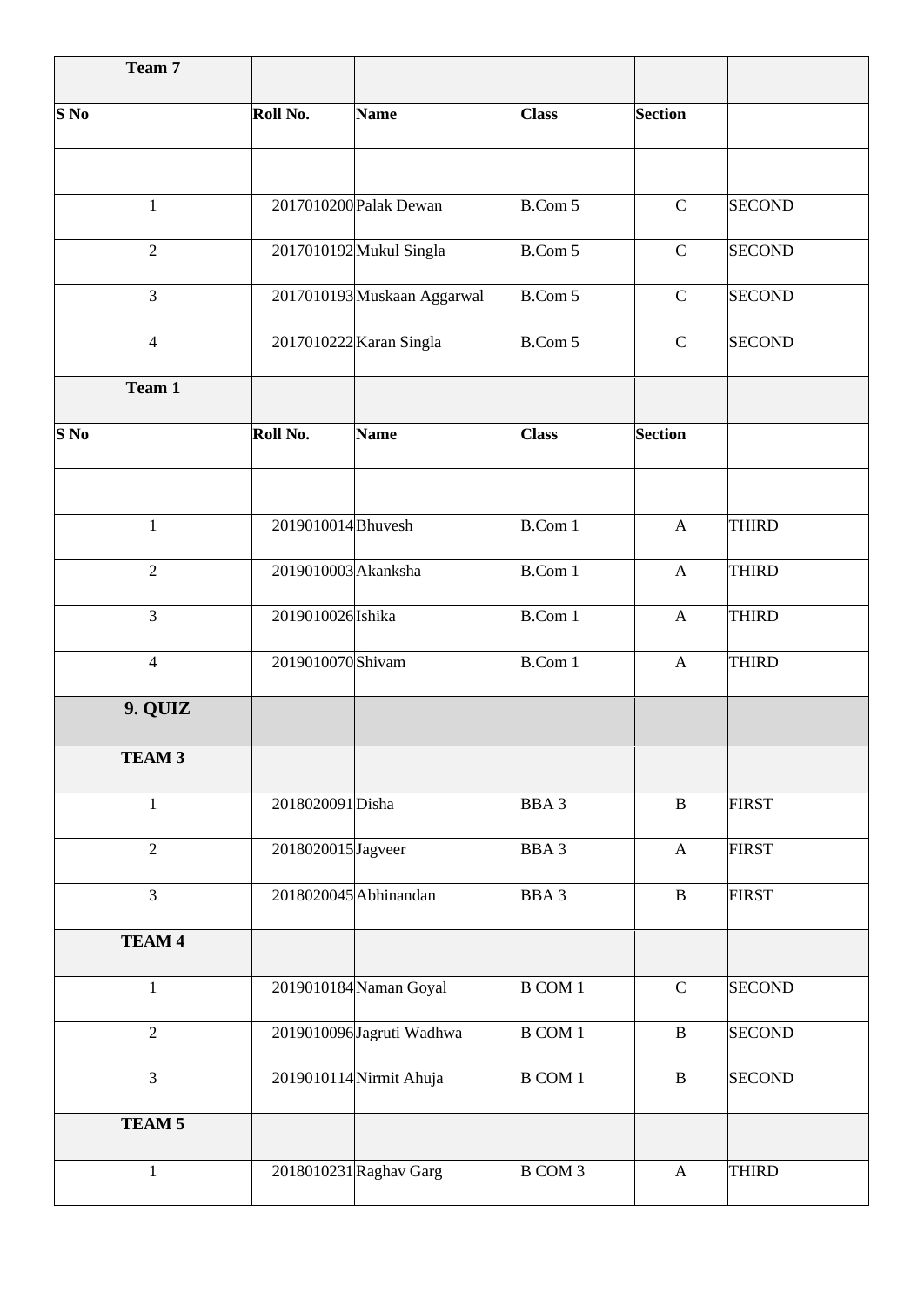| $\overline{2}$         |                    | 2018010216 Shivam Gulati  | B COM 3           | $\mathbf{A}$              | <b>THIRD</b>                               |
|------------------------|--------------------|---------------------------|-------------------|---------------------------|--------------------------------------------|
| $\overline{3}$         |                    | 2018010046 Prabhpal Singh | <b>B COM 3</b>    | $\mathbf{A}$              | <b>THIRD</b>                               |
| 10. THEATRICAL         |                    |                           |                   |                           |                                            |
| <b>ITEMS</b>           |                    |                           |                   |                           |                                            |
| <b>SKIT</b>            |                    |                           |                   |                           |                                            |
| <b>Team I</b>          |                    |                           |                   |                           |                                            |
|                        | Roll No.           | <b>Name</b>               | <b>Class</b>      | <b>Section</b>            |                                            |
| S No                   |                    |                           |                   |                           |                                            |
| $\mathbf{1}$           | 2018010167 kiran   |                           | <b>B.COM3</b>     | $\mathbf C$               | <b>FIRST</b>                               |
| $\overline{2}$         | 2018010119Ridhuma  |                           | <b>B.COM3</b>     | $\, {\bf B}$              | <b>FIRST</b>                               |
| $\overline{3}$         | 2018010003 Adish   |                           | <b>B.COM3</b>     | $\mathbf{A}$              | <b>FIRST</b>                               |
| $\overline{4}$         | 2018010084 Charavi |                           | <b>B.COM3</b>     | $\, {\bf B}$              | <b>FIRST</b>                               |
| 5                      | 2018010122 Samridh |                           | <b>B.COM3</b>     | $\, {\bf B}$              | <b>FIRST</b>                               |
| $6\,$                  | 2018010216 Shivam  |                           | <b>B.COM3</b>     | $\boldsymbol{\mathsf{A}}$ | <b>FIRST</b>                               |
| <b>INDIVIDUAL BEST</b> |                    |                           |                   |                           |                                            |
| <b>PERFORMANCE</b>     |                    |                           |                   |                           |                                            |
| $\mathbf{1}$           | 2018010167 Kiran   |                           | <b>B.COM3</b>     | $\mathsf{C}$              | <b>FIRST</b>                               |
| $\overline{2}$         |                    | 2017010185 KIRAT CHHABRA  | <b>B.COM5</b>     | $\mathbf C$               | <b>SECOND</b>                              |
| $\overline{3}$         | 2018010119Ridhuma  |                           | <b>B.COM3</b>     | $\, {\bf B}$              | <b>THIRD</b>                               |
| $\overline{4}$         |                    | 2017010185 KIRANJOT KAUR  | <b>B.COM5</b>     | $\, {\bf B}$              | <b>THIRD</b>                               |
| <b>MIMICRY</b>         |                    |                           |                   |                           |                                            |
| $\mathbf{1}$           |                    | 2019010184 Naman Goyal    | <b>B COM 1</b>    | $\mathbf C$               | <b>FIRST</b>                               |
| 11. DANCE-ITEMS        |                    |                           |                   |                           |                                            |
| <b>CLASSICAL DANCE</b> |                    |                           |                   |                           |                                            |
| $\mathbf{1}$           |                    | 2019010069 Yachika bector | <b>BCOM-SEM-1</b> | $\mathbf{A}$              | <b>PARTICIPATION</b><br><b>CERTIFICATE</b> |
| <b>WESTERN DANCE</b>   |                    |                           |                   |                           |                                            |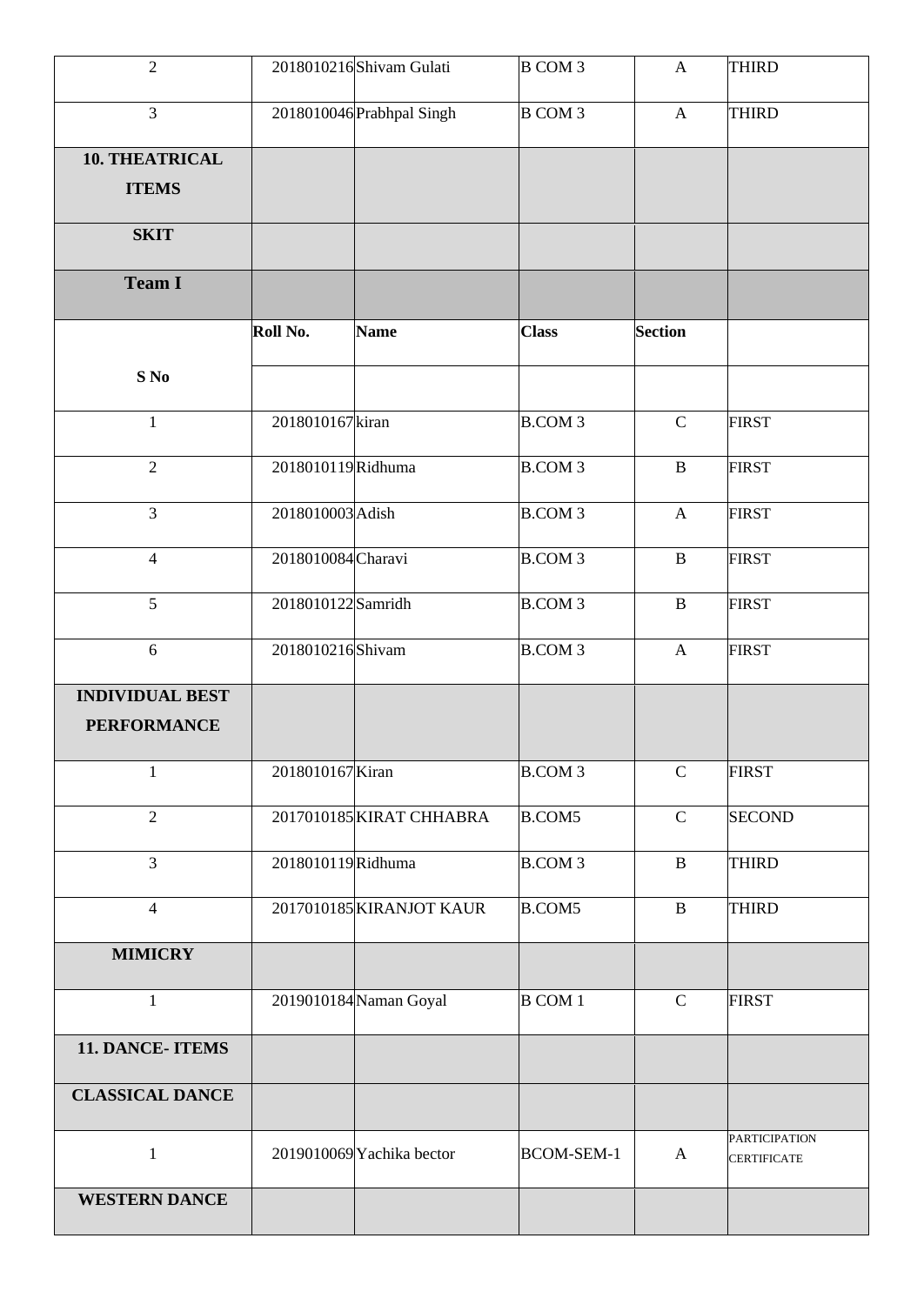| <b>Team I</b>                             |                       |                            |                   |                |                                            |
|-------------------------------------------|-----------------------|----------------------------|-------------------|----------------|--------------------------------------------|
|                                           | Roll No.              | <b>Name</b>                | <b>Class</b>      | <b>Section</b> |                                            |
| S No                                      |                       |                            |                   |                |                                            |
| $\mathbf{1}$                              |                       | 2018010142 Villis Malhotra | <b>B.COM3</b>     | $\mathbf B$    | <b>FIRST</b>                               |
| $\overline{2}$                            |                       | 2018010244 Shravan Singh   | <b>B.COM3</b>     | $\mathbf B$    | <b>FIRST</b>                               |
| $\overline{3}$                            |                       | 2018010131 Sneha Mahajan   | <b>B.COM3</b>     | $\mathbf{B}$   | <b>FIRST</b>                               |
| $\overline{4}$                            |                       | 2018010110 Nishtha Gupta   | <b>B.COM3</b>     | $\, {\bf B}$   | <b>FIRST</b>                               |
| 5                                         | 2018010077 Anshika    |                            | <b>B.COM3</b>     | $\mathbf{B}$   | <b>FIRST</b>                               |
| 6                                         |                       | 2018010155 Dheeraj Singla  | <b>B.COM3</b>     | $\mathbf C$    | <b>FIRST</b>                               |
| 12. MUSICAL ITEMS-<br><b>GEET /GHAZAL</b> |                       |                            |                   |                |                                            |
| $\mathbf{1}$                              | 2018010158Garima      |                            | <b>BCOM-SEM-3</b> | $\mathsf{C}$   | <b>FIRST</b>                               |
| $\overline{2}$                            |                       | 2019010028 Jaipreet Singh  | <b>BCOM-SEM-1</b> | $\mathbf{A}$   | <b>SECOND</b>                              |
| $\overline{3}$                            |                       | 2018010155 Dheeraj singla  | <b>BCOM-SEM-3</b> | $\mathsf{C}$   | <b>THIRD</b>                               |
| <b>INSTRUMENTAL</b><br><b>MUSIC</b>       |                       |                            |                   |                |                                            |
|                                           |                       | Ishaan Mahajan             | <b>BCOM-SEM-1</b> |                | <b>PARTICIPATION</b><br><b>CERTIFICATE</b> |
| <b>13. LITERARY ITEMS</b>                 |                       |                            |                   |                |                                            |
| <b>POEM WRITING</b>                       |                       |                            |                   |                |                                            |
| 1                                         |                       | 2017010043 Palak Bansal    | <b>BCOM-SEM-5</b> | $\mathbf{A}$   | <b>FIRST</b>                               |
| $\overline{2}$                            |                       | 2019010236 Aashray Jain    | <b>BCOM-SEM-1</b> | $\mathbf C$    | <b>SECOND</b>                              |
| $\overline{3}$                            | 2017010168 Diksha vij |                            | <b>BCOM-SEM-5</b> | $\mathcal{C}$  | <b>THIRD</b>                               |
| <b>ESSAY WRITING</b>                      |                       |                            |                   |                |                                            |
| $\mathbf{1}$                              |                       | 2017010143 Vindhya Sood    | <b>BCOM-SEM-5</b> | $\, {\bf B}$   | <b>FIRST</b>                               |
| $\overline{2}$                            | 2018010149 Archita    |                            | BCOM-SEM-3        | $\mathcal{C}$  | <b>SECOND</b>                              |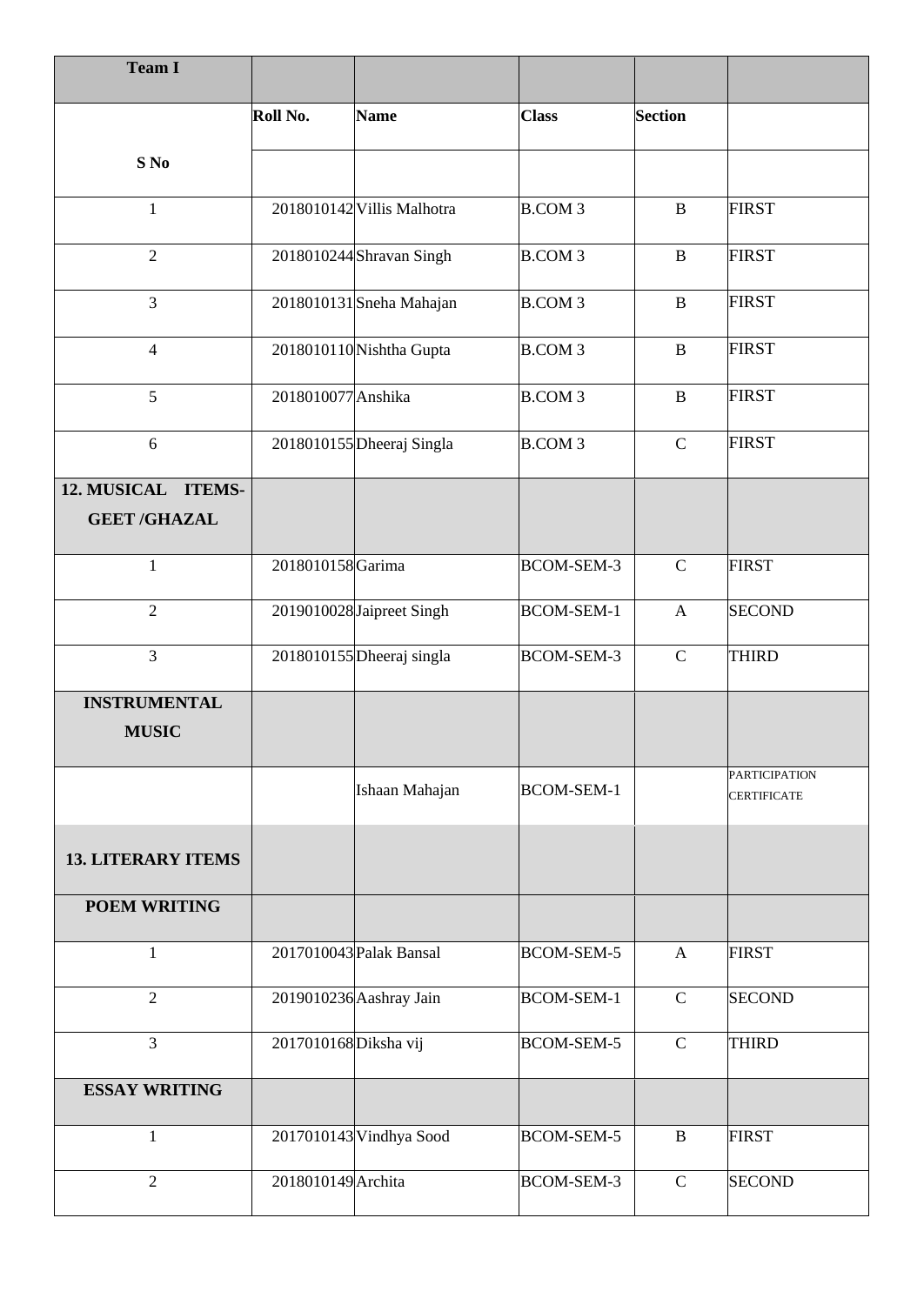| $\overline{3}$                       |                        | 2019010005 Anjali Bansal    | <b>BCOM-SEM-1</b> | A            | <b>THIRD</b>                       |
|--------------------------------------|------------------------|-----------------------------|-------------------|--------------|------------------------------------|
| <b>SHORT STORY</b><br><b>WRITING</b> |                        |                             |                   |              |                                    |
|                                      |                        |                             |                   |              |                                    |
| $\mathbf{1}$                         |                        | 2017020034 Sneha Gupta      | <b>BBA5</b>       | A            | <b>FIRST</b>                       |
| $\overline{2}$                       |                        | 2018010179 Mugdha Jain      | <b>B</b> COM 3    | $\mathbf C$  | <b>SECOND</b>                      |
| $\overline{3}$                       |                        | 2019010059Sejal Thaman      | <b>B COM 1</b>    | $\mathbf{A}$ | <b>THIRD</b>                       |
| <b>14. POEM</b>                      |                        |                             |                   |              |                                    |
| <b>RECITATION</b>                    |                        |                             |                   |              |                                    |
| $\mathbf{1}$                         |                        | 2019010005 Anjali bansal    | <b>BCOM-SEM-1</b> | $\mathbf{A}$ | <b>FIRST</b>                       |
| $\overline{2}$                       |                        | 2017010052 Rattandeep Singh | <b>BCOM-SEM-5</b> | $\mathbf{A}$ | <b>SECOND</b>                      |
| 3                                    |                        | 2019010021 Harshita Arora   | <b>BCOM-SEM-1</b> | $\mathbf{A}$ | <b>THIRD</b>                       |
| $\overline{4}$                       |                        | 2019010017 Diksha Saini     | <b>BCOM-SEM-1</b> | $\mathbf{A}$ | <b>THIRD</b>                       |
| <b>15. HERITAGE</b>                  |                        |                             |                   |              |                                    |
| <b>MEHENDI</b>                       |                        |                             |                   |              |                                    |
| $\mathbf{1}$                         |                        | 2019010069 Yachika bector   | <b>BCOM-SEM-1</b> | $\mathbf{A}$ | <b>FIRST</b>                       |
| $\overline{2}$                       |                        | 2018010012 Arshdeep Kaur    | <b>BCOM-SEM-3</b> | $\mathbf{A}$ | <b>SECOND</b>                      |
| $\overline{3}$                       | 2019010099 Jyoti gupta |                             | <b>BCOM-SEM-1</b> | $\, {\bf B}$ | <b>THIRD</b>                       |
| <b>EMBROIDERY</b>                    |                        |                             |                   |              |                                    |
| $\mathbf{1}$                         |                        | 2017010065 Tanisha Mehtani  | <b>BCOM-SEM-5</b> | $\mathbf{A}$ | <b>CONSOLOTION</b><br><b>PRIZE</b> |

# **PARTICIPATION AND ACHIEVEMENTS AT UNIVERSITY LEVEL / INTER COLLEGE COMPETITIONS:-**

### **PU Youth Festival**

The students of college participated in various cultural, heritage and literary items at the Panjab University Youth Festival (Zone-A) held at Mata Ganga Khalsa College, Manji Sahib, Kottan from 1<sup>st</sup> October, 2019 to 4<sup>th</sup> October, 2019 and fetched various prizes.

| Name of the student | Category |
|---------------------|----------|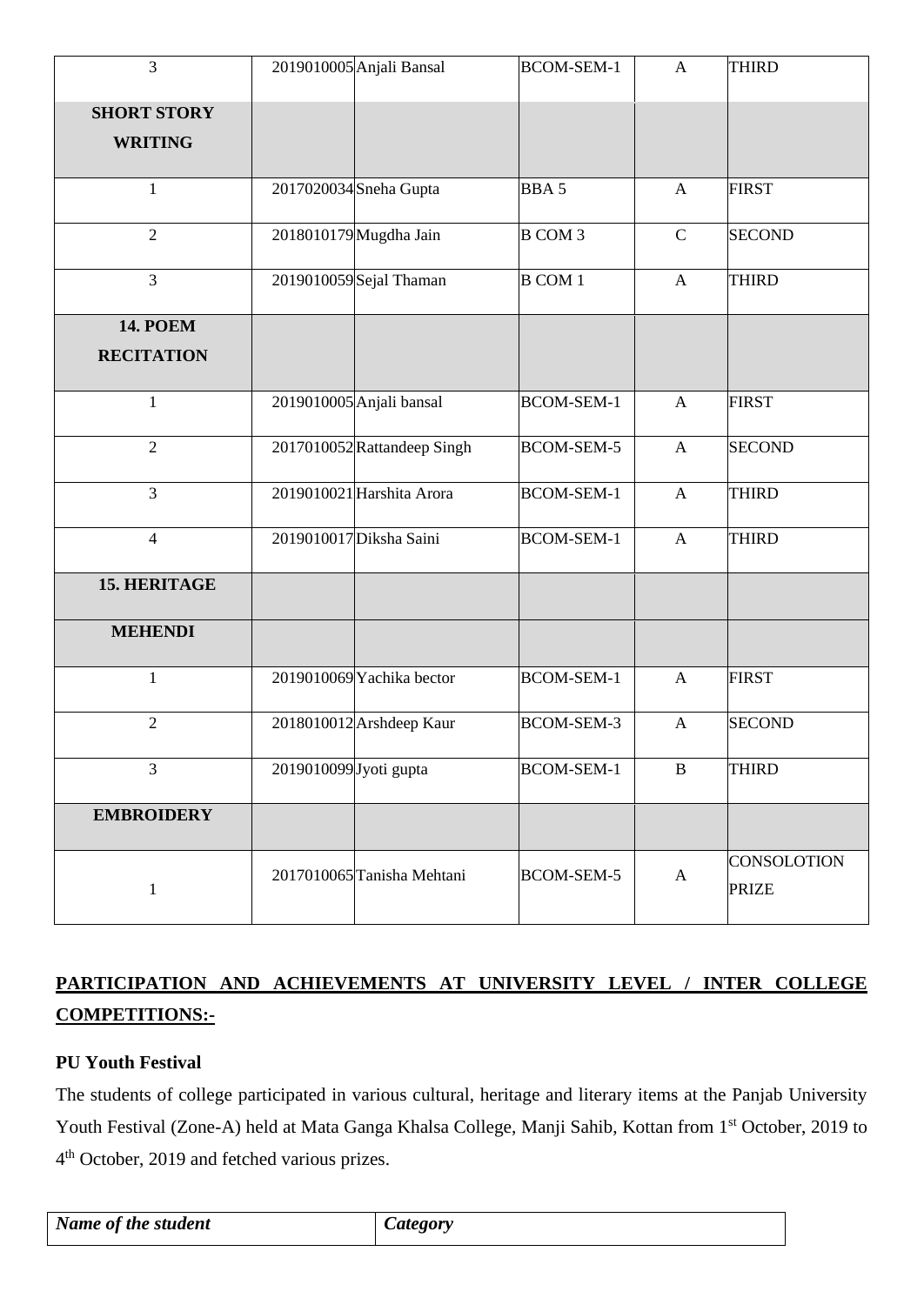| 1. Rajveer Kaur                      | First In Handwriting (English) |
|--------------------------------------|--------------------------------|
| <b>Avneet Kaur</b><br>2.             | Third In Handwriting (English) |
| Vindhya Sood<br>3.                   | Third In Essay Writing         |
| Keshav<br>4.                         | First In Photography           |
| Vilis Malhotra<br>5.                 | Second In Cartooning           |
| Naman, Jagveer, Kirat Chabbra<br>6.  | Second In Quiz (Team)          |
| 7. Heena Arora, Bhawna, Mehak        | Third In Installation          |
| Jain, Archi Arora                    |                                |
| Kiran Mittal<br>8.                   | Third In Play (Individual)     |
| 9. Harkim Kaur                       | Second In Debate               |
| 10. Vindhya Sood                     | Third In Debate                |
| 11. Harkim Kaur                      | Second In Elocution            |
| 12. Harsimran Bajaj, Ripandeep Kaur, | Third In Luddi (Team)          |
| Simrandeep,<br>Nishtha,<br>Jasleen,  |                                |
| Arvinder Kaur, Shubhnoor Kaur,       |                                |
| Kavya Bansal, Harnoor, Shifa         |                                |
| Sharma, Prabal                       |                                |
|                                      |                                |

#### **Gyan Manthan 2019**

A quiz team of SACCM made their distinguishing mark in the National Level Quiz competition 'Gyan Manthan 2019', organized by University Business School, Panjab University Regional Centre, Ludhiana on 13<sup>th</sup> September 2019. More than 30 teams from different colleges from the state of Punjab and outside Punjab participated in this quiz contest.The team gave tough competition to the competing teams and bagged third position. They were awarded with Certificates, individual trophies and a Cash Prize of Rs. 3000.

#### **International Management Conclave 2019**

[Mittal School of Business](https://schools.lpu.in/business/), Lovely Professional University, Punjab in association with Curtin University, Australia organised a three-day International Management Conclave 2019 from 7th - 9th November, 2019 during which team of SACCM participated in Student Case Study Competition on 9th November, 2019. The team comprising Aashray Jain (B.Com – 1st sem), Vidur Thapar (BBA – 3rd sem) and Bhuvesh Gupta (B.Com – 1st sem) got third position with a cash prize of Rs. 2,500.

#### **Tata Crucible - The Business Quiz**

Lovely Professional University, organized the very famous Regional Tata Crucible - The Business Quiz**,** on March 03, 2020. Nearly 670 teams from different colleges across Punjab participated in this business quiz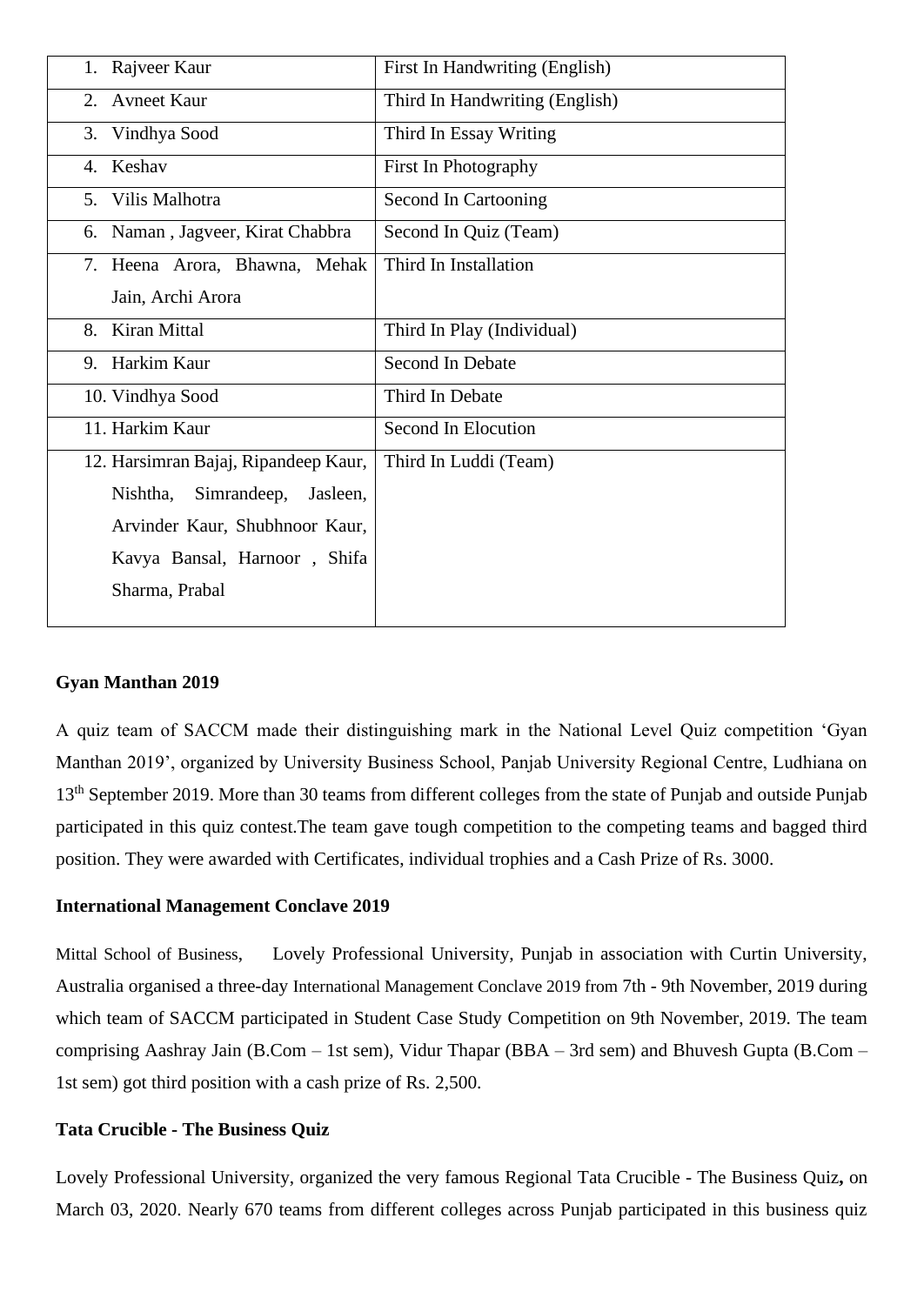competition. SACCM team comprising Jagveer Singh and Naman Goyal gave a tough fight to the competing teams and ultimately bagged second p osition.

### **Inter College Business Quiz Competition 'Kshitiz 2019**

SACCM quiz team comprising Raghav Garg, Shivam Gulati, Naman Goyal and Shivam Doda gave a tough fight to the competing teams and made their distinguishing mark by bagging the third position in the Inter College Business Quiz Competition 'Kshitiz 2019' on March 05, 2020, organized by GNA University, Phagwara.

### **E- Tech Symphonic fest**

KCL institute of management & technology organized E- Tech Symphonic fest on  $4<sup>th</sup>$  May, 2020 (through online mode) . Shravan Bagga, a student of B. Com 4 B of SACCM participated in Solo Dance competition and brought laurels to the college by bagging 1st Prize.

#### **National level Competition at Pt. Mohan Lal S.D. College for Girls, Fatehgarh Churian**

The students of Sri Aurobindo College of Commerce and Management participated in Online National level Competition on the topic "Challenges and Opportunities for Online Education Today" held on 15th June, 2020 at Pt. Mohan Lal S.D. College for Girls, Fatehgarh Churian and bagged the following prizes:

| Kirat Chhabra | Power         | Point First prize |
|---------------|---------------|-------------------|
|               | presentation  |                   |
| Aashray Jain  | Paper Reading | Second prize      |

# **Competition in Handwriting organized by Department of Youth Welfare, P.U., Chandigarh and GGDSD College, Hariana, Hoshiarpur**

A student of Sri Aurobindo College of Commerce and Management participated in Online Competition in Handwriting organized on 13th June, 2020 by Department of Youth Welfare, Panjab University, Chandigarh and GGDSD College, Hariana, Hoshiarpur and bagged the following prize:

| . . | Rajveer Kaur | Handwriting | Second prize |
|-----|--------------|-------------|--------------|
|     |              | (English)   |              |
|     |              |             |              |

#### **Prof. Gurbir Singh Sarna Memorial inter-college competitions organized by GNIMT, Ludhiana**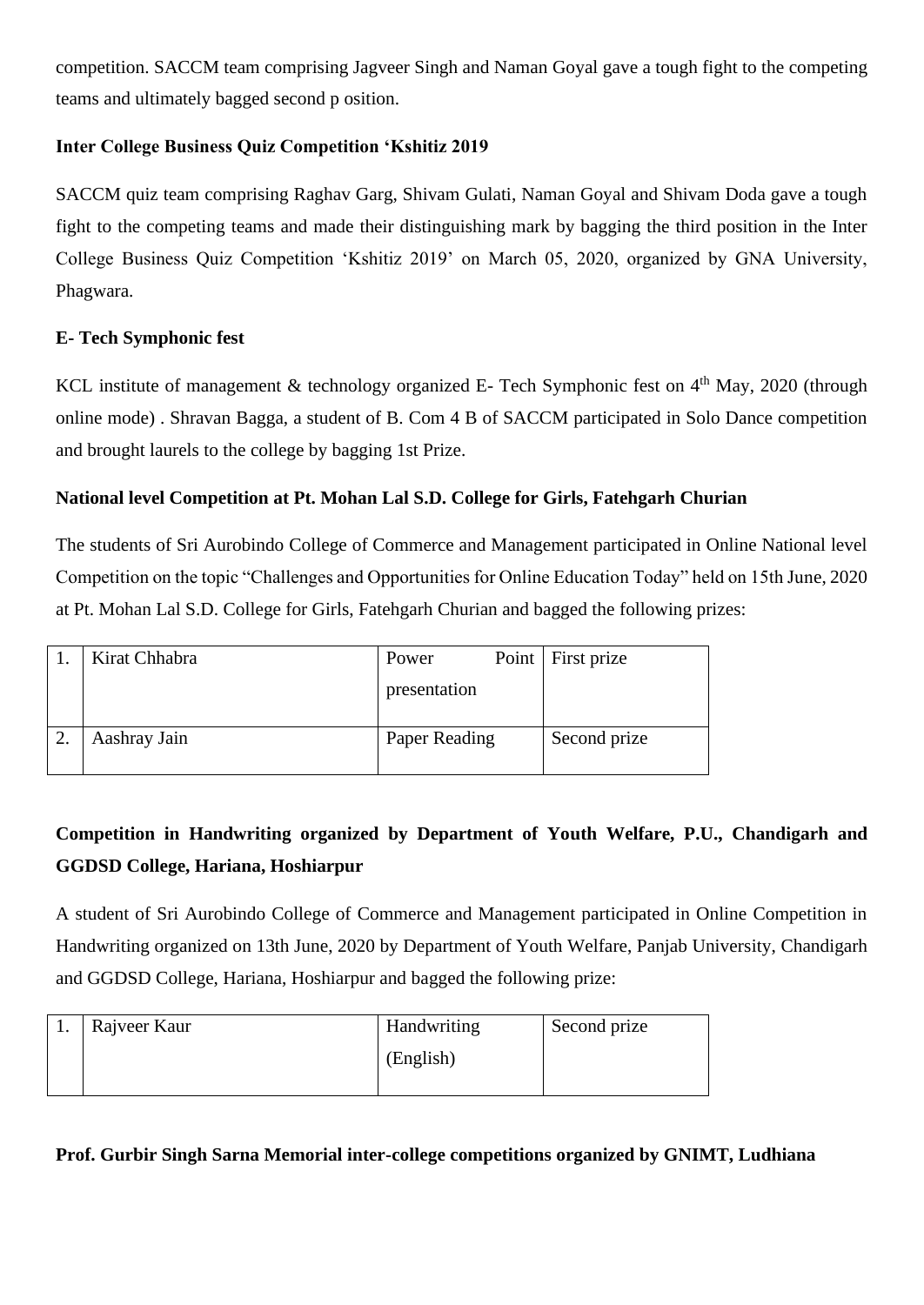The students of Sri Aurobindo College of Commerce and Management participated in Prof. Gurbir Singh Sarna Memorial inter-college competitions held on 18th February, 2020 organized by Guru Nanak Institute of Management and Technology, Ludhiana and bagged the First prize in AD-MAD Show :

| 1. | Ashish Goyal        |
|----|---------------------|
| 2. | Raghav Garg         |
| 3. | Shivam Gulati       |
| 4. | <b>Kiran Mittal</b> |
| 5. | Kiranjot Kaur       |

#### **Creative writing competition**

The students of Sri Aurobindo College of Commerce and Management participated in Creative writing competition (Online) held on 30<sup>th</sup> May, 2020 organized by Guru Nanak College, Moga with the Department of Youth Welfare, Panjab University, Chandigarh and bagged the following prizes:

|    | Sherril Arora  | Poem  | First prize       |
|----|----------------|-------|-------------------|
| 2. | Aashray Jain   | Poem  | Consolation prize |
| 3. | Vindhya Sood   | Essay | First prize       |
| 4. | Harshita Arora | Essay | Consolation prize |

# **7 th Prof. Gurbir Singh Sarna Memorial inter-college competitions by Guru Nanak Khalsa College For Women, Ludhiana**

The students of Sri Aurobindo College of Commerce and Management participated in 7TH Prof. Gurbir Singh Sarna Memorial inter-college competitions held on 15th Februrary, 2020 organized by Guru Nanak Khalsa College For Women, Ludhiana and bagged the following prizes:

| Sneha Gupta   | <b>Story Writing</b> | Third prize |
|---------------|----------------------|-------------|
| Sherril Arora | Poem Writing         | Third Prize |

### **BUILDING RELATIONS AND DEVELOPING ORGANISING SKILLS:**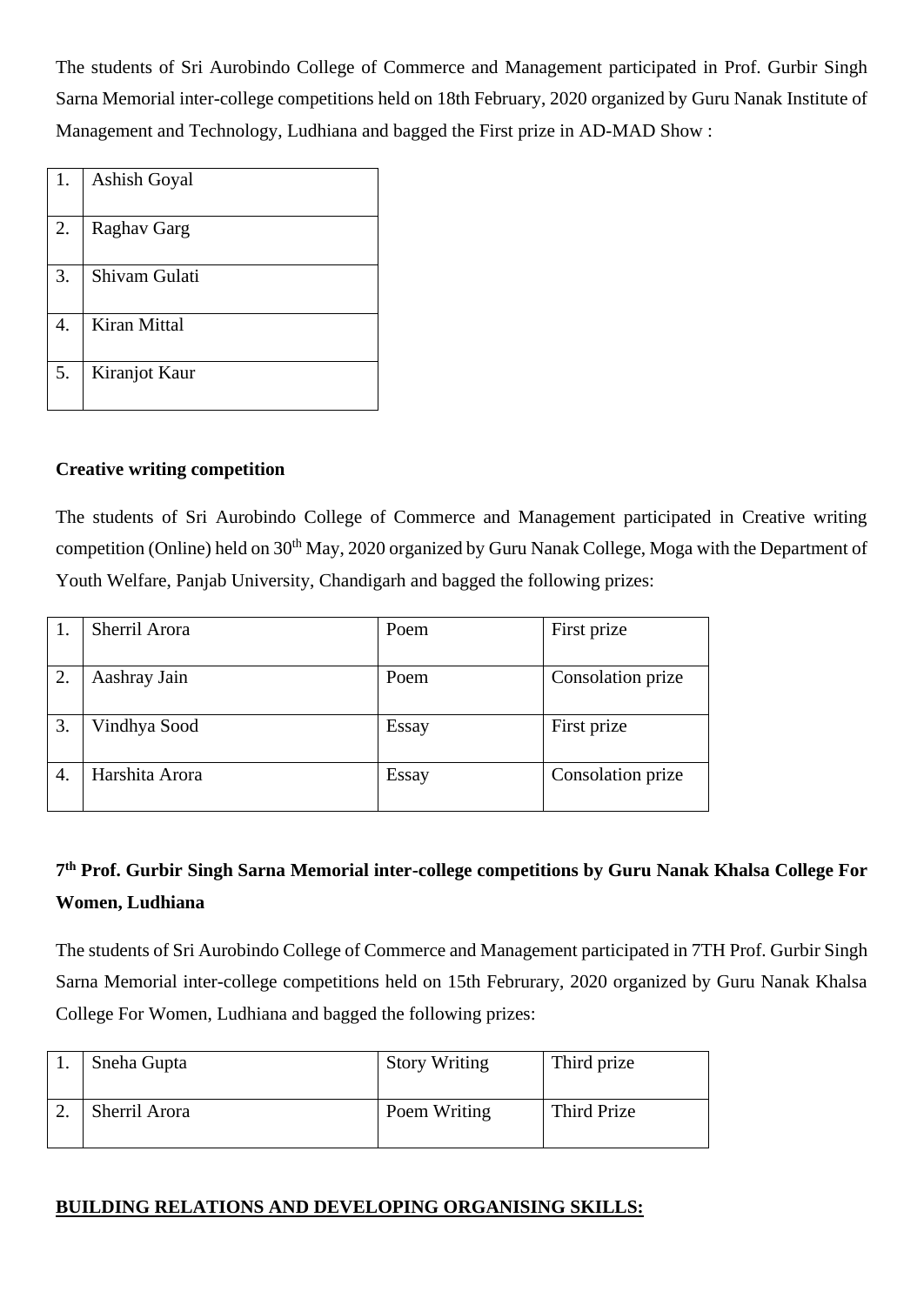#### **WELCOME PARTY**

The college extended an enthralling welcome to its new entrants at Kothari Resorts on August 17, 2019.The seniors expressed their sense of euphoria by welcoming the new comers to the college. Then the young maestros of Music, Modeling and Dance presented their kinetic charisma. There came the sparkling relish in the show when the seniors played the fun loaded games with the juniors. The show got electrified when the Rampers with their ramping, set the stage afire. The freshers were at their best in the Question-Answer round. It was modeling by the freshers which animated the whole atmosphere. All eyes were, indeed, glued to the Ramp Walkers. The title of Ms. Congeniality was pocketed by Anjali, Ms. Poise by Yashika, Ms. Vogue went to Divanshi and Mr. Witty to Paramjeet, Mr. Confident to Nirmit, Mr. Vogue to Karan Sood Last but to be listed the best the titles of Mr. Fresher and Ms. Fresher were won by Aadvik and Simarpreet respectively. The whole day had a taste, a spice and a flavour with a difference.

#### **SACCM BRINGS PUNJABIYAT TO LIFE THROUGH TEEJ FESTIVAL**

The college celebrated the Teej Festival on August 3rd 2019, for the first time. **"Teeyan Di Rani"** contest was organized for the female students. 22 participants of the contest had to clear three rounds relating to the Punjabi traditions and culture. College also made suitable arrangements of various eating and mehndi stalls, which added more to the merriment of festival.

#### **COMMUNICATION WITH PARENTS**

Improvement in a student's academic performance and conduct is possible only with the collective efforts of the College as well as the parents. We support the Parent Teacher Partnership. It is well recognized that parent-involvement in a child's education has positive impact on the child's academic performance. With this vision, the College organizes Parent-Teacher and Parent-Principal Meets. Also, information is passed on to the parents through the College Software on a regular basis. The meetings with the parents prove to be very fruitful because they provide the right kind of forum for collaborative thinking on the child's academic progress and overall development.

#### **PARENT TEACHER MEET**

The College organizes the Parent Teacher Meet once in a semester for formal communication with the parents regarding the academic progress and overall conduct of the students. The parent teacher meet is normally held in the month of October/April after the respective MSTs. Parents of the students who do not give satisfactory performance in MSTs to attend the parent teacher meeting.

#### **PARENT PRINCIPAL MEET**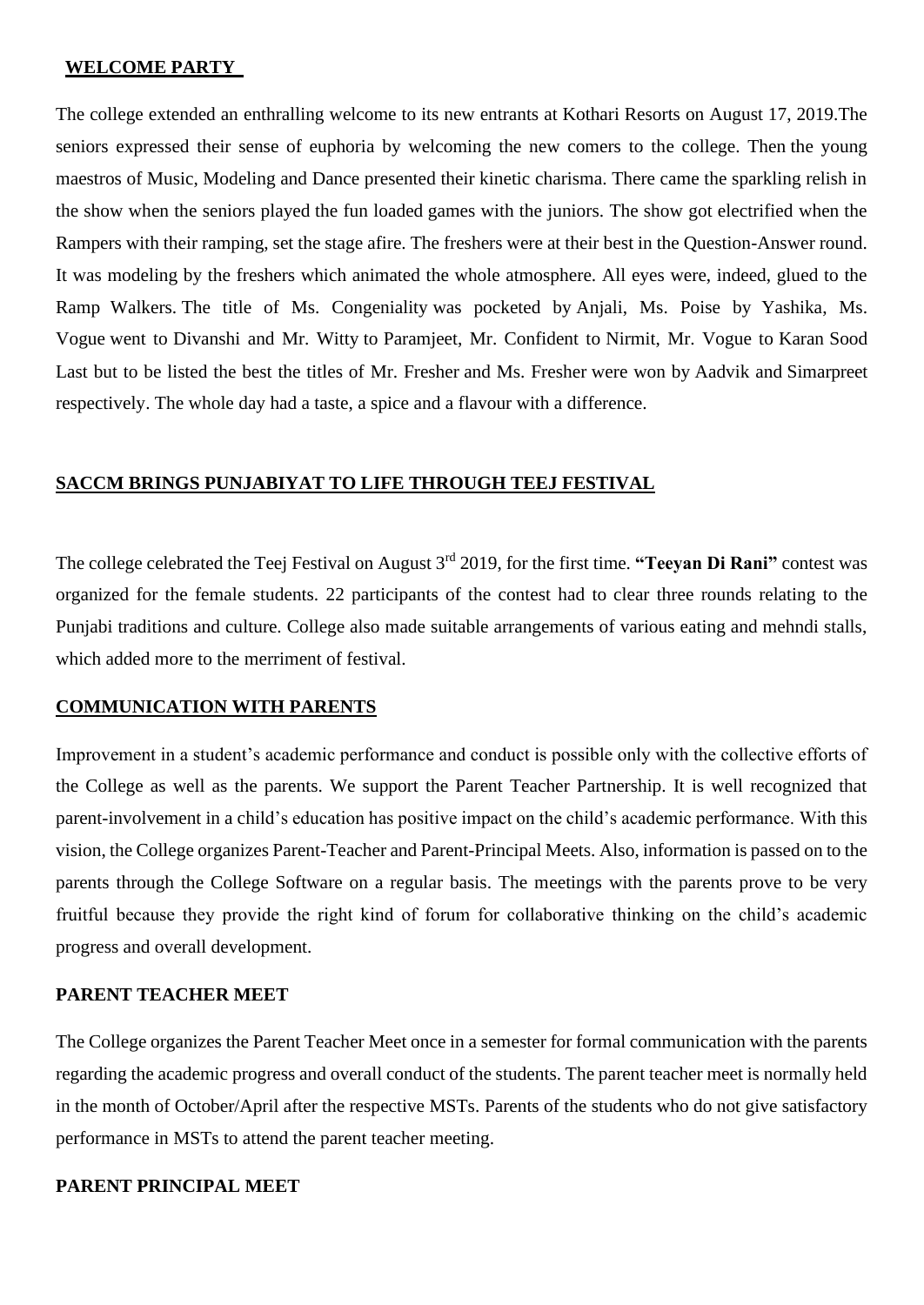The College organizes 'Parent Principal Meets' with the parents of the students who achieve distinction in examinations and show potential of high accomplishment. The achievements of students get recognized this way. The feedback given to parents acts as a catalyst in the child's growth.

#### **FACULTY DEVELOPMENT INITIATIVES**

#### **Workshops/FDPs/Sessions Organised for the development of teachers:**

#### **Panel Data Analytics With Software Applications**

Sri Aurobindo College of Commerce and Management (SACCM), Ludhiana, organized a two week FDP on Panel Data Analytics with Software Applications'. More than 50 faculty members from Delhi, Chandigarh, Ludhiana, Amritsar, Fatehgarh Churian participated in the programme. The group of resource persons comprised Dr. Burak Erkut (Institute for Research in Economic and Fiscal Issues (IREF), Paris, France, Dr. Solomon Nathaniel (University of Lagos, Nigeria), Dr. Anirudh Agarwal, Copenhagen Business School), Dr. Gagandeep Sharma (Guru Gobind Singh Indraprastha University, New Delhi) accompanied by Ms. Mansi Gupta and Ms. Anshita Yadav (Indraprastha University, New Delhi). The two-week program concluded on 21st May, 2020, and could be characterised as a well knitted package of topics aimed at guiding the participants in defining the research problems, data collection and preparation, application of E-views and Stata softwares for data analysis, reference management through Mendley, writing impactful research papers, and submission to most suited Journals.

#### **Correlation and Regression through SPSS**

A two-day workshop for the faculty on 'Correlation and Regression through SPSS'. The workshop was conducted on 28th and 29th June, 2019 by resource person Professor Dr. Purva Kansal, University Business School, Chandigarh. Apart from providing theoretical inputs to the faculty on topics such as concept, construct, variables, correlation and its types, regression and its variants etc. The hands on sessions were held to understand their application through statistical software. The training sessions acquainted the audience with the usage of the software and gave them a practical insight in the application of selected statistical tools. Overall, the session was enriching and productive.

#### **Factor Analysis and Structural Equation Modelling**

A three day workshop on 'Factor Analysis and Structural Equation Modelling' was organised for faculty from 25th to 27th November, 2019. The Resource Person for the workshop was Dr. Dheeraj Nim, Associate Professor, Oriental University, Indore. The workshop aimed at improving analytical skills of the faculty through the use of latest available softwares. Each day, three sessions of two hour duration each were held. The Resource Person was asked to provide relevant files to be given to the faculty in advance for the hands on practice sessions. He gave variety of inputs on Indicator variables, constructs, measurement and structural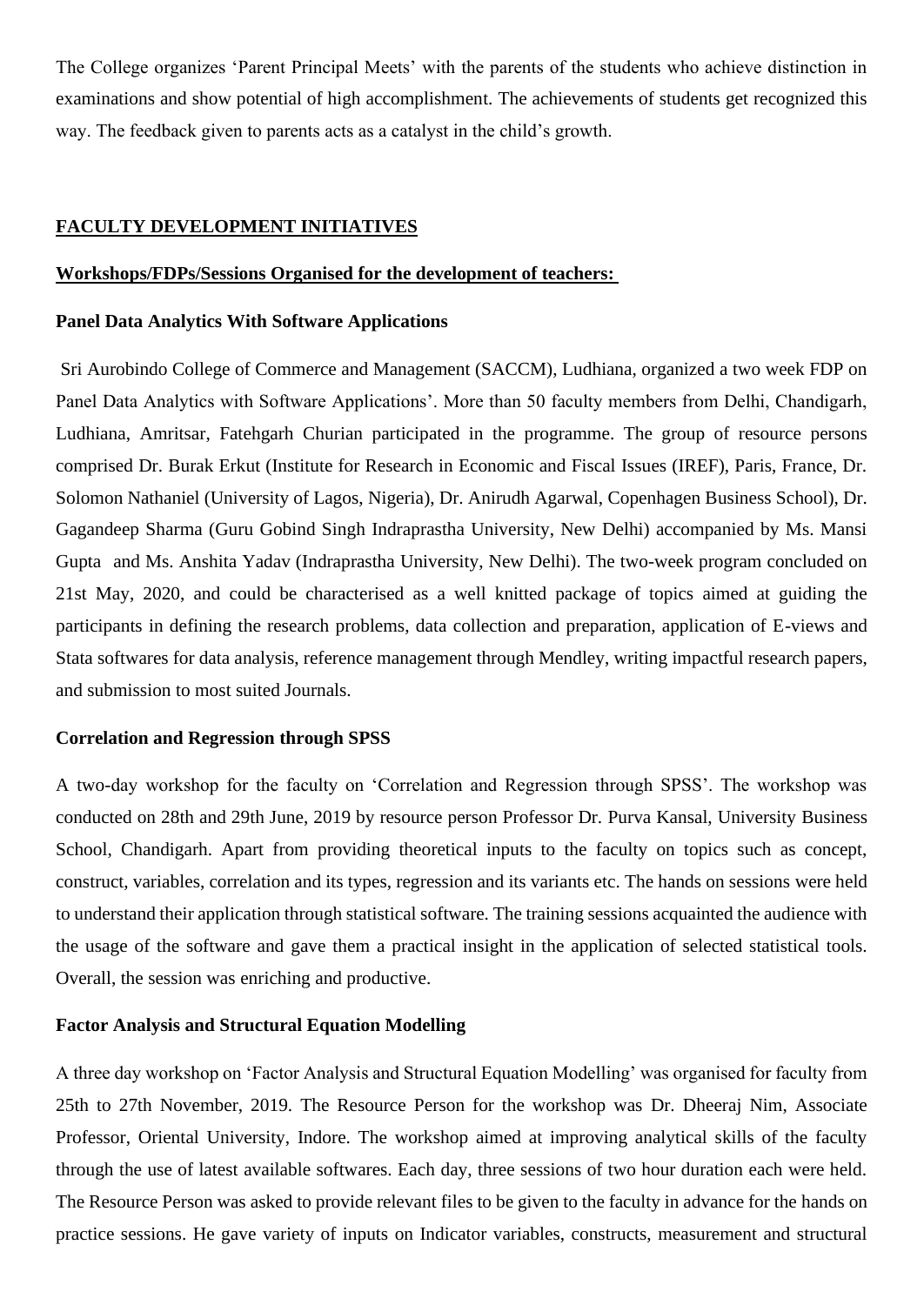models via PLS statistical software. The first two sessions on the first day of the workshop were devoted to exploratory factor Analysis. Dr. Nim demonstrated the execution of the process of running factor analysis through the software and patiently dealt with the problems faced by the participants. One session was devoted to guided application of the lessons learnt related to EFA. During rest of the sessions, he taught through demonstrating evaluation of measurement Model I, II and structural model followed by SMART PLS 2.0 exercises. In the last session, on the third day of the workshop, a test comprising objective type questions was conducted for the participants.

#### **Mendeley**

One-day workshop for the faculty on 'Plagiarism and the use of reference manager by providing training on 'Mendeley' was conducted on 8th January, 2020 by resource person Dr. Tejinder Pal Singh, Associate Professor, University Business School, Chandigarh. Dr. Singh acquainted the participants with the various types of plagiarism, and tools which are useful to check plagiarism. He also sensitized the faculty about the use of reference manager by providing hands-on training on 'Mendeley'.

#### **Nutrition and Mental Health**

RFDC committee of Sri Aurobindo College for Commerce and Management organized an interactive session for faculty on Nutrition and Mental Health on 13-09-2019. The resource person for the same was Ms. Ishita Mehra, Psychologist associated with an NGO Circle of Life. She talked about physical and mental hunger. She also discussed how eating disorders can be prevented and also emphasised upon mindful eating. The psychologist shared that our lifestyles have caused a lot of damage to our mental health as well. Now a days people face many psychological problems like stress, anxiety and depression etc. Due to unhealthy lifestyles the two neurotransmitters namely dopamine and serotonin get unbalanced causing such psychological problems. The resource person emphasised upon Nutrition, exercise and adequate sleep in order to stay healthy.

#### **Interactive Session on National Education Policy**

SACCM organised an interactive session on National Education Policy for faculty members on 22-02-2020. The resource person was Dr. Karamjeet Singh, Registrar, Panjab University, Chandigarh. The speaker explained in detail the upcoming National Education Policy and its possible effects on education and colleges.

#### **International Seminar On Management Education And Research**

SACCM organises an International Seminar on Management Education and Research on 26<sup>th</sup> February, 2020. Designed to bring together a galaxy of academicians and practitioners on one platform, the main objective of this conference was to turn the spotlight on the emerging issues and challenges in the education and research in the field of business and management from around the world. The conference was inaugurated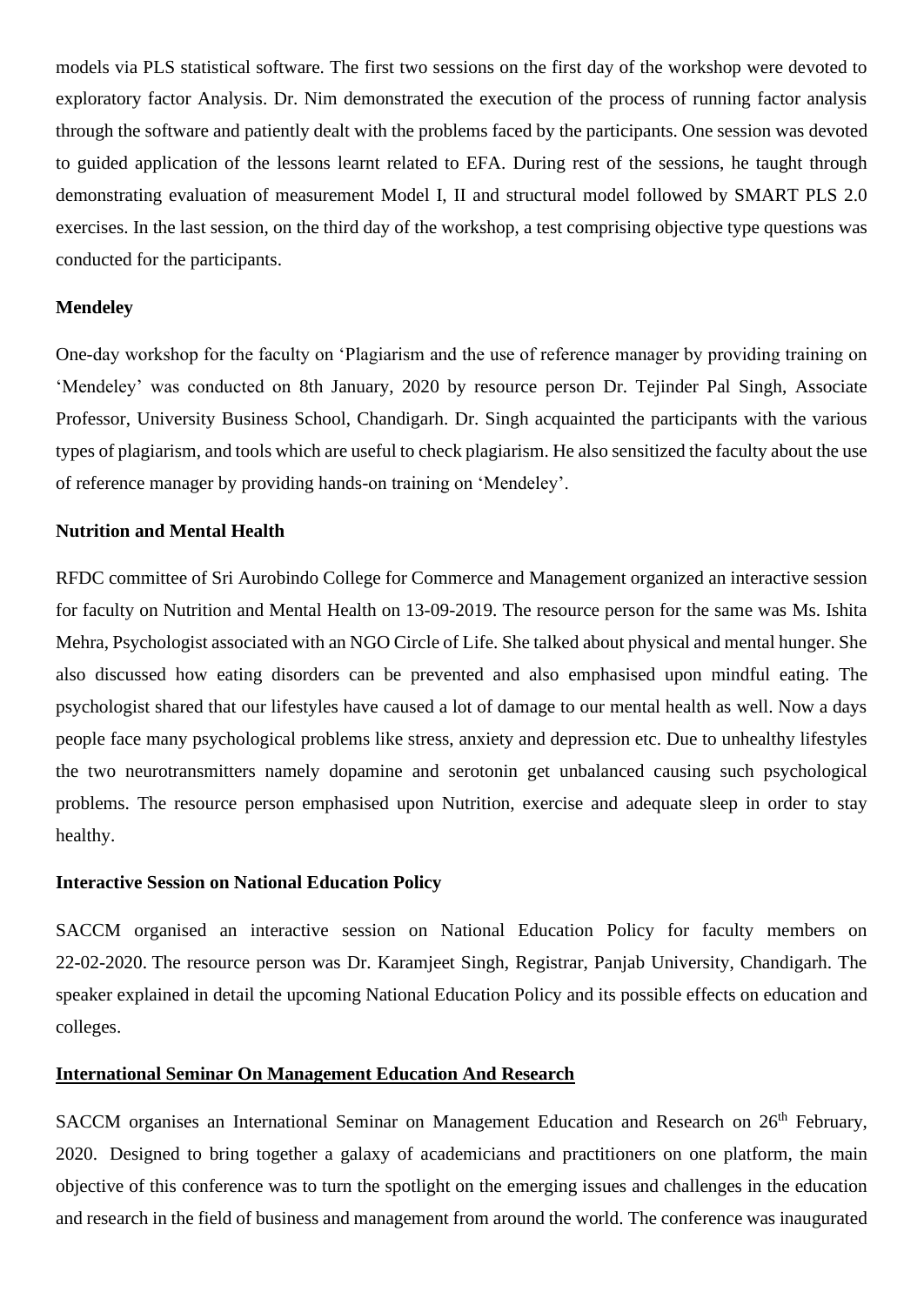by Prof. Amrik S. Sohal, Senior Professor and Global Value Chains Research Network Lead, Monash Business School, Monash University, Australia. Dr. Glen Croy (Associate Professor, Monash Business School, Monash University, Australia), Dr Kristian Rotaru (Decision Scientist, Monash Business School, Monash University, Australia), Dr Jeff Wang (Senior Lecturer, Monash Business School, Monash University, Australia), Professor (Professor, Industrial Food Technology, The University of Lincoln, UK), Dr Wayne Martindale (Associate Professor, The University of Lincoln, UK) have participated and discussed the emerging issues in management and research. More than 120 delegates from different colleges of Panjab deliberated on current and future advances in business management ideas and practices.

#### **Webinar on A Hands-on Approach for Developing e-Content**

Webinar on the theme "A Hands-on Approach for Developing e-Content" was organized on 24th May 2020. More than 240 members of the faculty from different colleges participated in the webinar. Prof. (Dr.) Vishal Kumar, Dean Research; Director, School of Management, Maharaja Agrasen University, Himachal Pradesh, was the Resource Person. The session focused on designing and development of e-content with special reference to MOOCs and Swayam Platform.

# **National level webinar under the aegis of MHRD on 'digital transformation of higher education in India'**

The Internal Quality Assurance Cell (IQAC) of Sri Aurobindo College of Commerce and Management, Ludhiana, organised a National level webinar under the aegis of Ministry of Human Resource Development, New Delhi, on the subject 'Digital Transformation of Higher Education in India', on June 18, 2020. More than 500 participants attended the webinar. The webinar was addressed by a galaxy of erudite scholars of rare distinction. The Chief Guest was the much celebrated intellectual Prof. (Dr.) Ved Prakash, former Chairman, UGC, New Delhi. The Guest of Honour and Keynote speaker was the reputed educationist Prof. Dr. A.K. Bakshi, V.C., PDM university, Haryana. The seasoned administrator Dr. Vimal Rarh, Project head and Joint Director, GAD-TLC of MHRD was another Guest of Honour and speaker. Dr. Ved Prakash highlighted the transformed and the transforming face of higher education in India as different seats of higher learning have taken, and are taking to the digital tools of teaching because of the negative impact of Covid-19. He added that Indian educationists must take to the different modes of Information technology if the Indian society is to be transformed multi-dimensionally. He also landed upon the future, practical hitches and the novelties of digital education. However, at the same time, he expressed his concerns that the echelons of higher education must play a bigger and a larger role in inviting new modes and methods of teaching-learning through various tools of information and technology. Dr. Bakshi very immaculately spoke on the importance of digital education in the times to come. He also motivated the webinarians to know more and more about the different digital methods. He validated his analysis of digitization of education through various reports and data. He said that the real gap in practical education is, 'what is learnt and what should be learnt. Our education system many a time does not challenge the minds of the students.' Dr. Vimal Rarh enlarged upon the significance of ICT in the field of Higher education. She